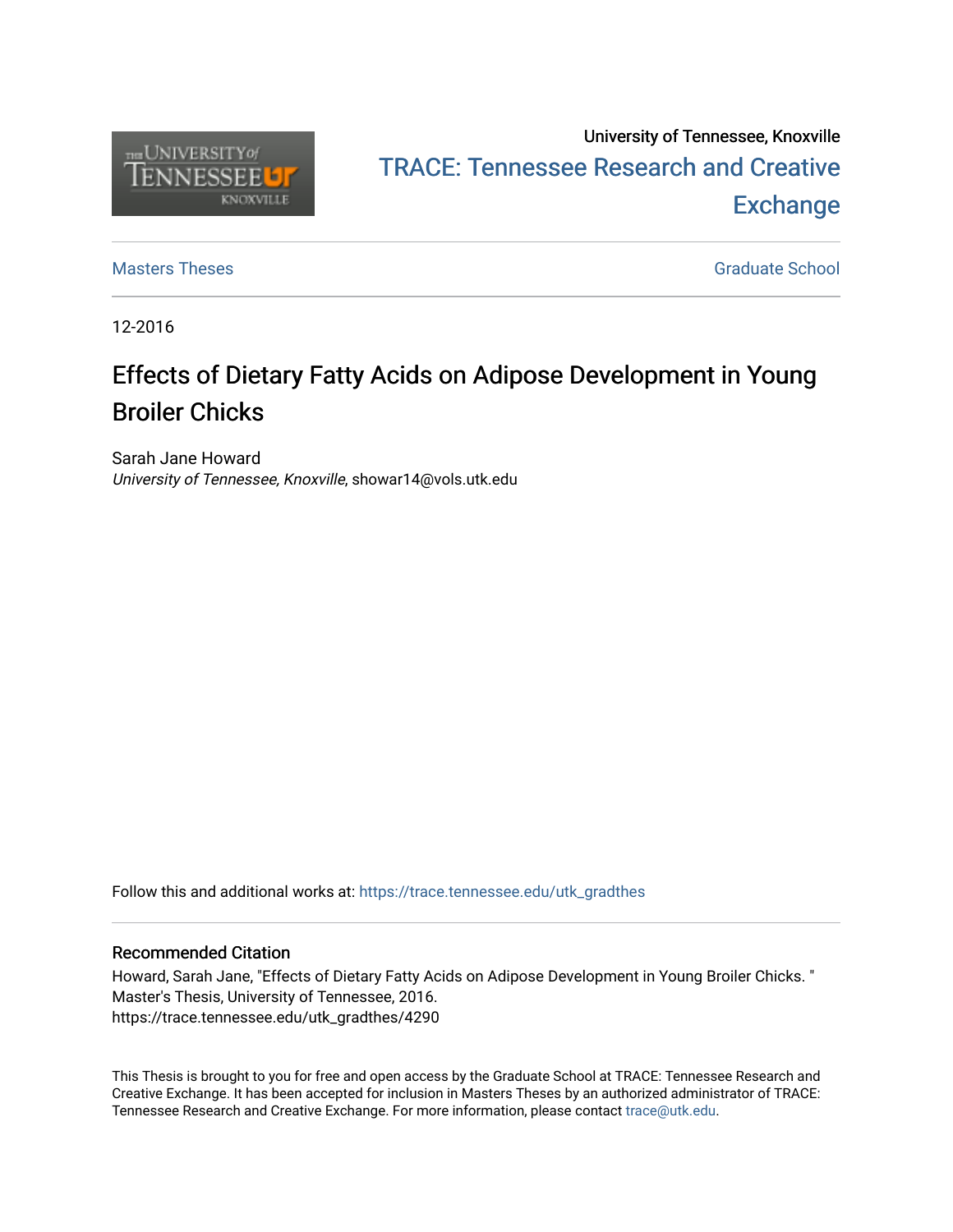To the Graduate Council:

I am submitting herewith a thesis written by Sarah Jane Howard entitled "Effects of Dietary Fatty Acids on Adipose Development in Young Broiler Chicks." I have examined the final electronic copy of this thesis for form and content and recommend that it be accepted in partial fulfillment of the requirements for the degree of Master of Science, with a major in Animal Science.

Brynn H. Voy, Major Professor

We have read this thesis and recommend its acceptance:

John T. Mulliniks, Jun Lin

Accepted for the Council: Carolyn R. Hodges

Vice Provost and Dean of the Graduate School

(Original signatures are on file with official student records.)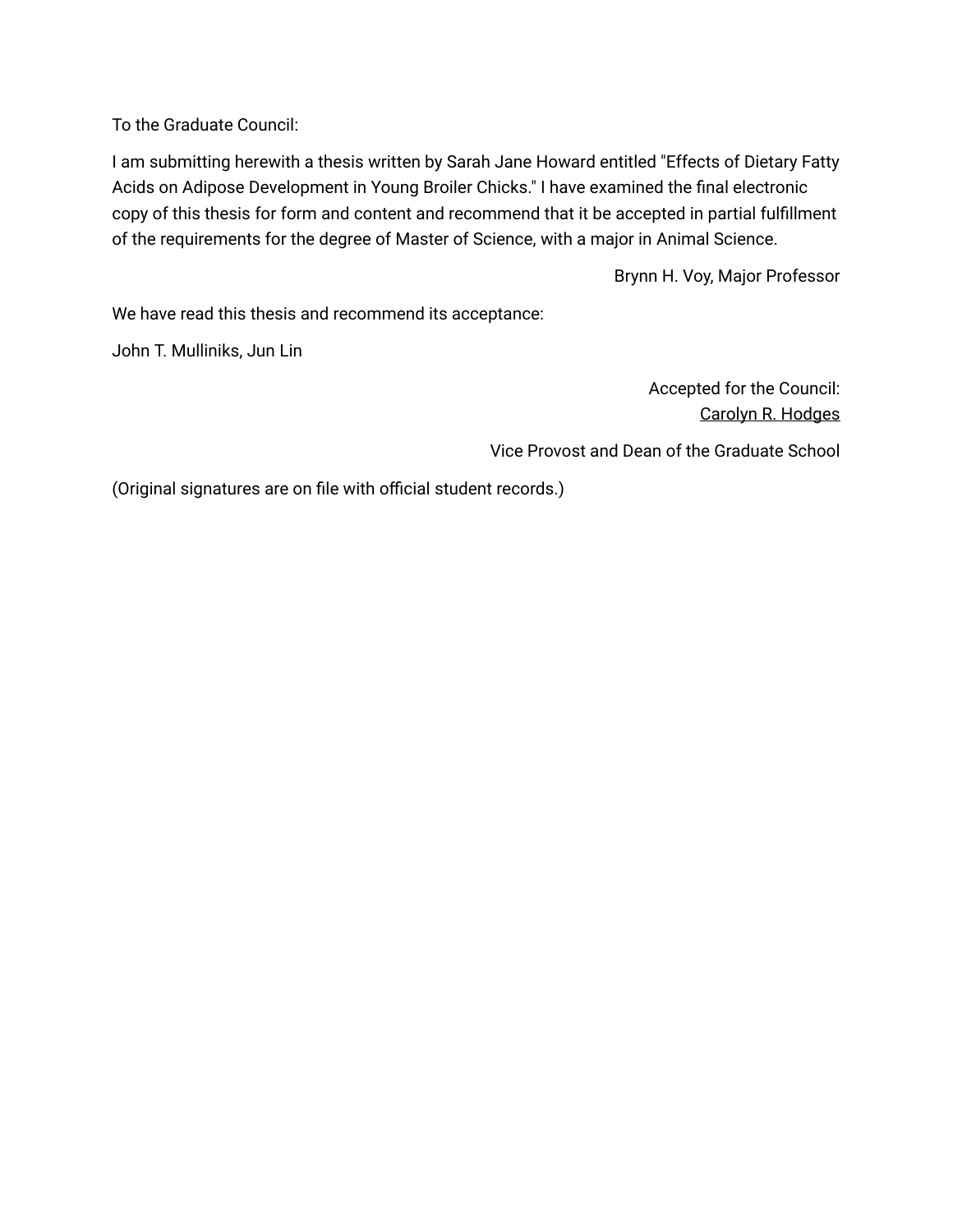# **Effects of Dietary Fatty Acids on Adipose Development in Young Broiler Chicks**

**A Thesis Presented for the Master of Science Degree The University of Tennessee, Knoxville**

> **Sarah Jane Howard December 2016**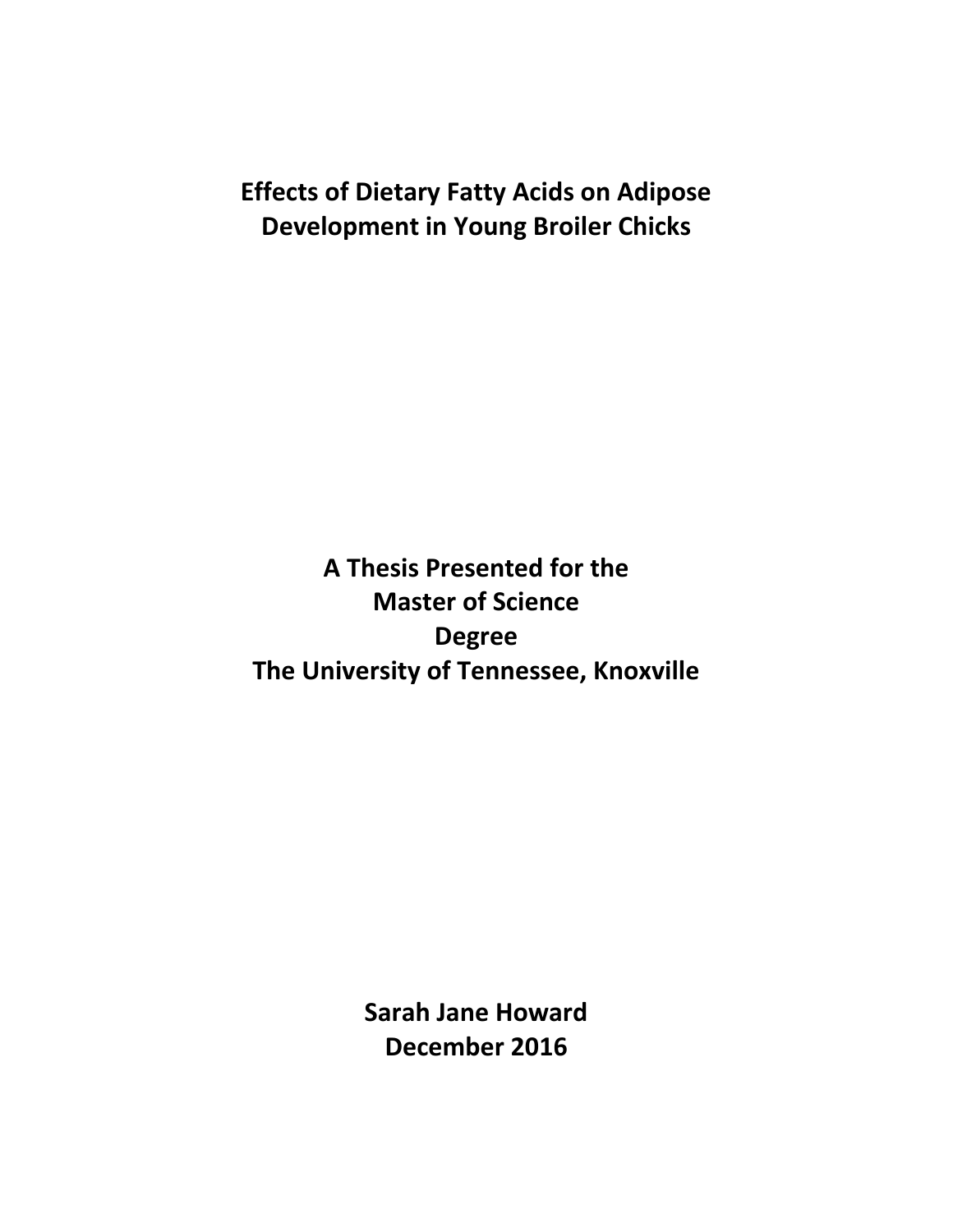*In loving memory of my grandmother, Reba "Mimi" White*

*Without your support and love, I never would have found the courage to pursue this work. I am forever grateful for your hardworking Christian example and look forward to celebrating with you in Heaven one day.*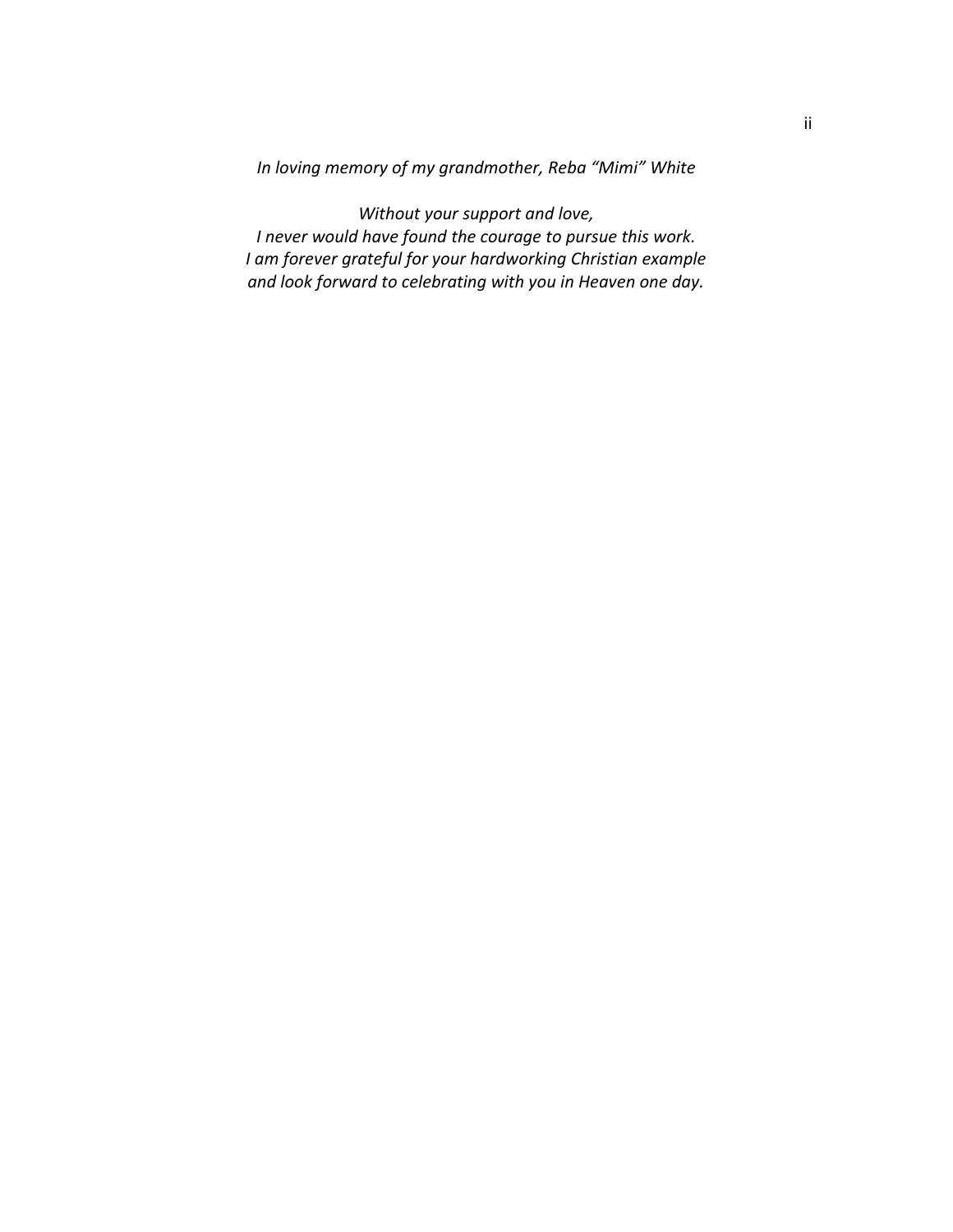#### **Acknowledgments**

I would like to express my sincerest gratitude to everyone who has been there for me on this incredible journey over the last two years. Without your friendship and kindness, I would not have been able to complete this degree. First and foremost, I would like to thank my parents, Eric and Angela Howard, and my brother, Austin Howard, for being there for me since day one. They have prayed for me, encouraged me, and supported me. I will never be able to thank them enough for the sacrifices that they have made in order to help me realize my dreams.

Thank you to Dr. Brynn Voy for giving me the opportunity to learn and grow under her guidance. Her enthusiasm for science is contagious and kept me going through the last two years. I am so proud to have been able to contribute to your lab. I would also like to thank Drs. Travis Mulliniks and Jun Lin for agreeing to serve on my graduate committee. Their contributions to my research and thesis were invaluable.

Words cannot express my appreciation for my teacher, advisor, colleague, and friend, Mrs. (soon to be Dr.) Emily Gray. She has been an incredible mentor throughout my undergraduate and graduate years. Thank you for serving as my home away from home and encouraging me to keep going no matter what.

Thank you to the Department of Animal Science for giving me a place to complete my research over the last two years. A special thanks to the JARTU Staff, in particular Roger and Tammy, for helping me with everything surrounding the birds and teaching me more than I ever thought I could know about avian husbandry. Robert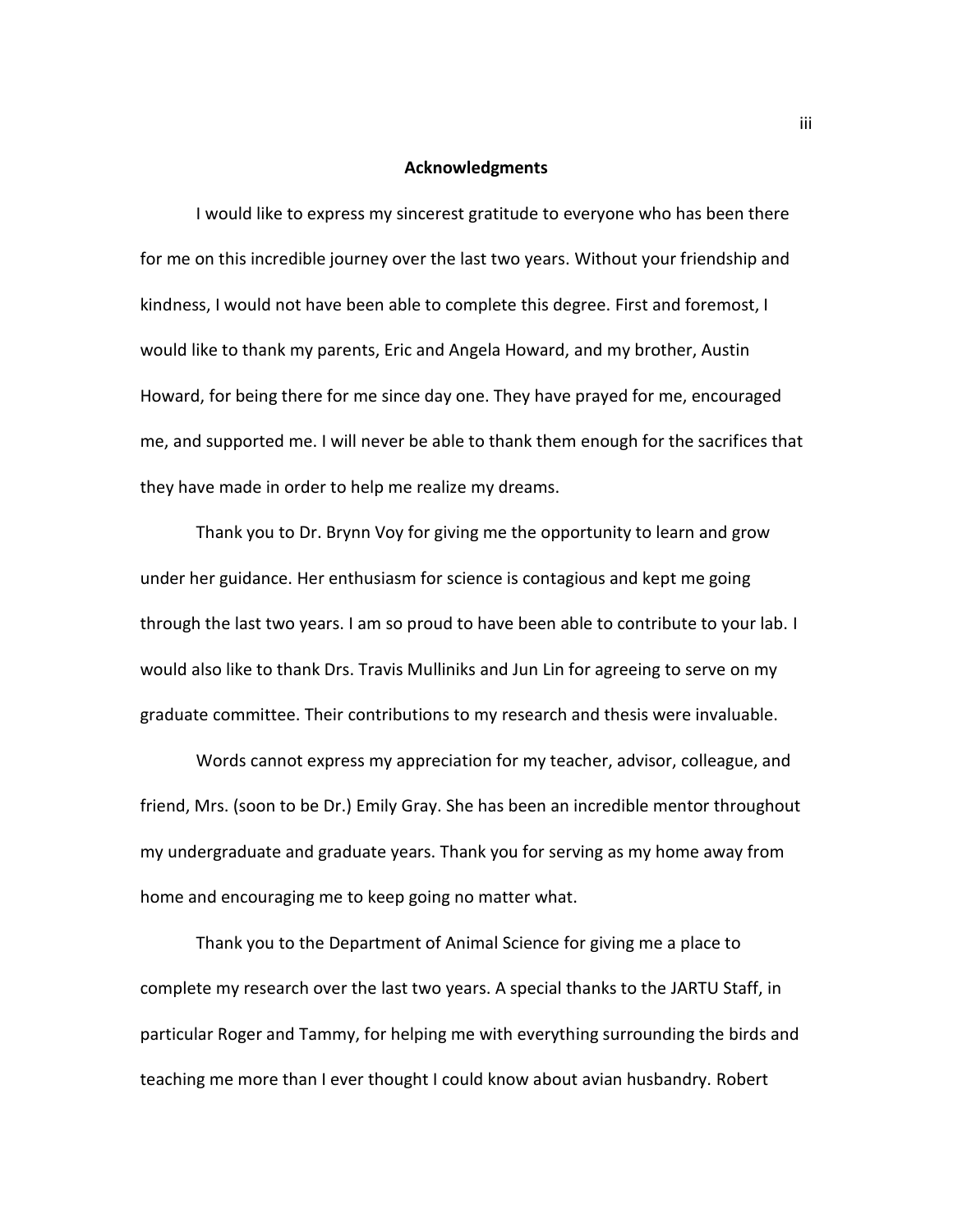Dykes has been an incredible help as well with making sure that our chickens had a safe and comfortable place to stay. Thank you to all of my fellow graduate students for helping when you were needed and for providing me with the necessary social interaction to keep me sane. In particular, thank you to Yun Zhang of the Food Science department for teaching me the emulsion technique. I must also express my gratitude to Ronique Beckford for being ready to assist me with anything that I needed. I can't imagine how I could have completed this program without your willingness to help and share your expertise.

Thank you to the technicians that I had the pleasure of working with during my time in this lab. Suchita Das, thank you for being so patient and kind with me and making sure that I understood everything that we did in the lab. Jason Spence, thank you for taking the time to teach an intimidated undergraduate student how to stand on her own two feet in the lab. Thank you both for showing me how exciting and rewarding laboratory work could be.

Last but certainly not least, thank you to my undergraduate research assistants Sara Parnell, Jessie Tipton, and Hannah Jernigan. These ladies were so helpful with caring for our chickens and were eager to learn new lab techniques whenever possible. I hope that this experience has inspired you to consider taking on more opportunities in research.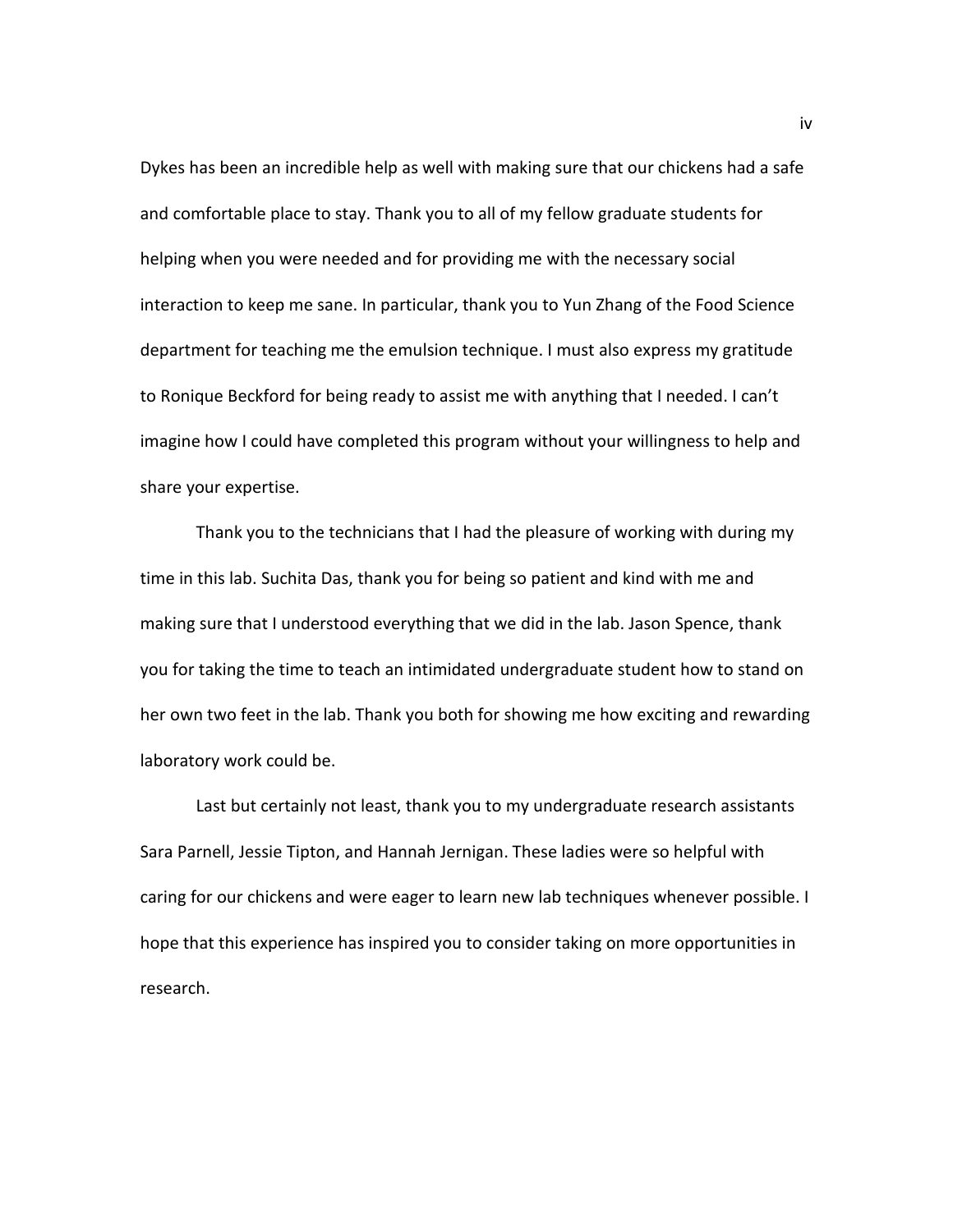#### **Abstract**

The broiler chicken is an attractive model for human obesity, and childhood obesity in particular, due to its ability to eat independently at hatch, put on abdominal fat post-hatch, and its similarities in lipid metabolism. Three studies are presented to investigate the potential for omega-3 fatty acids administered *in ovo* and in the diet at hatch to alter adiposity. Studies one and two investigated manipulating the fat source in the diet from hatch to days 14 and 24, respectively. Oils tested included corn, lard, macadamia, tuna, fish, safflower, flaxseed, and coconut. Data concerning body weight, breast weight, and abdominal fat weight were measured. In addition, basal lipolysis, PPARɣ expression, and ex vivo lipolysis and adipocyte differentiation were explored. The third study was the first known experiment to attempt *in ovo* injections of lipids at day 17.5 of incubation, and focused on improving the technique for fatty acids. The oils tested for *in ovo* injections were corn oil and fish oil, though the experiment was cut short due to neurological issues. The first two studies confirm that enriching the diet in omega-3 polyunsaturated fatty acids can be used to decrease adipocyte size and differentiation, which could potentially provide benefits to both broiler chickens and humans.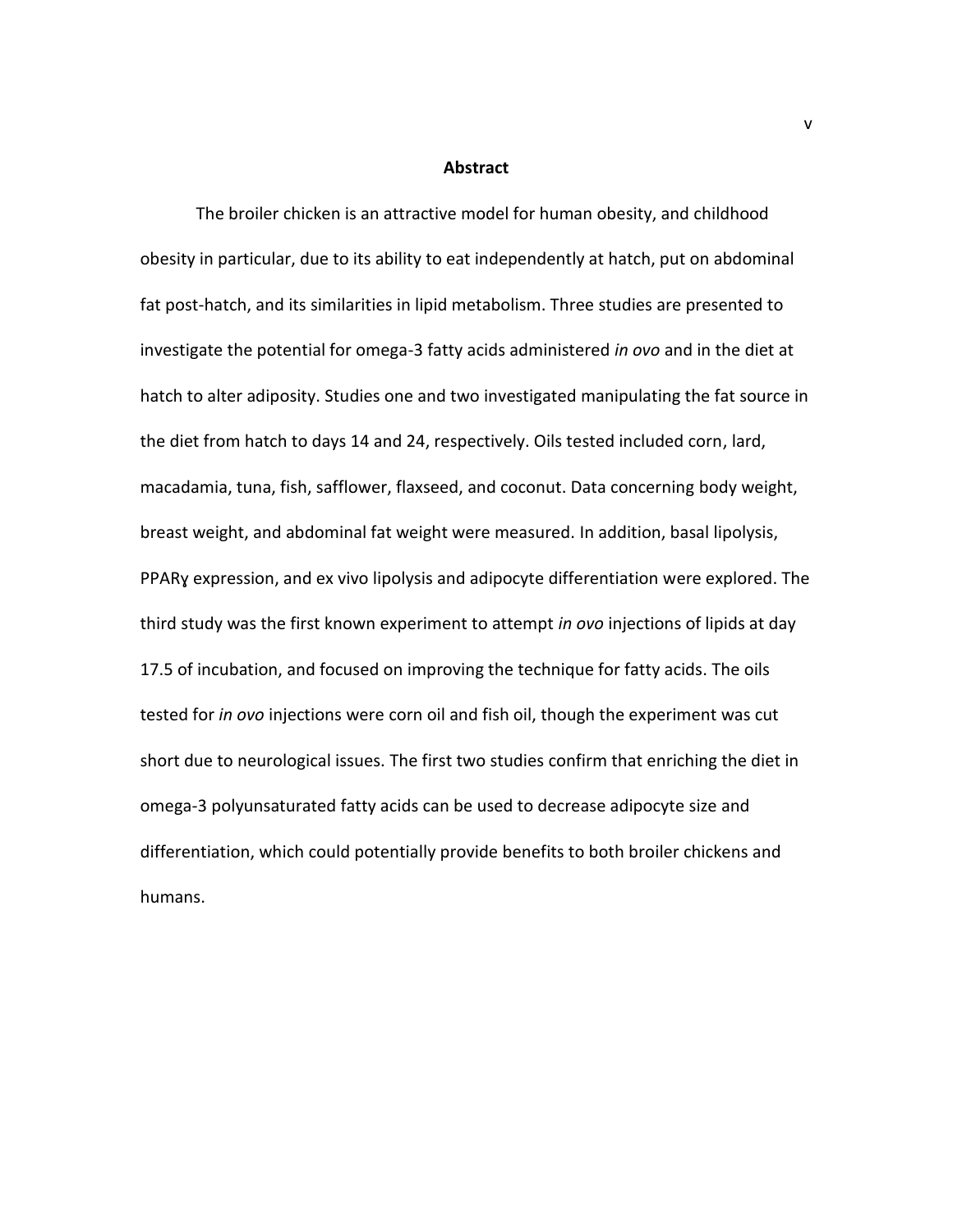### **Table of Contents**

| Chapter 2. Omega-3 Fatty Acids Decrease Adipocyte Size in Young Broiler Chicks 14 |  |
|-----------------------------------------------------------------------------------|--|
|                                                                                   |  |
|                                                                                   |  |
|                                                                                   |  |
|                                                                                   |  |
|                                                                                   |  |
|                                                                                   |  |
|                                                                                   |  |
|                                                                                   |  |
|                                                                                   |  |
|                                                                                   |  |
|                                                                                   |  |
|                                                                                   |  |
| Chapter 3. Effects of Omega-3 Fatty Acids on Adipose Development in Young Broiler |  |
|                                                                                   |  |
|                                                                                   |  |
|                                                                                   |  |
|                                                                                   |  |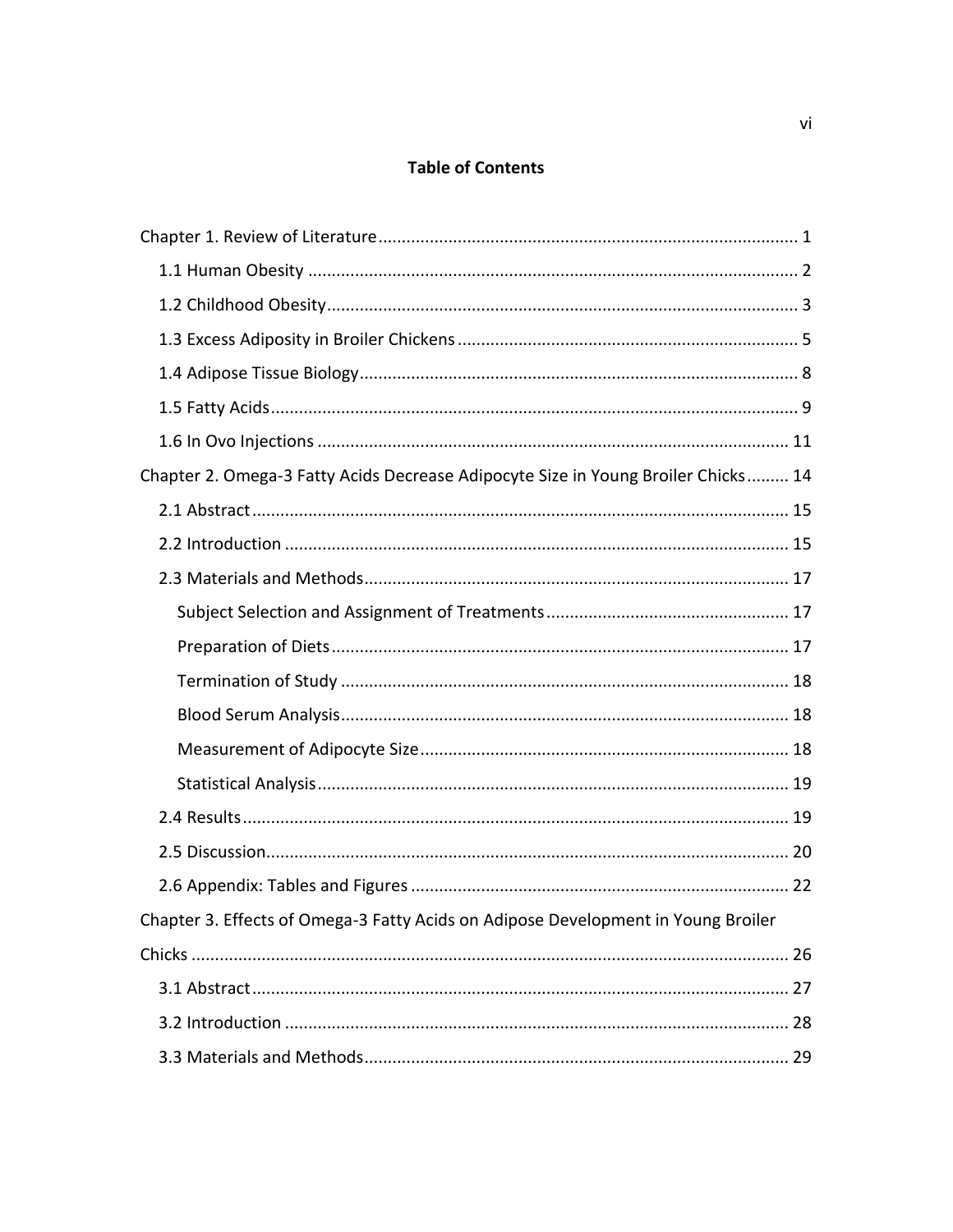| Chapter 4. In Ovo Supplementation of Omega-3 and Omega-6 Fatty Acids 44 |  |
|-------------------------------------------------------------------------|--|
|                                                                         |  |
|                                                                         |  |
|                                                                         |  |
|                                                                         |  |
|                                                                         |  |
|                                                                         |  |
|                                                                         |  |
|                                                                         |  |
|                                                                         |  |
|                                                                         |  |
|                                                                         |  |
|                                                                         |  |

vii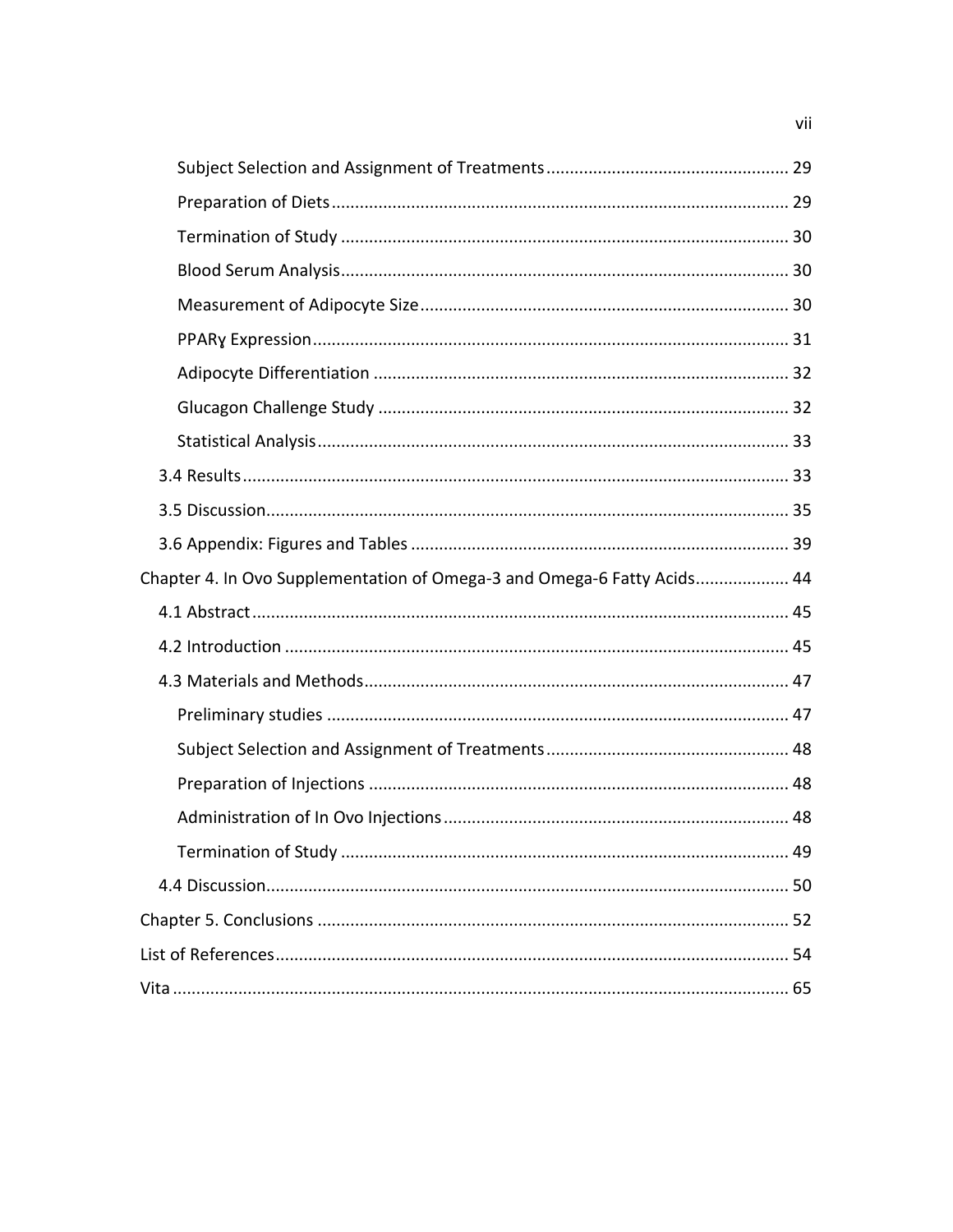## **List of Figures**

| Figure 2.4 Comparison of non-esterified fatty acid concentrations 23                     |  |
|------------------------------------------------------------------------------------------|--|
|                                                                                          |  |
| Figure 2.6 Comparison of adipocyte size across diets using fold change 24                |  |
|                                                                                          |  |
|                                                                                          |  |
|                                                                                          |  |
|                                                                                          |  |
|                                                                                          |  |
|                                                                                          |  |
| Figure 3.7 Average absorbance of adipocytes stained with oil red o 41                    |  |
| Figure 3.8 Basal vs. glucagon treated ex vivo non-esterified fatty acid concentrations42 |  |
|                                                                                          |  |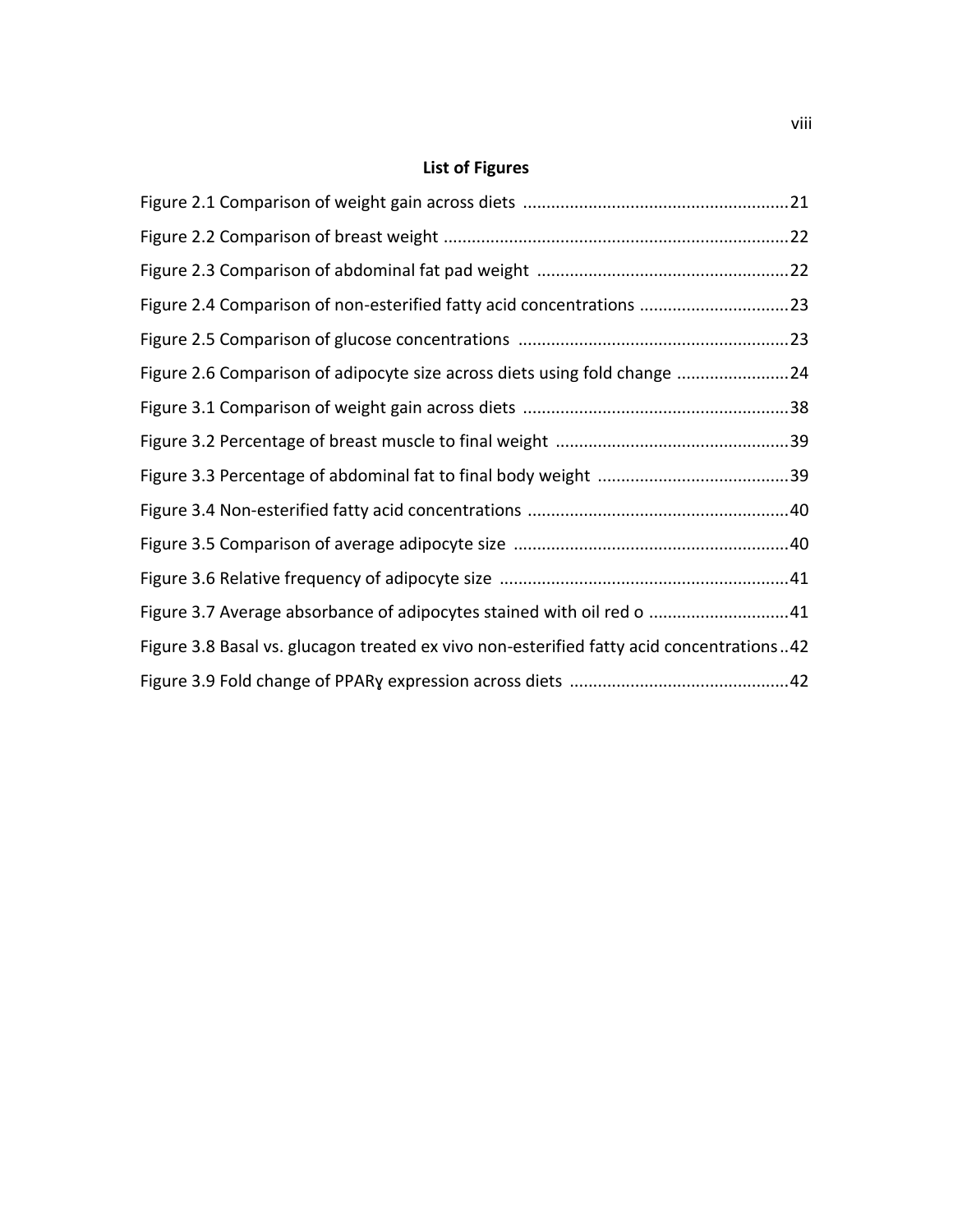## **Chapter 1. Review of Literature**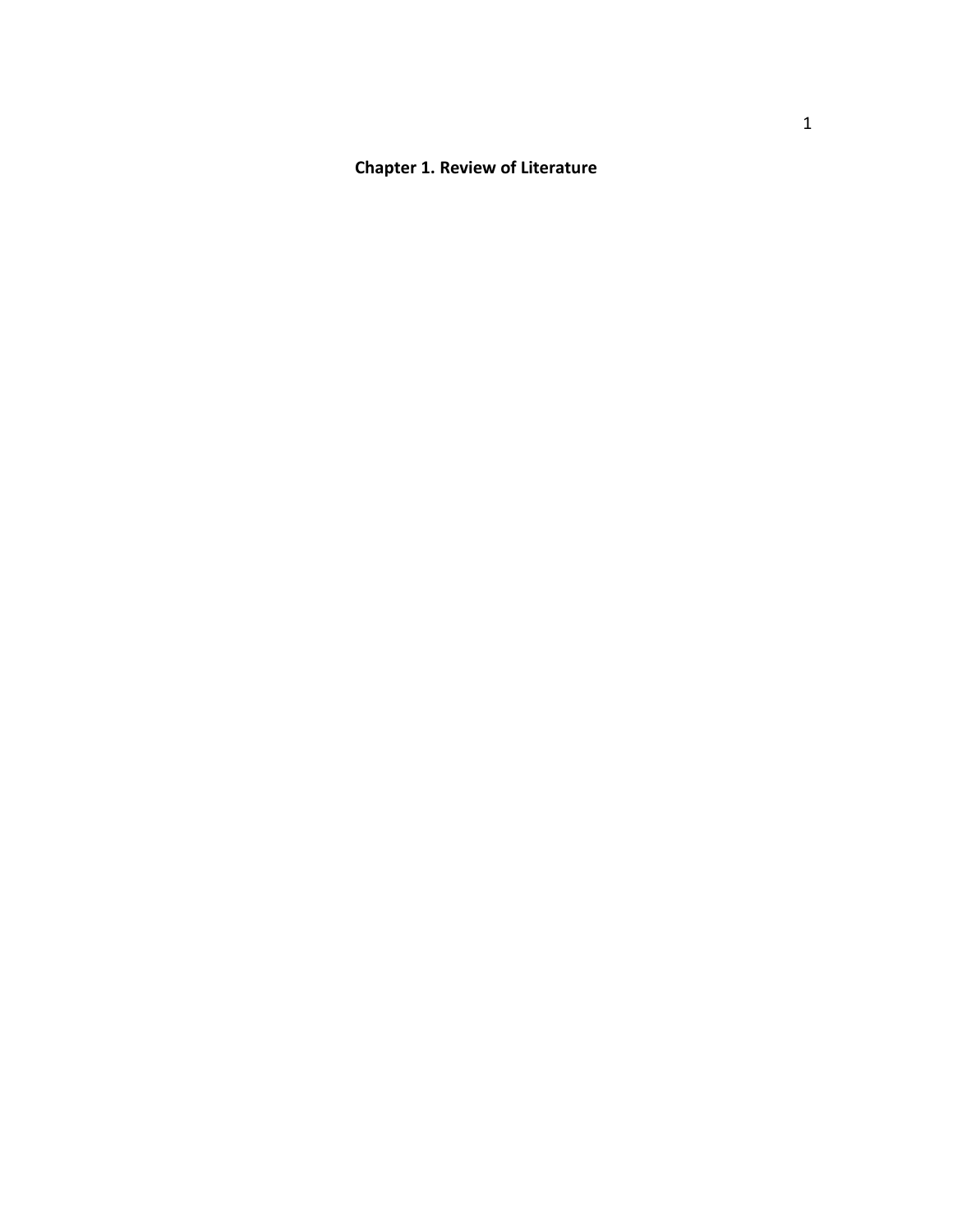#### *1.1 Human Obesity*

When adipose tissue is accumulated and stored in excessive amounts, the subject is referred to as "obese." In humans, this is defined as a body mass index of greater than or equal to 30.0 kg/m<sup>2</sup> [\(CDC, 2015\)](#page-64-0). Obesity has become an epidemic in the United States, with approximately 35% of adults in the United States being reported as obese in 2012 [\(Ogden et al., 2014\)](#page-69-0). However, this number is likely much greater as only about 9,000 participants were surveyed and it was based on self-reported data. This number also does not include participants that are merely considered "overweight," which has its own consequences related to excess adiposity. There are many health risks associated with obesity including, but not limited to, hormone imbalances, cancer, type 2 diabetes, cardiovascular disease, shortness of breath, sleep apnea, and osteoarthritis [\(Visscher & Seidell, 2001\)](#page-72-0). Health complications due to obesity cost \$1,429 more per person per year than the cost of healthcare for a person of healthy weight [\(Finkelstein](#page-64-1)  [et al., 2009\)](#page-64-1).

Three main factors can contribute to human obesity: diet, exercise, and genetics. Diet and exercise are the two traits that can quickly be manipulated. As long as calories consumed is less than or equal to calories used, weight gain generally will not occur. Calories consumed can be reduced by monitoring what is eaten, while calories burned can be increased by adding extra exercise into daily routines [\(CDC, 2015\)](#page-64-0).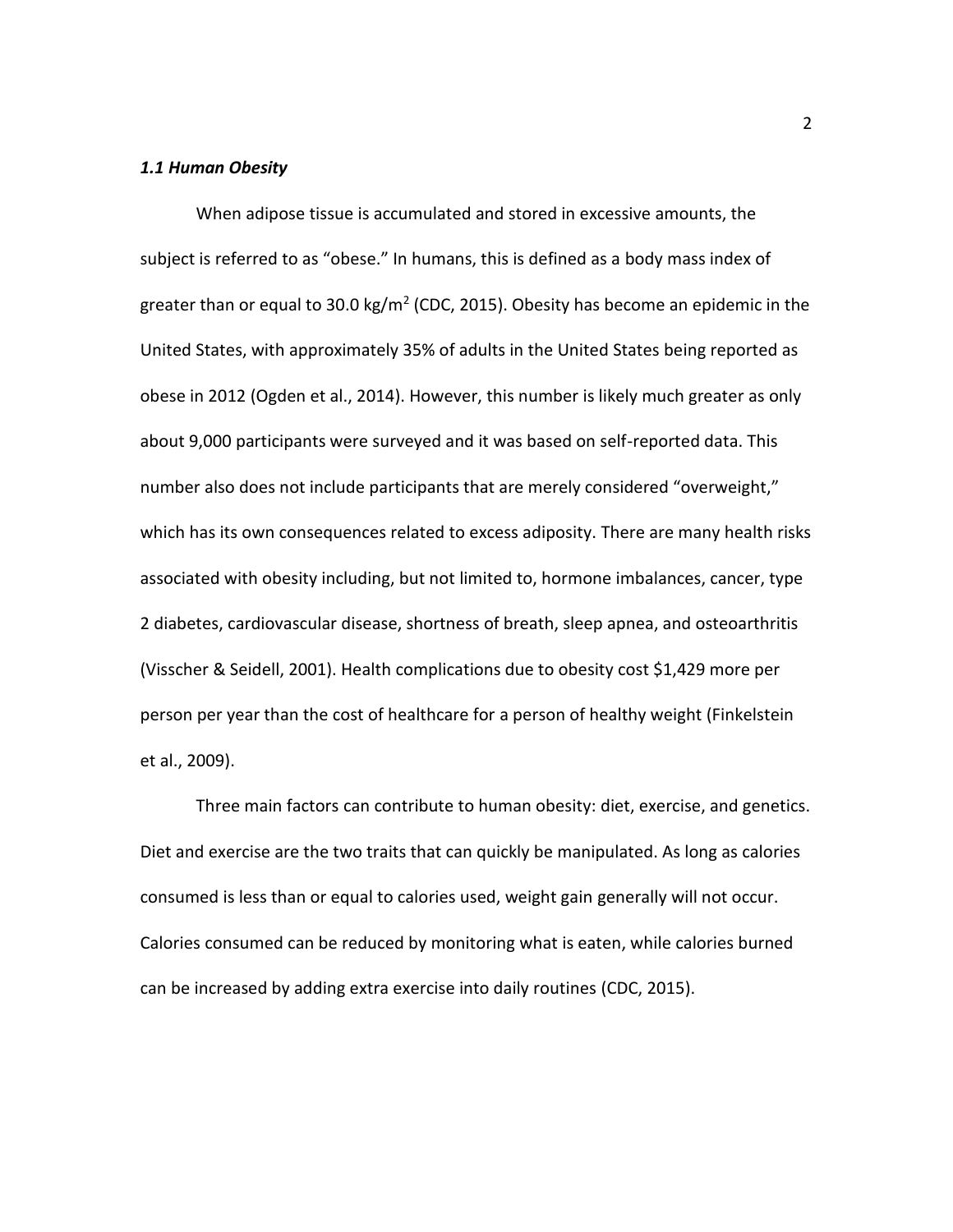#### *1.2 Childhood Obesity*

Although obesity can have many implications in adult humans, it can cause problems for children as well. Obesity is measured slightly differently for children. The same Body Mass Index that is used for adults is measured, and it is plotted against age on a BMI-for-age percentile graph [\(OAC, 2016\)](#page-69-1). There are separate graphs for boys and girls, so sex is factored in as well. In children, complications such as hyperlipidemia, glucose intolerance, and early maturation [\(Dietz, 1998\)](#page-64-2). It can also cause psychosocial issues that cause children to become preoccupied with their bodyweight and physical appearance [\(Dietz, 1998\)](#page-64-2). Children that are obese are much more likely to become obese adults, which could lead them down a very destructive path in regards to their health [\(Whitaker et al., 1997\)](#page-72-1).

Similarly to what is known about adults, diet, exercise, and genetics are contributors to childhood obesity. Growing technology and an increase of electronic devices in the home is also a contributing factor. When children are watching television, they have less time to potentially spend exercising, which limits the physical activity that they are able to perform each day. Children are more likely to request the foods seen in television commercials, and typically these commercials consist of highly processed and unhealthy foods, not things like lean protein, fruits, and vegetables [\(Taras et al., 1989\)](#page-71-0). Consuming foods that are often seen in television commercials that have high energy density, low fiber, and high fat content increases the likelihood for the consumer to become obese [\(Johnson et al., 2008\)](#page-67-0). One study reported that children who watched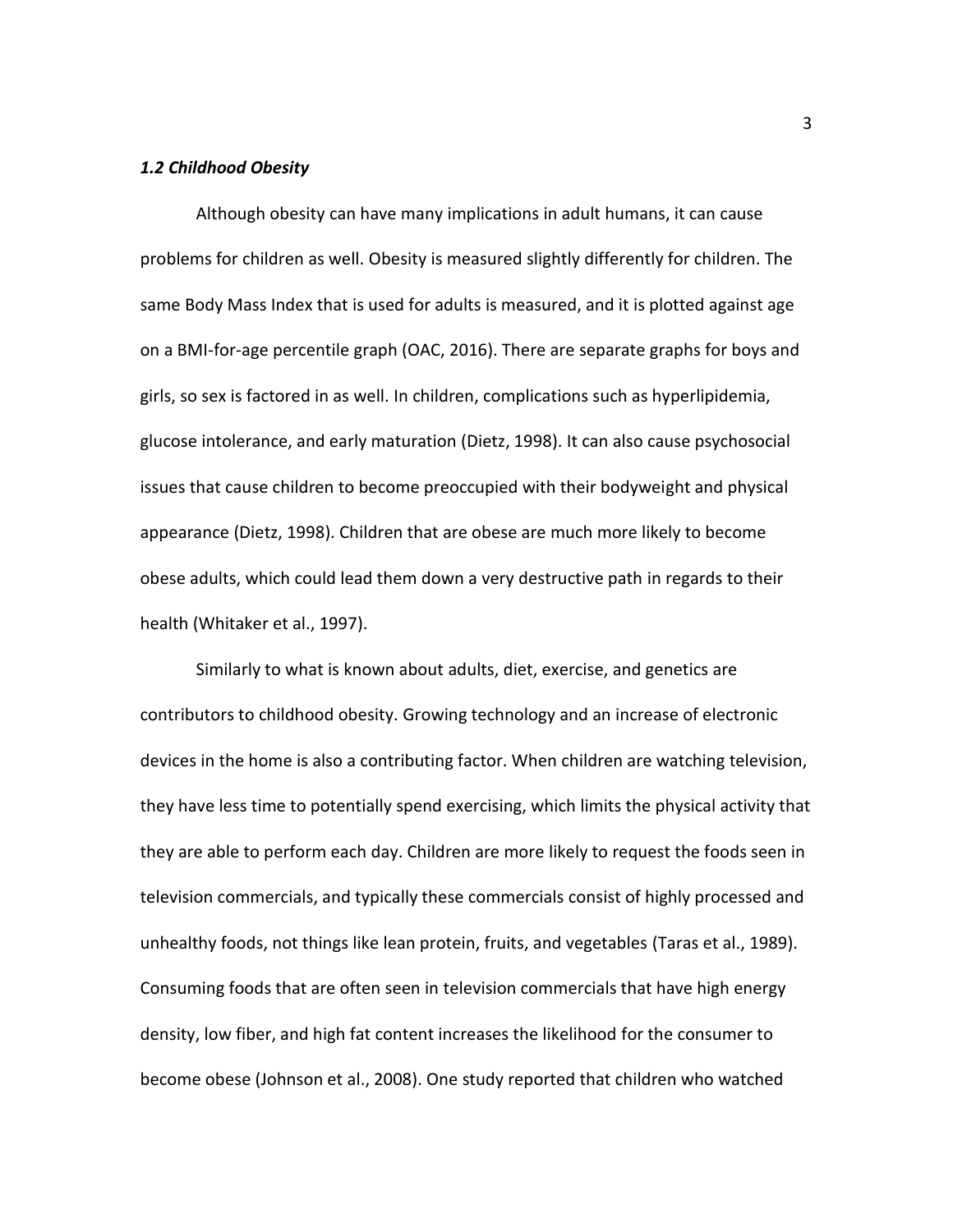television for one hour had a significantly lower resting metabolic rate than those who stared at a blank television set for the same amount of time [\(Klesges et al., 1993\)](#page-67-1).

In addition, environmental factors can have an impact on excess fatness. Children who are raised in lower-income homes are more likely to become obese [\(CDC,](#page-64-0)  [2015\)](#page-64-0). In addition, parental education level has an effect on obesity, as children of parents who did not complete high school are much more likely to become obese than children of parents who completed a college education (9% vs 19% among girls; 11% vs 21% among boys in 2010) [\(CDC, 2015\)](#page-64-0). Parents can also influence a child's health. When children eat in restaurants, they are more likely to consume excess calories than what they would normally consume at home [\(Zoumas-Morse et al., 2001\)](#page-73-0). Parents set an example for what their children should eat, so family meals together can be very influential. Families that eat together are more likely to consume fruits and vegetables and less fat [\(Gillman et al., 2000\)](#page-64-3). Mothers and daughters show a moderately strong correlation between their diets, indicating that mothers could be significantly influencing what their children choose to eat [\(Oliveria et al., 1992\)](#page-69-2).

All of these things considered, it is very difficult to perform obesity research on children, particularly when it comes to manipulating the diet. Often, parents are not willing to place their children on experimental diets for fear that it may harm their development. Additionally, parents must sign waivers and consent to the research, as children under 18 years old have not reached the legal age on consent for themselves [\(HHS, 2016\)](#page-66-0). It is still questionable as to whether parents should ethically be allowed to

4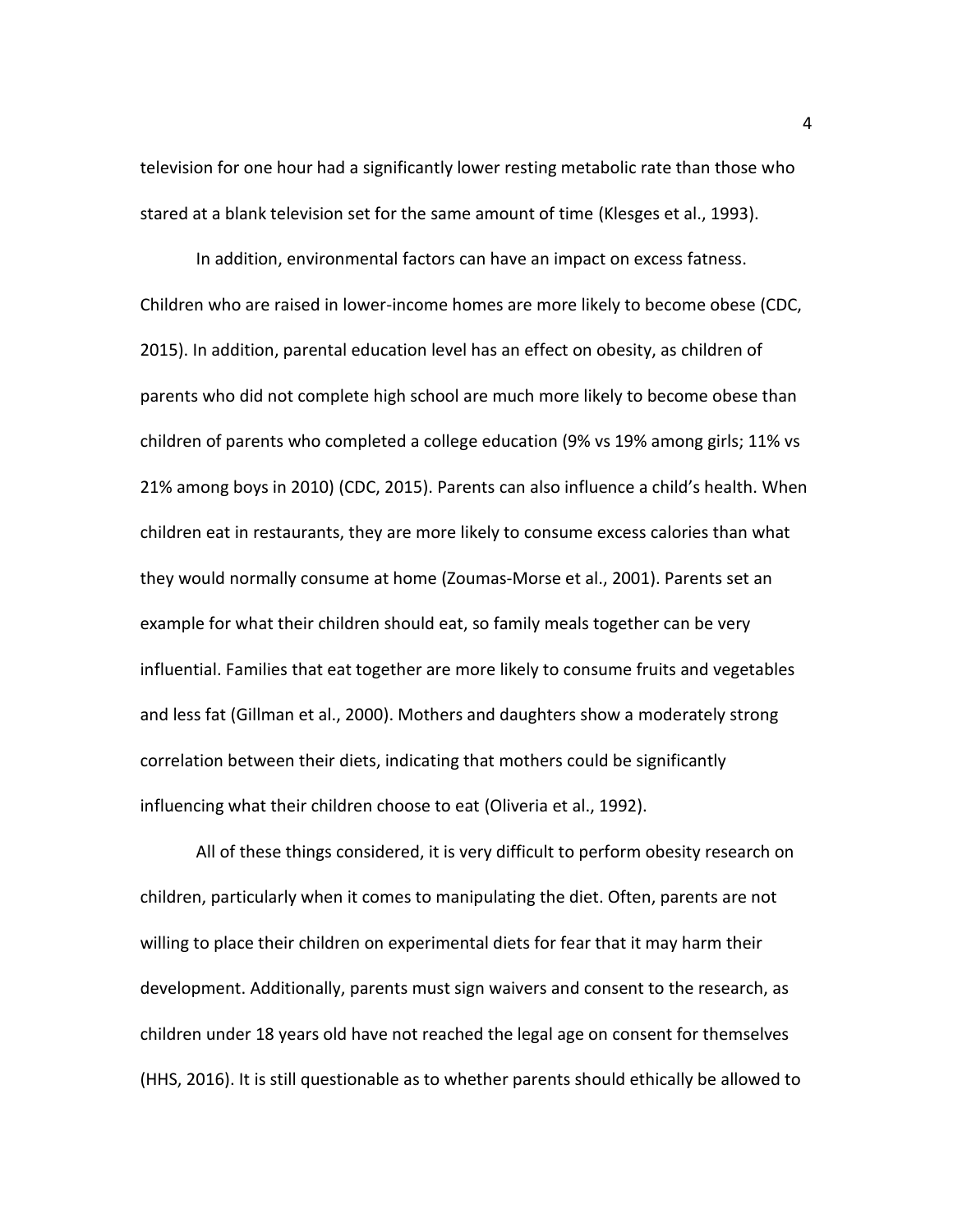make the decision to participate in research for their children, which is why children who can understand the basics of the research must be willing to consent as well. This does not cover children who are too young to comprehend the study for which they are being considered.

#### *1.3 Excess Adiposity in Broiler Chickens*

Excess fatness is not only a problem in humans or even just mammals. It has also been shown to also have a negative impact on the health of avian species. Chicken has quickly become the most commonly consumed source of animal protein in the United States, with the average person eating approximately 38.5 kg of chicken in 2014 [\("National Chicken Council," 2016\)](#page-68-0). Since 1992, chicken has been consumed at a greater rate than that of pork and beef, which were consumed at a rate of 24.5 kg and 22.7 kg per person for the year 2014, respectively [\("National Chicken Council," 2016\)](#page-68-0). As the demand for chicken has increased, producers have been forced to find ways to increase production, which could be accomplished through producing more chickens or producing chickens that reach the market weight faster.

The Chicken-of-Tomorrow program was started in 1945 in order to develop the broiler industry [\(Shrader, 1952\)](#page-70-0). The goal was to make a more efficient bird for producing meat. The birds were improved through selective breeding and improved feed quality. Chickens in 1945 reached market age at approximately 84 days and weighed in at an average of 1.4 kg., while modern broilers go to market at 48 days and weigh an average of 2.8 kg. [\("National Chicken Council," 2016\)](#page-68-0). Additionally, in 1945,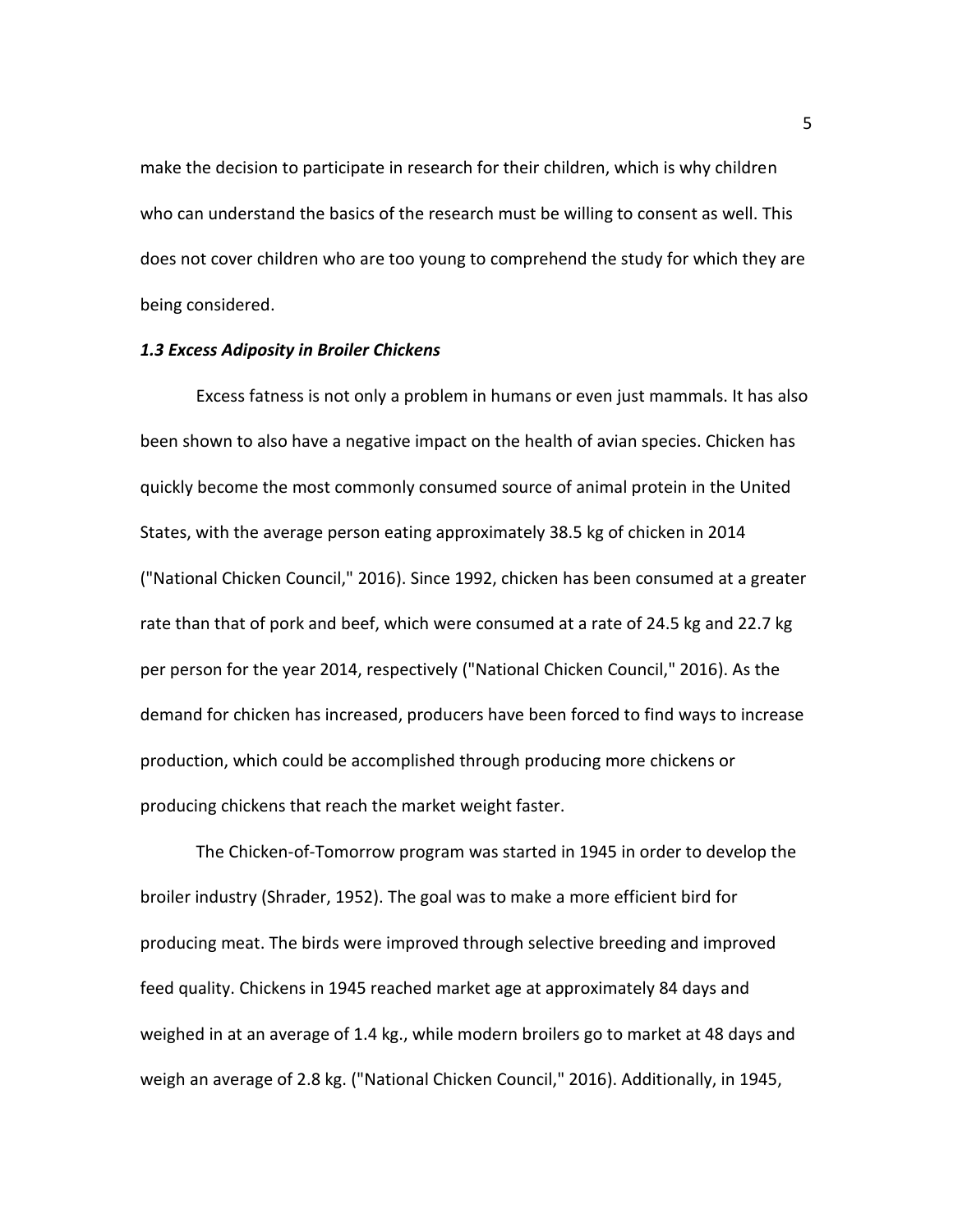chickens consumed 1.8 kg of feed in order to gain 0.5 kg of body weight, whereas modern broilers only need to consume 0.9 kg of feed to gain 0.5 kg [\("National Chicken](#page-68-0)  [Council," 2016\)](#page-68-0).

With the increase in bodyweight, however, the amount of the fat in the bird increased as well, particularly in the abdominal region [\(Havenstein et al., 2003\)](#page-66-1). This is particularly intriguing due to the fact that an average broiler chicken diet consists of only about two percent fat, which is very low compared to most species [\(ACMF, 2013\)](#page-64-4). One study found that birds from a 1957 strain had less than half the abdominal fat as a percentage of bodyweight than birds from a 2001 strain [\(Havenstein et al., 2003\)](#page-66-1). When feed is converted to fat instead of muscle, money is essentially wasted. Consumers have indicated that appearance is the main determining factor when purchasing meat at grocery stores [\(Kennedy et al., 2004\)](#page-67-2). One quality of appearance that they find important is the amount of fat on the piece of meat [\(Kennedy et al., 2004\)](#page-67-2). Fat is mostly trimmed off during production, which takes more time for the workers when the chickens are being processed.

There are several known causes of excess fatness in broiler chickens. Most fat is synthesized through the process of de novo lipogenesis in the liver [\(Griffin et al., 1992\)](#page-65-0). From the liver, fatty acids are redirected to the adipocytes by very low density lipoprotein. Then, lipoprotein lipase controls uptake into the cells. Previous studies have used very low density lipoprotein levels to select for high or low fatness in divergent chicken lines [\(Wang et al., 2007\)](#page-72-2). On the other hand, chickens that have been selected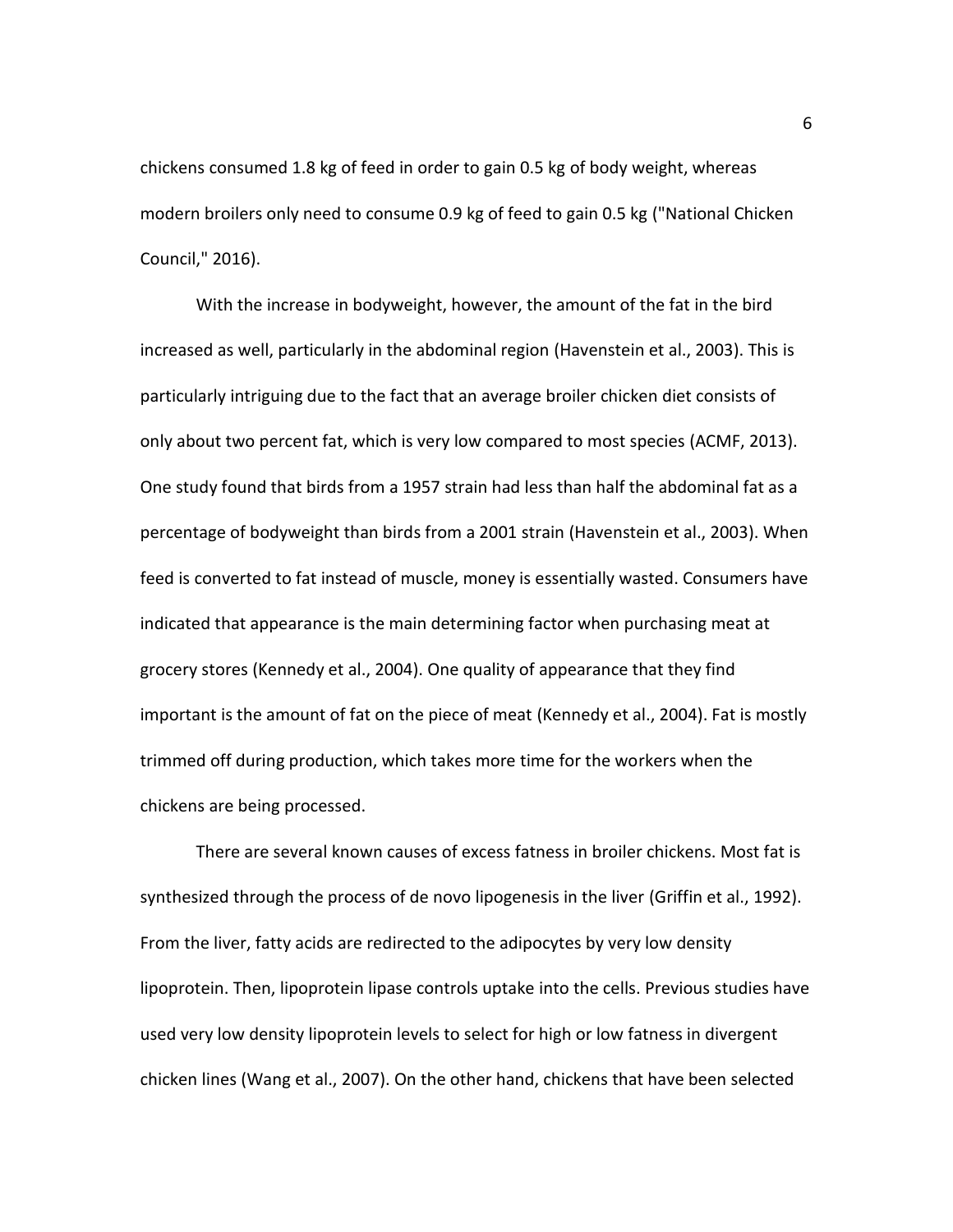for high or low fatness have been found to have high or low very low density lipoprotein levels as well [\(Ji et al., 2012\)](#page-66-2). This indicates that manipulating very low density lipoprotein levels could be a potential method for limiting obesity, as presence of this lipoprotein is reflective of fatty acid mobilization.

Broilers are an under-used but potentially valuable model organism for studies of human obesity. Chickens rely on the liver for the majority of their lipid synthesis, like humans [\(Leveille et al., 1975\)](#page-67-3), but unlike more widely-used rodent models. Broiler chickens deposit excess fat primarily in the abdominal depot, which makes up about 1.5% of the final carcass weight [\(Havenstein et al., 2003\)](#page-66-1). This depot anatomically resembles visceral adipose tissue in humans. Visceral fat is of particular concern for human obesity because it is the depot that is primarily associated with metabolic dysfunction and increased risk for Type 2 diabetes and cardiovascular disease. Broiler chicks are an especially attractive model for studies of childhood obesity. The diet of the chicken can be manipulated immediately upon hatching, unlike rodent models which must be weaned before their diet can be directly altered. In broiler chickens, subcutaneous fat is present at approximately 12-14 days of incubation [\(Liebelt &](#page-67-4)  [Eastlick, 1954\)](#page-67-4). Conversely, abdominal fat is almost nonexistent at hatch. It begins to exponentially develop beginning around day five after hatching [\(Tzeng & Becker, 1981\)](#page-71-1). Therefore, there is the potential to modify this critical fat pad as it develops.

7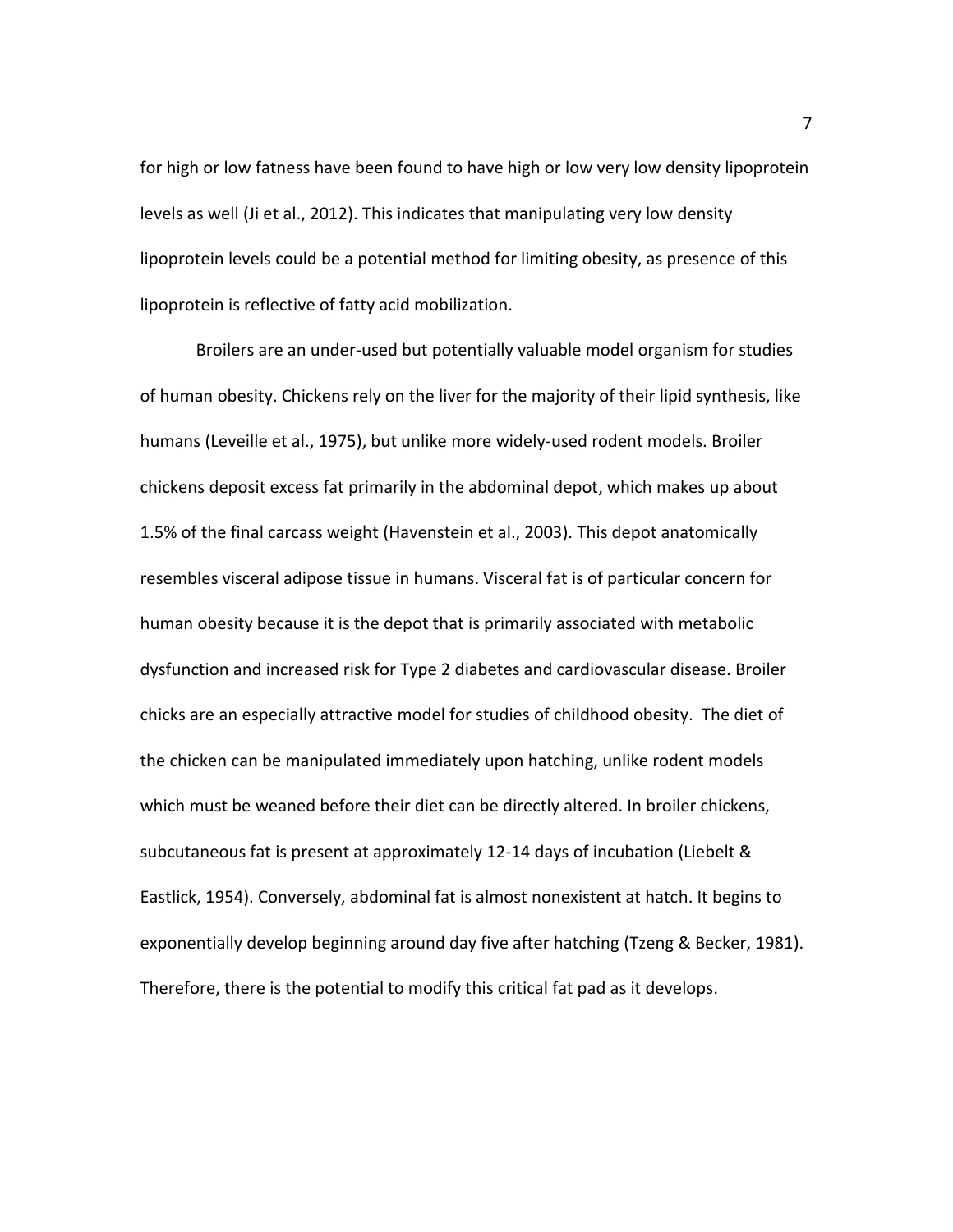#### *1.4 Adipose Tissue Biology*

Adipose tissue is comprised of adipocytes, preadipocytes, fibroblasts, endothelial cells, and multipotent stem cells [\(Moreno-Navarrete & Fernández-Real, 2012\)](#page-68-1). Mature adipocytes make up about 30% of this tissue. Adipocytes, commonly known as fat cells, can be found throughout the body between the skin and muscle layers. They contain a single lipid droplet, which makes up most of the cell, and a nucleus and cytoplasm.

Most of the fatty acids from the diet come in the form of triglycerides, which are not absorbed by the human intestine. The fats are emulsified in the small intestine by bile salts and pancreatic lipase breaks them down into mono-glycerides and diglycerides. The combination of bile salts and the products of triglyceride breakdown form mixed micelles. In the enterocytes, micelles are resynthesized into triglycerides and packaged into chylomicrons, where they are released into blood circulation. Lipoprotein lipase on the surface of adipose tissue breaks down the chylomicrons into free fatty acids and glycerol. The fatty acids are then absorbed by the adipocytes and the glycerol is removed from the circulation by the liver. Once inside the adipocytes, fatty acids are re-esterified into triglycerides.

Growth of adipose tissue can be caused by either hyperplasia, hypertrophy, or a combination of the two. Hyperplasia is an increase in adipocyte number, while hypertrophy is an increase in adipocyte size. Hyperplasia is more strongly correlated with severity of obesity [\(Hirsch & Batchelor, 1976\)](#page-66-3). Hyperplasia occurs when mesenchymal stem cells develop into preadipocytes and then into mature adipocytes.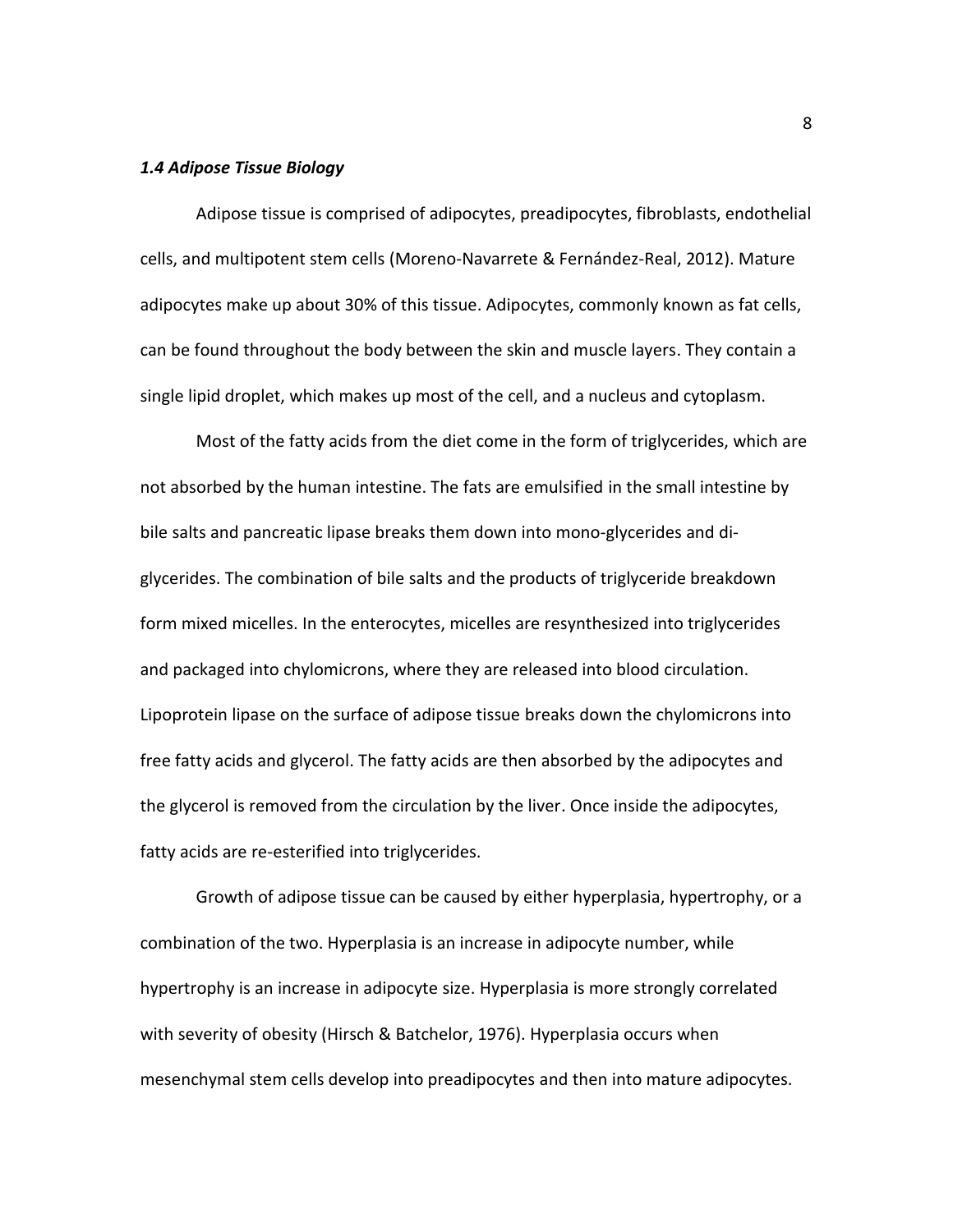Many mechanisms contribute to adipocyte differentiation, but peroxisome proliferatoractivated receptor gamma (PPARɣ) is the major regulator of adipogenesis [\(Henry et al.,](#page-66-4)  [2012\)](#page-66-4). PPARɣ is a transcription factor which controls the peroxisomal beta-oxidation pathway of fatty acids and increases differentiation. On the other hand, hypertrophy typically precedes hyperplasia, and hypertrophy is a risk factor for obesity-related diseases such as type 2 diabetes [\(Weyer et al., 2000\)](#page-72-3). Hypertrophy occurs in times of energy surplus, where fatty acids accumulate and are re-esterified into triacylglycerol, which is taken up by adipocytes to increase lipid droplet volume [\(Frühbeck et al., 2014\)](#page-64-5).

#### *1.5 Fatty Acids*

Lipids are the most energy-dense macronutrient that can be consumed, with nine kilocalories of energy being provided for each gram of lipid, whereas carbohydrates and proteins both possess 4 kilocalories of energy per gram. Current dogma suggests that diets high in lipids are responsible for the obesity epidemic, however it is now thought that the type of fat is a better predictor of obesity than fat in general. For example, increased intake of saturated fats in particular has been associated with increased likelihood of developing obesity and obesity-related diseases [\(Dayton et al.,](#page-64-6)  [1966\)](#page-64-6). Conversely, isocaloric diets that are enriched in polyunsaturated fats lead to a lower basal metabolic rate, and thus a lower propensity for weight gain [\(Jones &](#page-67-5)  [Schoeller, 1988\)](#page-67-5).

Most dietary lipids are made up of fatty acids. A fatty acid is a molecule made up of a carboxylic acid head and an aliphatic acyl chain tail [\(Stipanuk & Caudill, 2013\)](#page-70-1). Fatty

9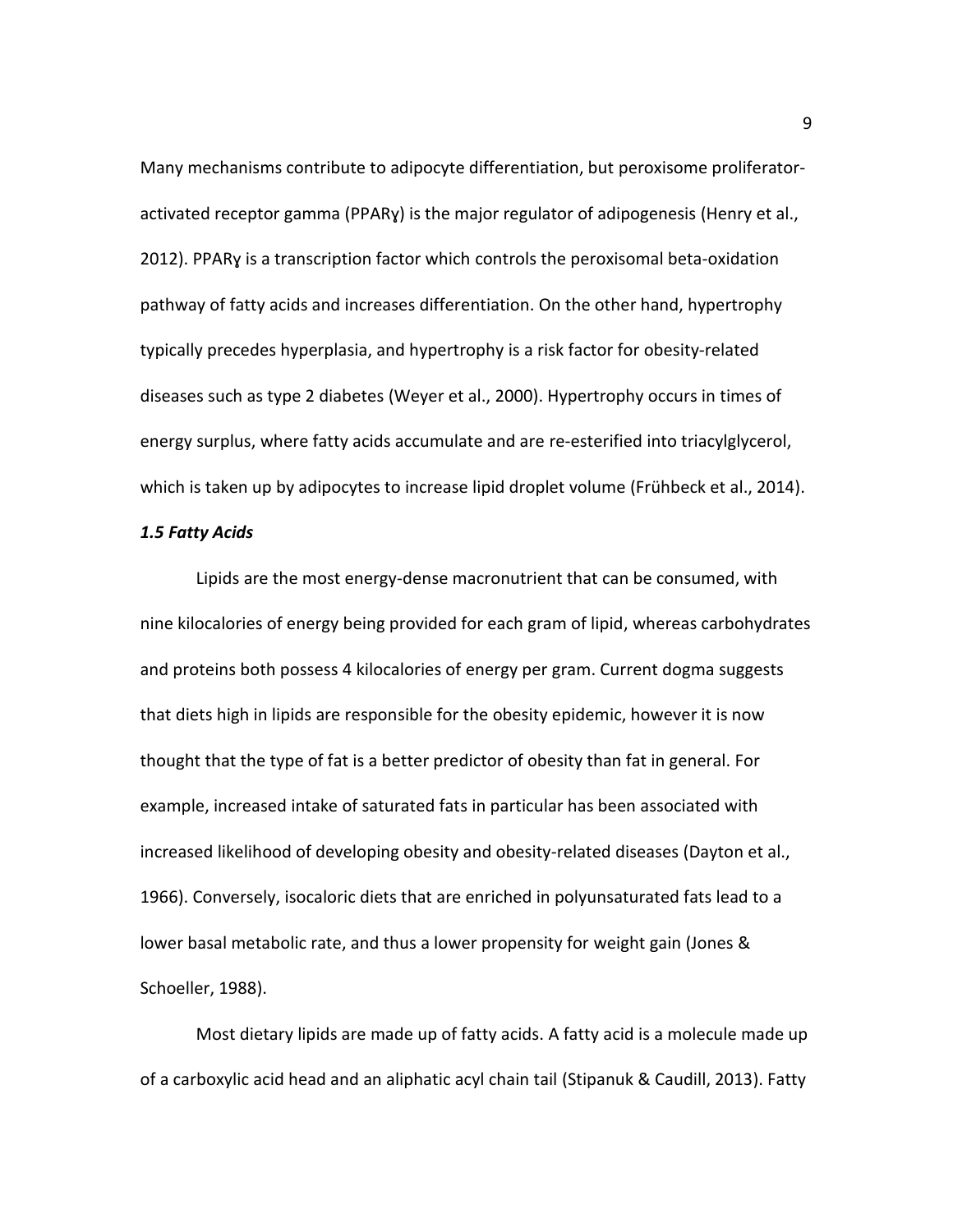acids can be classified as saturated or unsaturated based on the location and number of double bonds present in their chemical structure. Saturated fatty acids have no double bonds, while unsaturated fatty acids have at least one double bond. Unsaturated fatty acids with only one double bond are called monounsaturated. Fatty acids with more than one double bond are called polyunsaturated. Classification of polyunsaturated fatty acids, or PUFA, can be further broken down into omega-3 and omega-6 fatty acids, which are named based on the location of their first double bond from the methyl end of the fatty acid chain. Saturated fatty acids and omega-6 polyunsaturated fatty acids are often found in animal products and vegetable oils, whereas monounsaturated fatty acids and omega-3 fatty acids are commonly found in fish, nut, and seed oils [\(Tvrzicka et](#page-71-2)  [al., 2011\)](#page-71-2). Although they can both be classified as polyunsaturated fatty acids, omega-3 fatty acids and omega-6 fatty acids have very different physiological funtions. Omega-6 fatty acids produce excessive amounts of the pro-inflammatory eicosanoids prostaglandin  $E_2$  and leukotriene  $B_4$  [\(James et al., 2000\)](#page-66-5). Omega-3 fatty acids like eicosapentaenoic acid and docosahexaenoic acid have the opposite effect, and can have more of an anti-inflammatory effect [\(Simopoulos, 1999\)](#page-70-2).

Omega-3 fatty acids have been shown to have positive effects on human health in regards to obesity. One study showed that increasing levels of omega-3 intake could increase satiety in obese individuals that were attempting to lose weight through calorie restriction when compared to calorie restriction alone [\(Parra et al., 2008\)](#page-69-3). Another experiment showed that fish oil combined with exercise decreased fatness and

10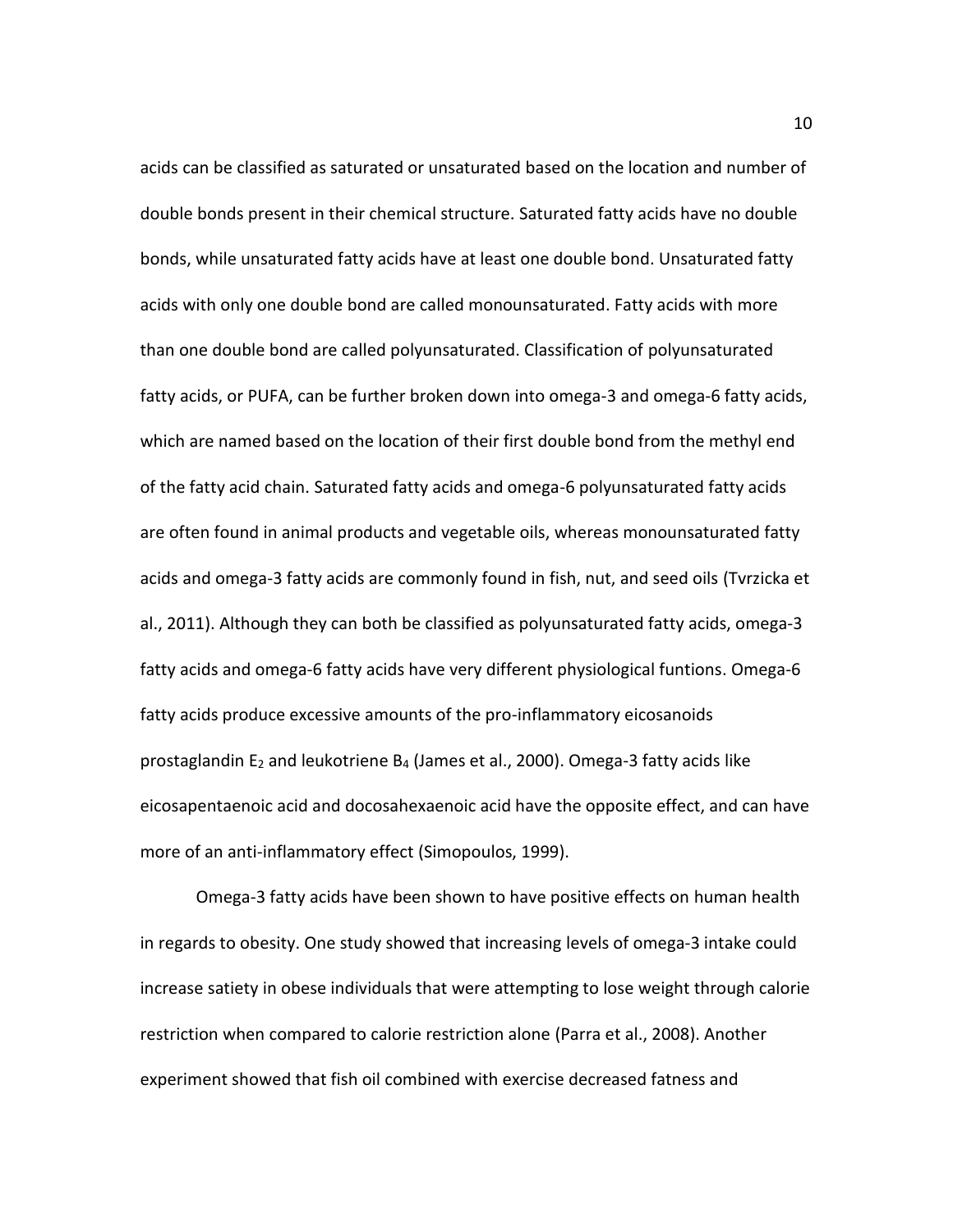increased lean tissue in humans when compared to either fish oil or exercise alone [\(Hill](#page-66-6)  [et al., 2007\)](#page-66-6). Consumption of at least 35 g of fish had a relative risk of death from coronary heart disease of 0.62 and a relative risk of nonsudden death from myocardial infarction of 0.33, both of which are possible side effects of obesity [\(Daviglus et al.,](#page-64-7)  [1997\)](#page-64-7).

The benefits of omega-3 fatty acids have also been shown in rodent models. A study in mice indicated that omega-3 supplementation in high fat diets can prevent the development of obesity when compared to high fat diets alone [\(Ruzickova et al., 2004\)](#page-70-3). This was also observed when rats were fed high fat diets with varying fatty acid compositions. The rats fed a combination of lard and fish oil displayed 20% less subcutaneous fat and 30% less visceral fat compared to rats fed a lard diet and a lard and corn oil combination diet [\(Hainault et al., 1993\)](#page-65-1). When diets high in omega-6 fatty acids were substituted with just 6% omega-3 fatty acids, insulin resistance, a common side effect of obesity, was prevented in rodents [\(Storlien et al.,](#page-71-3) 1987).

#### *1.6 In Ovo Injections*

Embryonic development and the first several days after hatch are extremely important to the chick's outcome, as this time period often comprises more than one third of the animal's lifespan when it goes to slaughter. During the last three to four days of embryonic development, the digestive tract of the growing chick increases in size exponentially [\(Z Uni et al., 2003\)](#page-72-4). The chick then begins to consume its first meal, the surrounding albumin. Therefore, the first opportunity to manipulate the chick's diet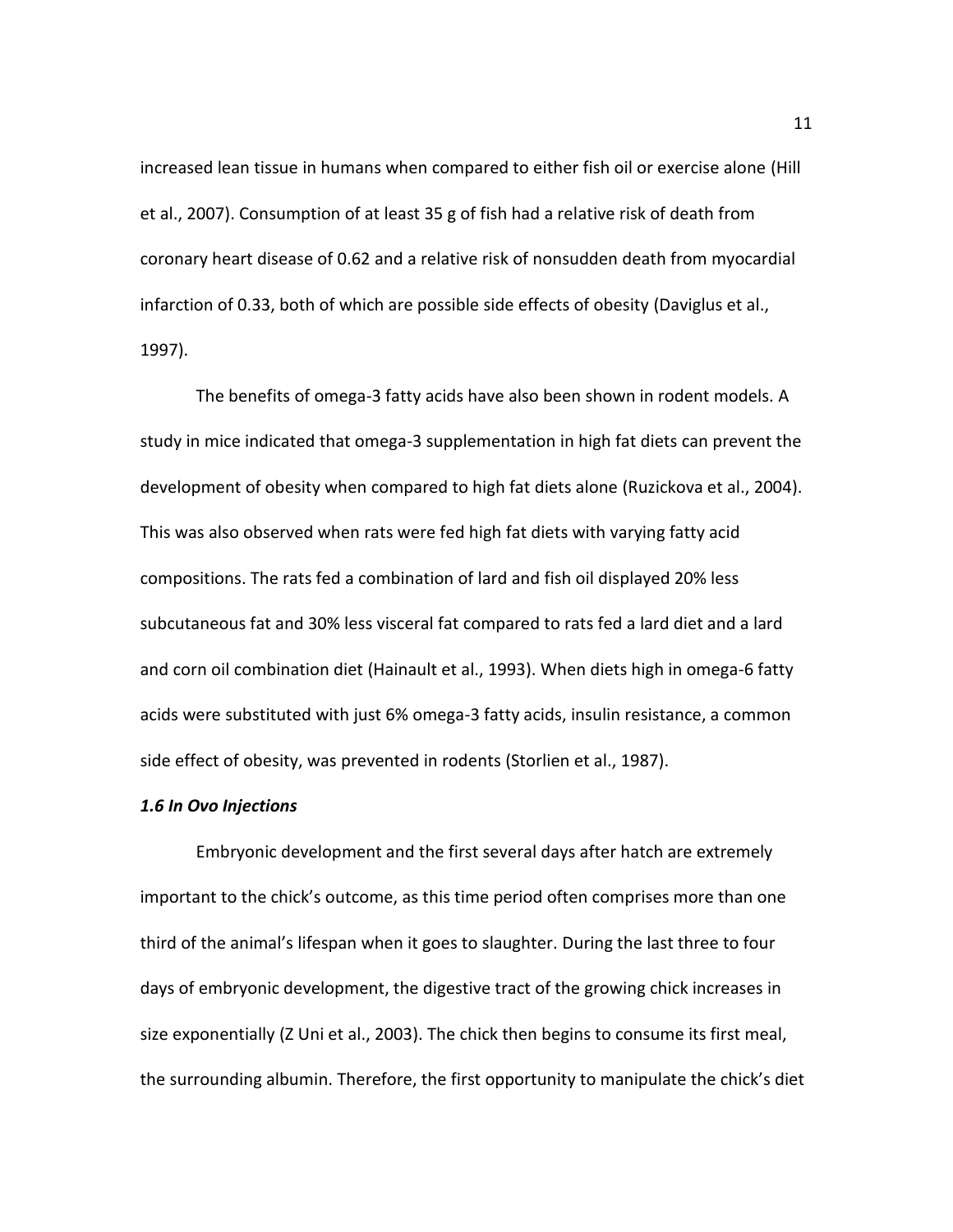is when it consumes this albumin while it is still growing within the egg. This method is known as *in ovo* supplementation, and involves insertion of a needle into the egg in order to deliver a dose of medication or nutrient to the bird.

*In ovo* injections have previously been used to improve various aspects of the chick at and after hatching. One group did a variety of *in ovo* injections on day 17.5 of embryonic development and concluded that *in ovo* supplementation could potentially increase hatchability and decrease mortality after hatch [\(Z. Uni & Ferket, 2004\)](#page-72-5). They proposed that *in ovo* injections consisting of either a carbohydrate solution (maltose, sucrose, dextrin, and NaCl), β-hydroxy-β-methylbutyrate, or a combination of the two could be used to increase intestinal villi length, which allows for better absorption of nutrients by the chicken [\(Tako et al., 2004\)](#page-71-4). The carbohydrates were used due to previous research which concluded that decreasing the time between hatching and access to feed can accelerate intestinal development [\(Noy & Sklan, 1998\)](#page-69-4). β-hydroxy-βmethylbutyrate was chosen based on research that determined that this it decreases chicken mortality, increases carcass yield, and plays an important role in protein metabolism in muscle, mainly in attenuating proteolysis [\(Nissen et al., 1996\)](#page-69-5). Later, injections of maltose, sucrose, dextrin, and HMB were used to increase the birds' weight (and in particular, breast weight) at hatch, which can lead to larger birds as adults, and in turn can allow for a larger meat yield and higher profits for producers [\(Z. Uni et al.,](#page-72-6)  [2005\)](#page-72-6).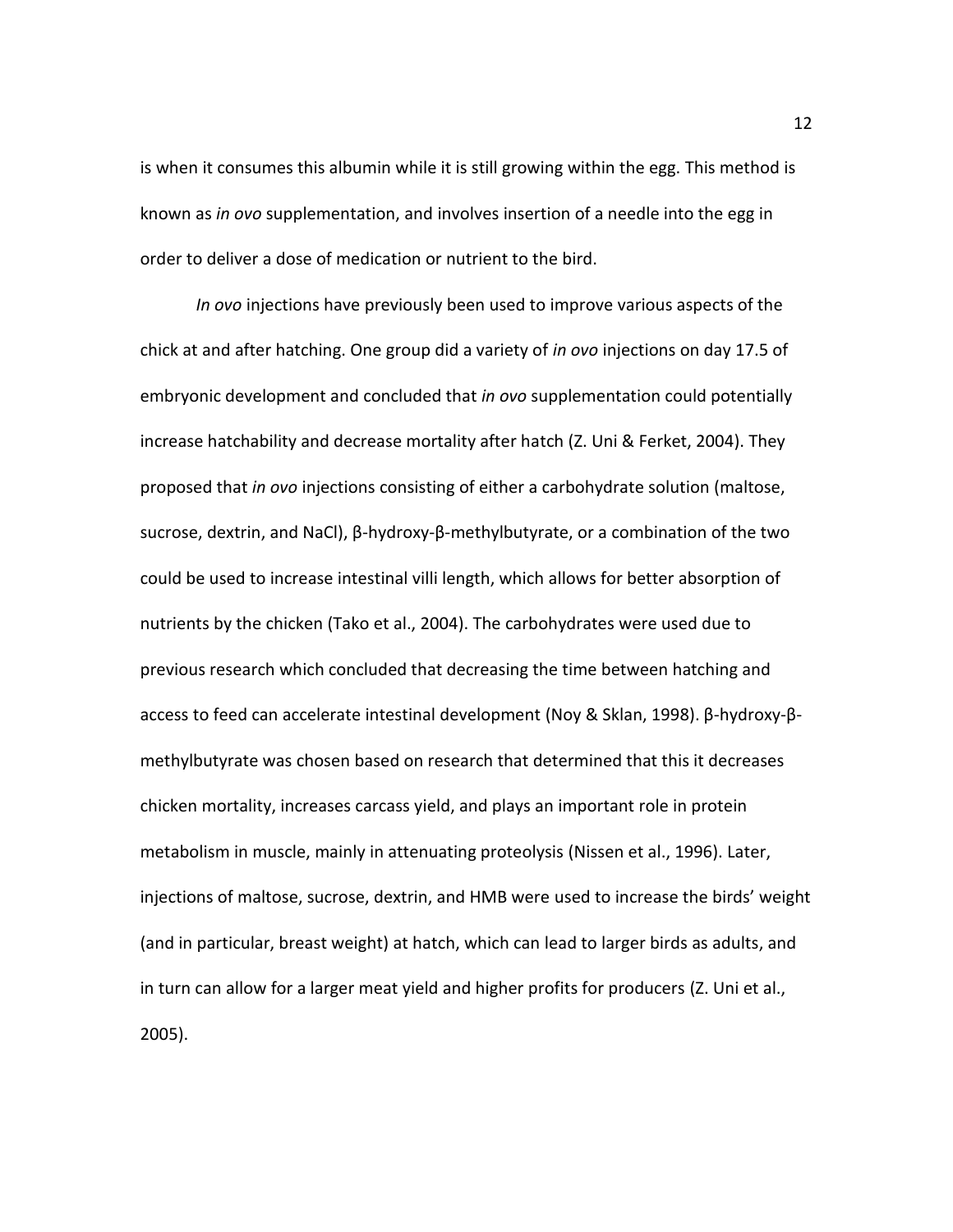In addition, *in ovo* injections have previously been used to alter adiposity. Injections of at 0.2 mg of anti-adipocyte monoclonal antibodies on day 15 of embryonic development led to decreased abdominal fat at 42 days of age [\(Wu et al., 2000\)](#page-73-1). One study investigated *in ovo* injections of selenium in 8 day old embryos and determined that this increased adipose tissue mass by 30% [\(Hassan et al., 2014\)](#page-65-2). Ovine growth hormone *in ovo* injections administered on day 11 of embryonic development were determined to increase adipocyte size and decreased sensitivity to glucagon induced lipolysis when it was measured in the 7 week old broilers [\(Hargis et al., 1989\)](#page-65-3). There are no studies at this time that have investigated the effect of *in ovo* injections of fatty acids on adiposity in broiler chickens.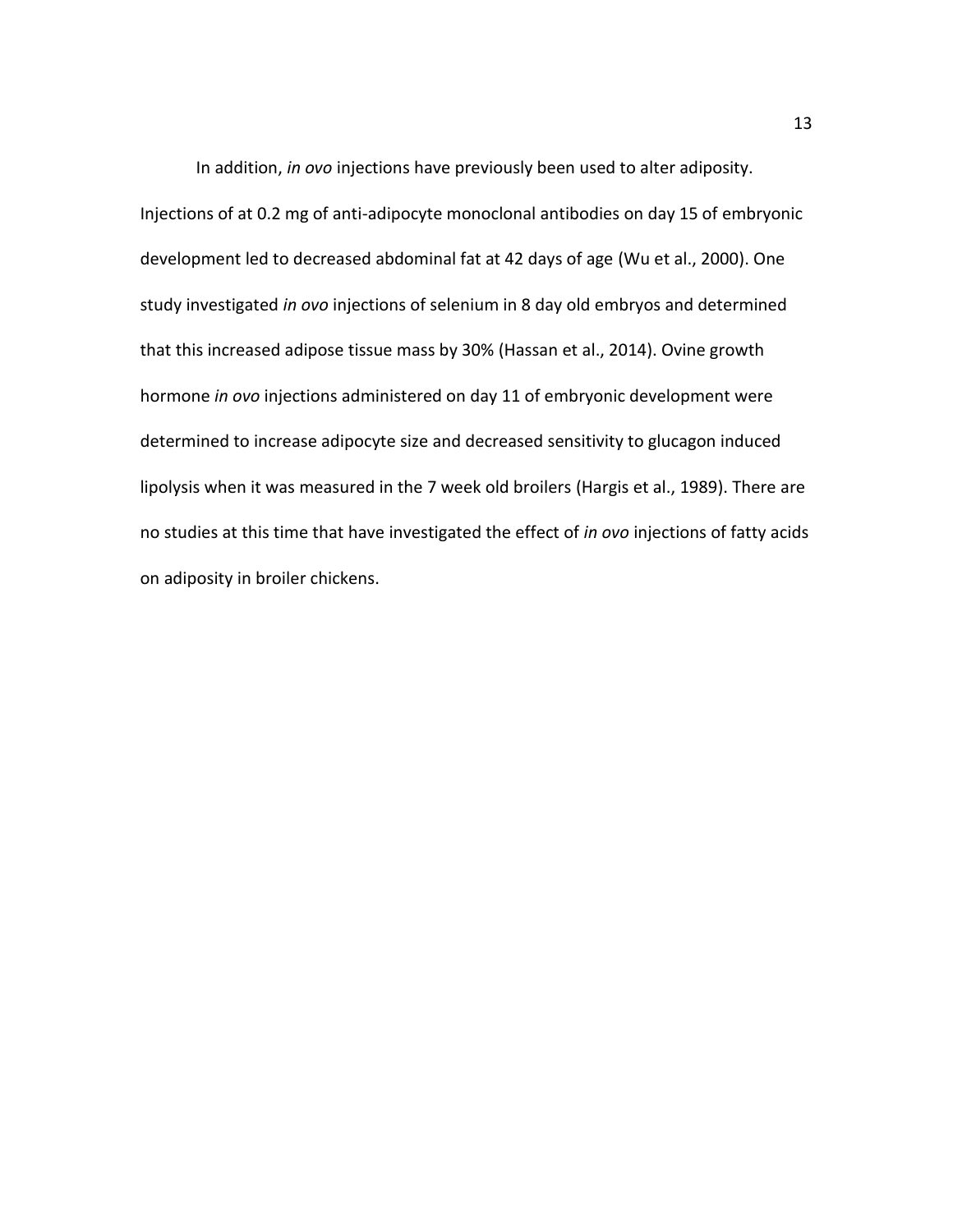**Chapter 2. Omega-3 Fatty Acids Decrease Adipocyte Size in Young Broiler Chicks**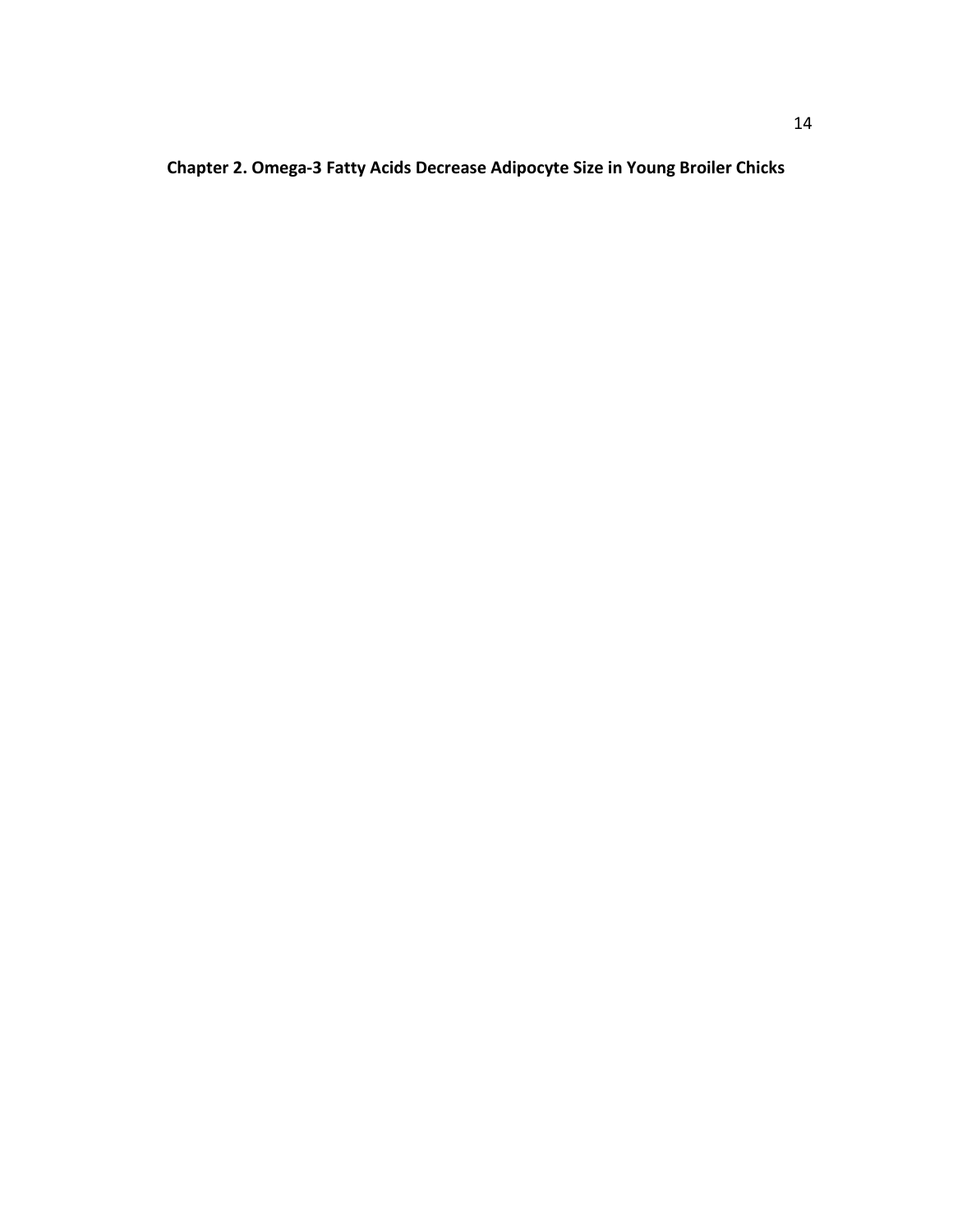#### *2.1 Abstract*

Obesity is a growing problem in humans as it causes many detrimental health problems. Additionally, excess fatness has become an issue in broiler chickens, or chickens raised for meat, as fat does not return the same profits as muscle for producers. Broiler chickens are a novel yet promising model for human obesity with similarities in fatty acid metabolism and their ability to readily deposit abdominal adipose tissue post-hatch. Thus, day old broilers were used to investigate the hypothesis that enriching the diet at hatch in long chain polyunsaturated fatty acids at hatch could reduce adiposity. Chicks were fed isocaloric diets which contained 3% fat sources of corn oil, flaxseed oil, macadamia nut oil, safflower oil, fish oil, or tuna oil. Weight gain (P  $= 0.392$ ), relative breast weight (P = 0.22), relative abdominal fat pad weight (P = 0.708), lipolysis ( $P = .083$ ), and serum glucose levels ( $P = 0.055$ ) were maintained across diets. Average adipocyte size was greatest in chicks fed the corn oil diet and least in the chicks fed the tuna oil diet (P < 0.0001), indicating that adiposity could potentially be altered at the cellular level.

#### *2.2 Introduction*

In the United States, obesity has become an increasingly problematic issue for human health. As of 2012, approximately 35% of adults and 17% of children were reported as being obese [\(Ogden et al., 2014\)](#page-69-0). Obesity causes increased risk of many health problems, including cardiovascular disease (2-3 fold increase), sleep apnea (4 fold increase), type 2 diabetes (10 fold increase), and certain types of cancers (1.5-3 fold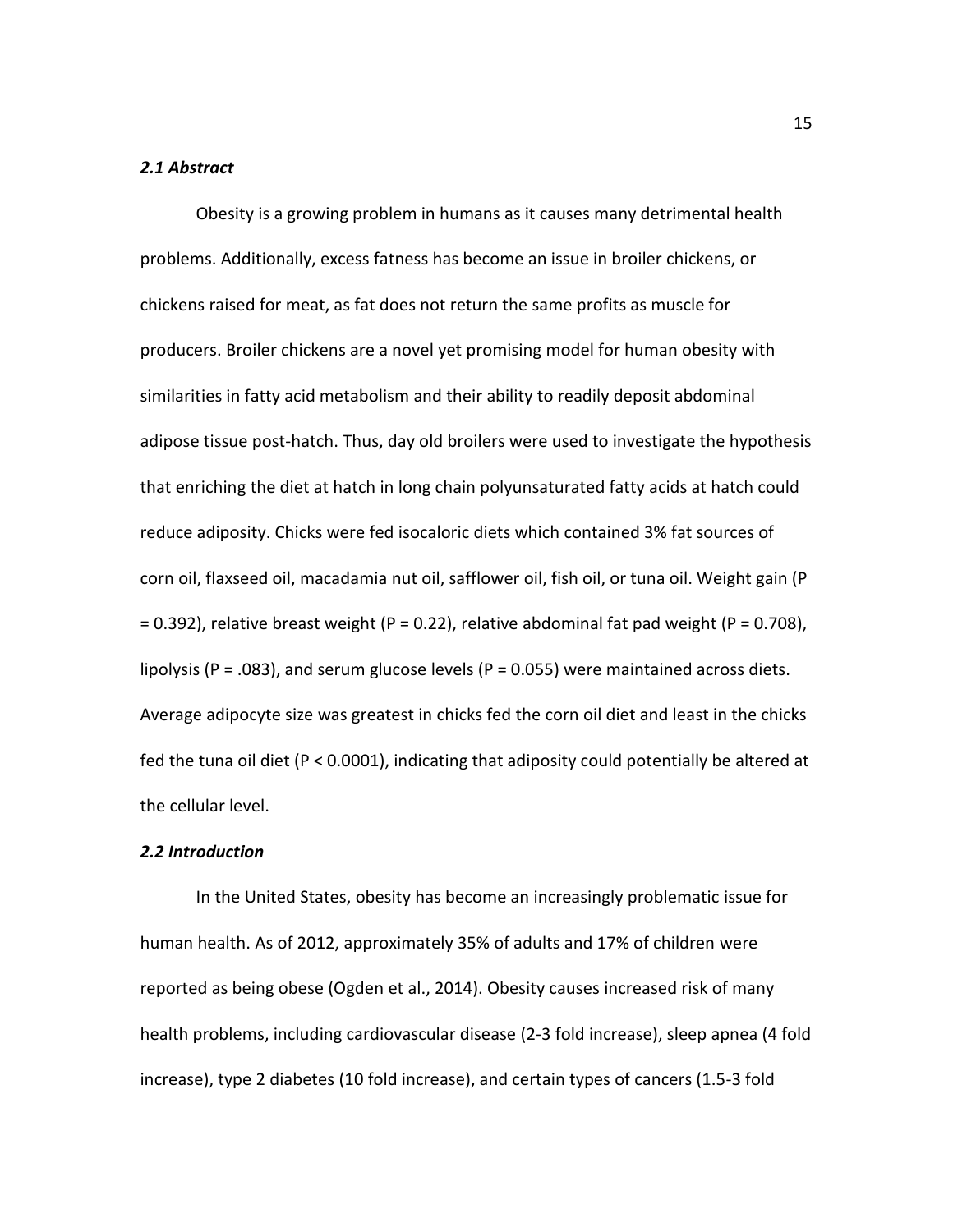increase in endometrial cancer, 1.8 fold increase in breast cancer) [\(Visscher & Seidell,](#page-72-0)  [2001\)](#page-72-0). Diet is one of the main factors that contributes to obesity. When calories consumed is greater than calories used by the body, weight gain can and will occur. In addition to calories, the diet source can have an impact on weight gain. Consuming a diet rich in energy-dense foods that are low in fiber and high in fat can increase the likelihood of obesity [\(Johnson et al., 2008\)](#page-67-0). Overweight or obese preschoolers are five times more likely to develop into obese adults, therefore it is critical that excess fatness be prevented in children in order to avoid obesity in adulthood [\("Obesity Society," 2014\)](#page-69-6)

Excess fatness is also a problem in broiler chickens, or chickens raised for human consumption of their meat. In an effort to meet increases in demand, chickens have been bred to reach market weight more rapidly. Consequently, the deposition of fat increased as well [\(Havenstein et al., 2003\)](#page-66-1). When feed is converted to fat instead of muscle, potential profits are lost. Fat is trimmed off during production, which leads to increased labor costs and a reduction of profit since most of the fat is thrown away or sold at a much lower price than meat.

Broiler chickens are novel yet promising models for human obesity. They possess similarities in some aspects of lipid metabolism, such as the liver as the main site of lipid synthesis and depositing a high percentage of excess fat in the abdominal region [\(Leveille et al., 1975\)](#page-67-3). The ratio of omega-3 fatty acids to omega-6 fatty acids has been a recent focus in regards to the obesity epidemic, particularly in humans. Studies in mouse models have shown that diets enriched in omega-3 fatty acids can prevent the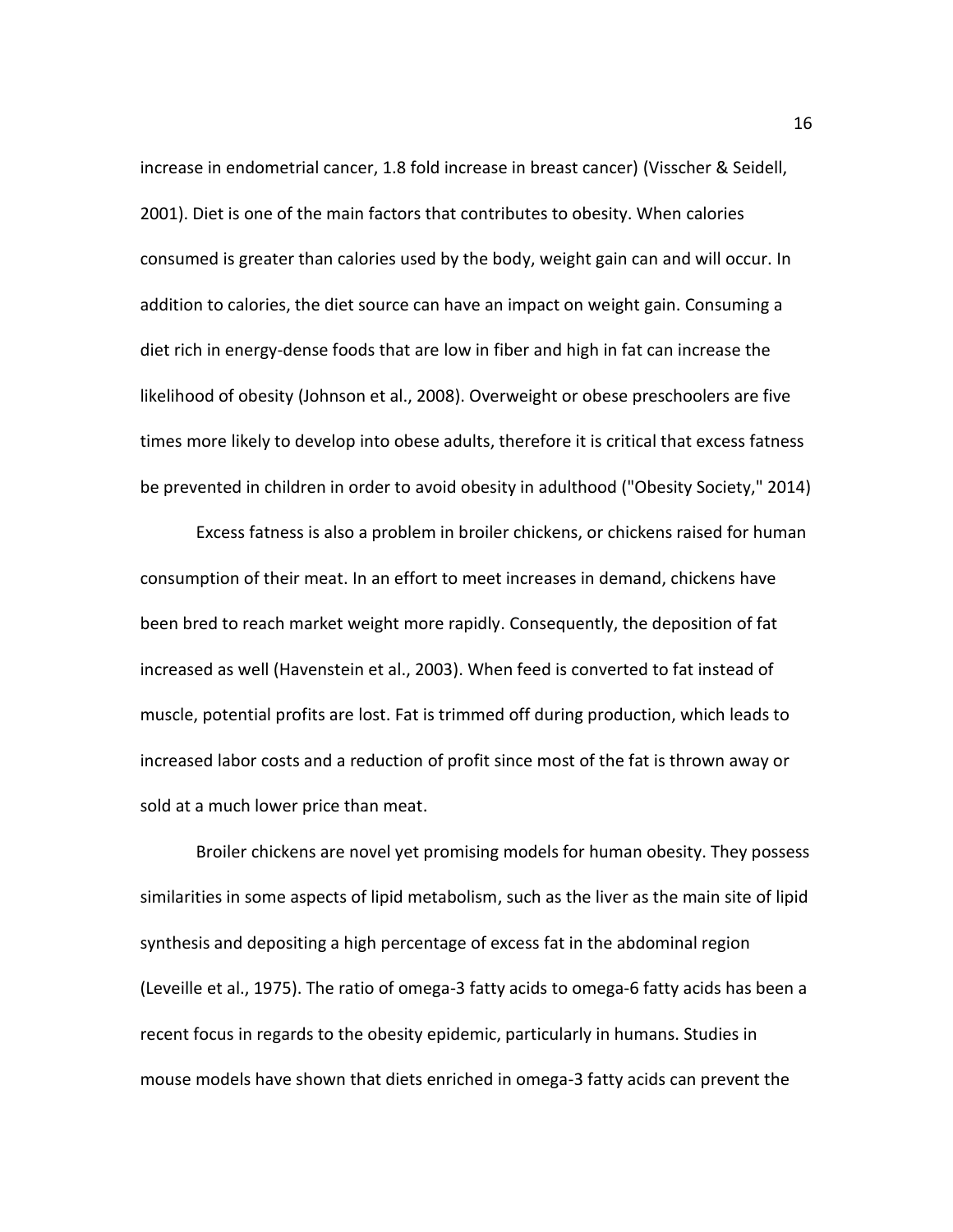development of obesity [\(Ruzickova et al., 2004\)](#page-70-3). One study compared omega-3 fatty acid diets to tallow-based diets in broiler chickens, and reported that the omega-3 fatty acid diet caused a decrease in adipocyte size [\(González-Ortiz et al., 2013\)](#page-65-4). Thus, we want to determine the differences in adipose tissue development between chicks fed diets with varying levels and types of omega-3 and omega-6 fatty acid based diets.

#### *2.3 Materials and Methods*

#### *Subject Selection and Assignment of Treatments*

One hundred eighty fertilized broiler-type chicken eggs were obtained from the Pilgrim's poultry plant in Chattanooga, Tennessee. Sixty eggs were placed in an incubator at 37.5˚C and 50% relative humidity each day for three consecutive days. A timeline of three days was used in order to give ample time for the most precise dissections possible at the conclusion of the study. Upon hatching, chicks were weighed and randomly assigned to one of six pens, each of which was assigned a different diet: safflower oil, tuna oil, fish oil, macadamia oil, flaxseed oil, or corn oil. The diets were named based on the fat source.

#### *Preparation of Diets*

All diets were made using a standard starter diet recipe, with only the fat source being altered. Chicks had ad libitum access to feed and water for the entirety of the experiment. Diet formulation is reported in Table 2.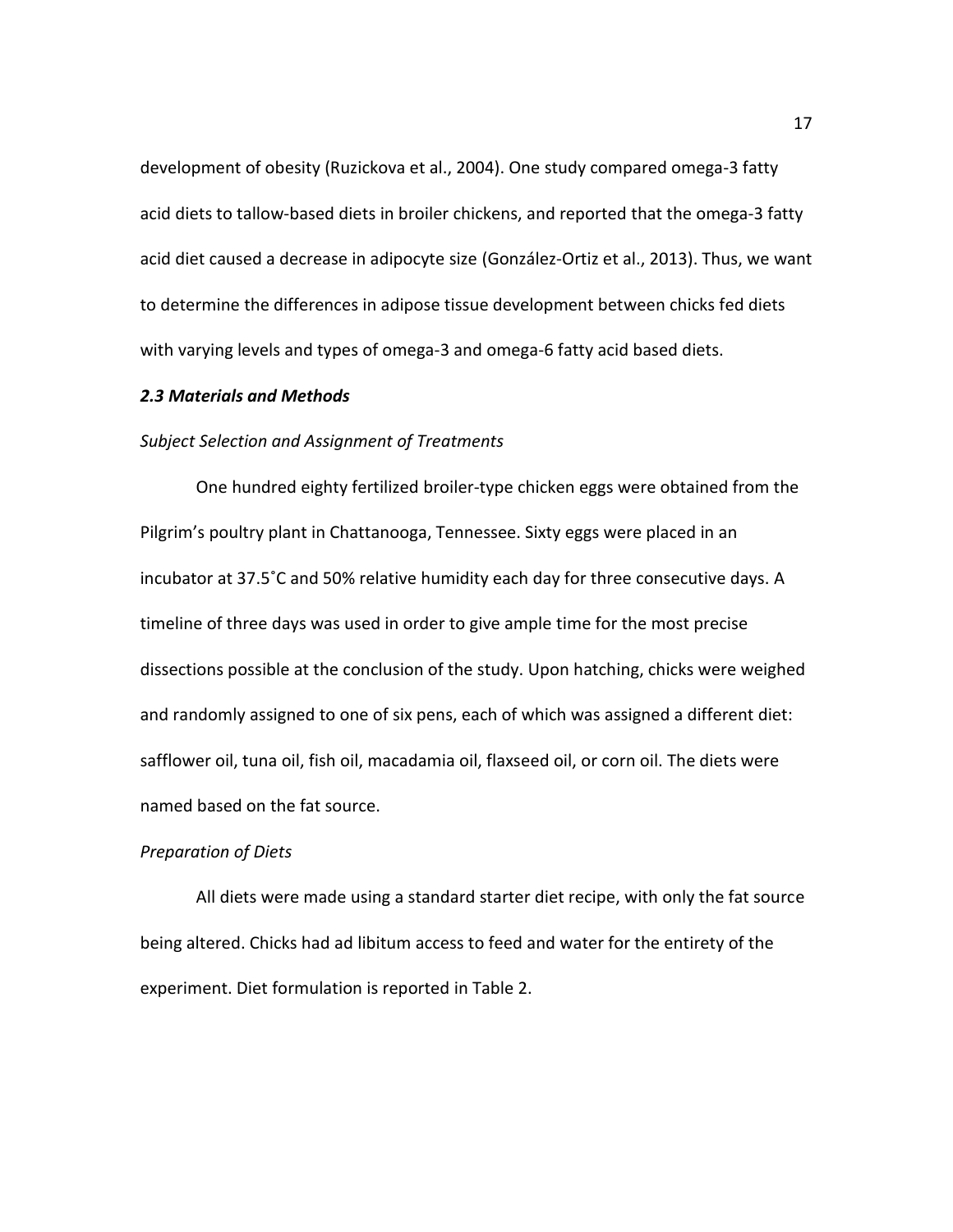#### *Termination of Study*

At 14 days of age, the chicks were euthanized using carbon dioxide asphyxiation. At euthanasia, the final body weight was measured. Blood was collected postmortem via cardiac puncture with an 18 ga needle and 3 mL syringe. Subcutaneous fat was removed from the thigh region. The entire abdominal fat pad and breast muscle were removed and weighed. Samples of subcutaneous fat, abdominal fat, liver, and breast muscle were snap frozen in liquid nitrogen and stored at -80˚C until analysis.

#### *Blood Serum Analysis*

Blood collected at euthanasia was transferred into 2mL Eppendorf tubes that were centrifuged at 2,000 x g for 10 minutes and serum was then collected from the top layer. Glucose was measured using Thermo Fisher Scientific's Infinity Glucose (catalog number TR15421, Waltham, MA). Non-esterified free fatty acid concentrations were measured for 12 birds from each diet using Wako Diagnostics' HR Series NEFA-HR(2) kit (catalog numbers 999-34691, 995-34791, 991-34891, 993-35191, and 276-76491, from Richmond, VA).

### *Measurement of Adipocyte Size*

Two chickens per diet were selected for the measurement of adipocyte size. Abdominal white adipose tissue was removed and collagenase digestion was performed using type 1 collagenase in PBS with 10 mM glucose. The minced tissue was rocked in the collagenase for 1.5 hours at 37˚C. Aliquots of the floating adipocyte layer were removed in order to take pictures. Approximately 20 um of the adipocyte layer was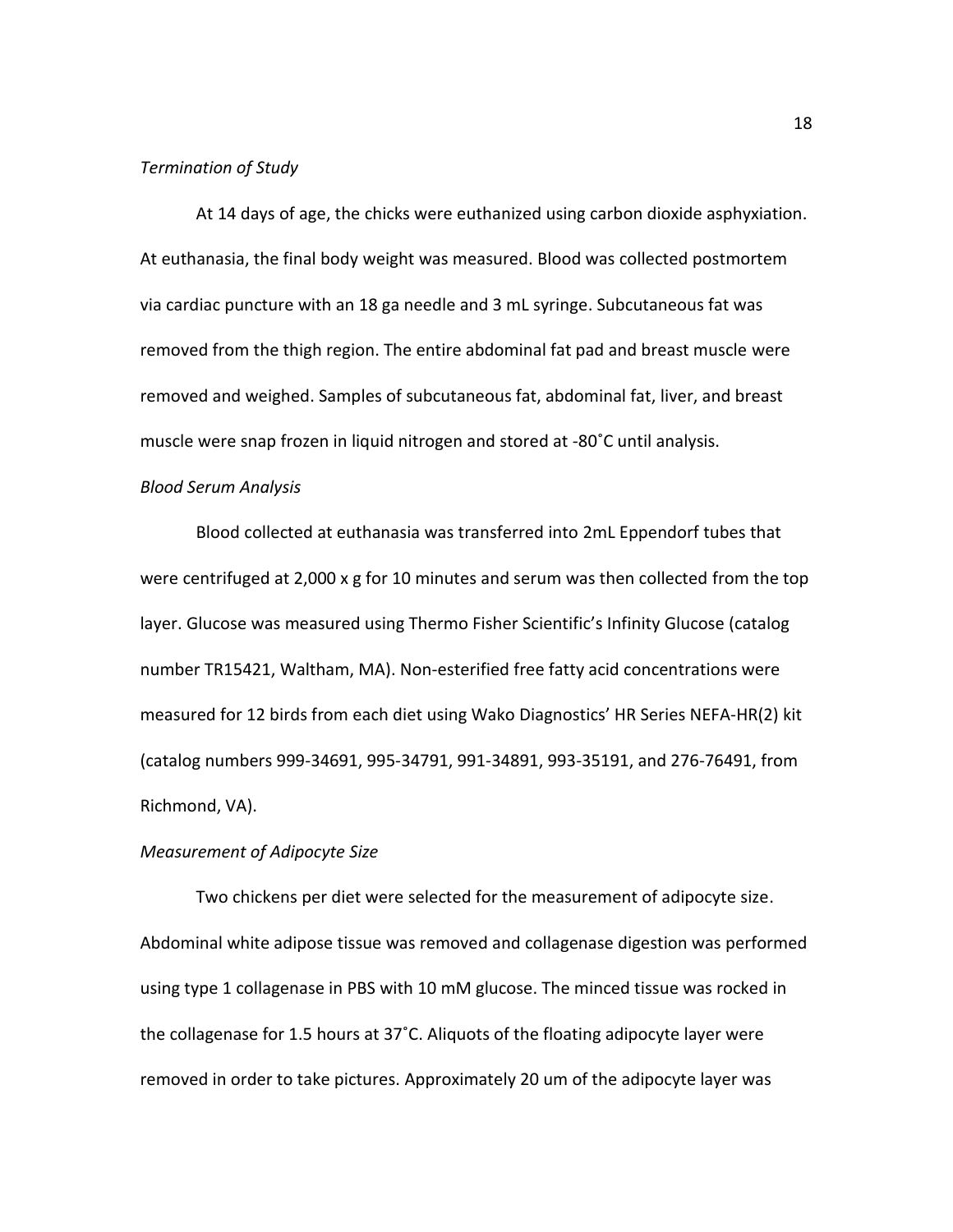pipetted onto a microscope slide and a glass slip was applied. Photos were taken using 20x magnification with an Advanced Microscopy Group EVOS XL Core microscope (Fisher Scientific, Pittsburgh, PA). The images were analyzed using ImageJ 1.49V software (National Institute of Health) to determine the average adipocyte size for each diet.

#### *Statistical Analysis*

Statistical analyses were performed using SAS 9.4 software (Cary, NC). The design used was randomized complete block design with diet as the fixed effect and day as the random effect. Results were considered statistically significant with a P value of less than 0.05. Significance levels and standard deviations for each set of data are represented within their respective figures.

#### *2.4 Results*

There was no significant difference between diets for body weight gain [\(Figure](#page-31-0)  [2.1,](#page-31-0) P = 0.392). There was also no significant difference in percentage breast weight of total body weight [\(Figure 2.2,](#page-32-0) P = 0.22) or percentage abdominal fat pad weight of bodyweight [\(Figure 2.3,](#page-32-1) P = 0.708). There was also no significant difference based on non-esterified fatty acid concentration [\(Figure 2.4,](#page-33-0) P = 0.083).

There was no significant difference in glucose concentration ( $P = 0.055$ ), but trends were observed. Corn and safflower oils had greater glucose concentrations when compared to tuna, fish, and macadamia oils [\(Figure 2.5\)](#page-33-1). Chicks that received the tuna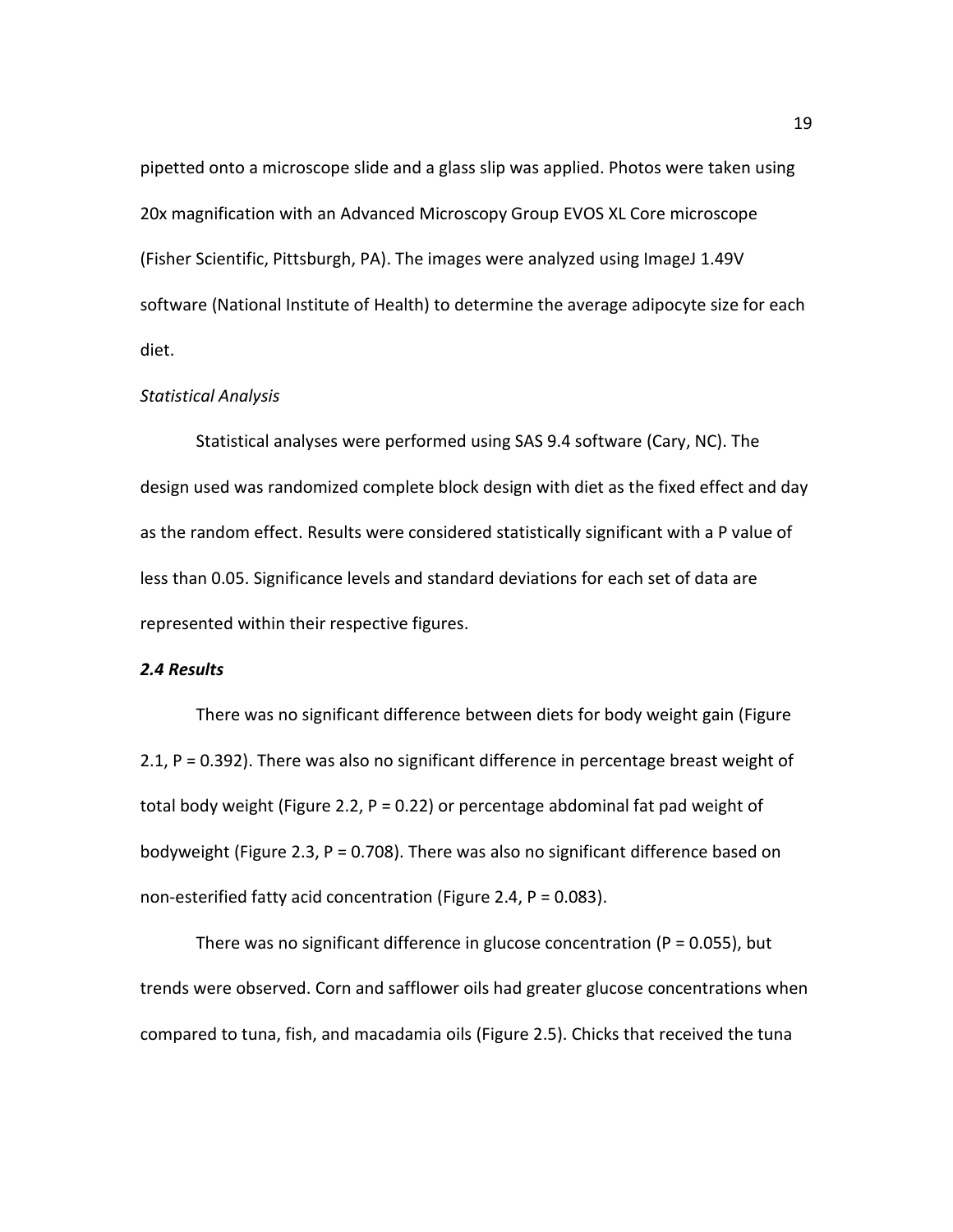oil diet had lower glucose concentrations than chicks fed corn oil, flaxseed oil, and safflower oil.

As corn oil served as the control fat source for this study, data for adipocyte size is represented by fold change compared to corn oil in Figure 3.6. The chicks on the tuna oil based diet showed the greatest decrease in size when compared to corn oil, with a fold change of 0.24. Fish was the most similar to corn with a fold change value of 0.88.

#### *2.5 Discussion*

Although omega-3 dietary fatty acids did not have a profound effect on elements of broiler chicken growth such as weight gain, breast weight, and abdominal fat weight, there were some interesting findings at the cellular level. Glucose measurements were not statistically significantly different, but the trends indicated that chickens fed diets rich in omega-3 fatty acids had lower glucose concentrations than the other diets. This could be caused by an increase in insulin sensitivity due to the greater level of omega-3 fatty acids in the diet [\(Popp-Snijders et al., 1987\)](#page-69-7).

Preliminary studies from our lab have shown that omega-3 polyunsaturated fatty acids can be used to reduce fatness in adult (30 day old) broiler chickens, but the present study, which used young broiler chicks, did not achieve the same results [\(Torchon, 2015\)](#page-71-5). However, the average adipocyte size was smaller in chicks fed the macadamia and tuna oils. This could indicate that at the young age of two weeks, chicks have not had time to develop enough abdominal fat to show a vast difference in fatness.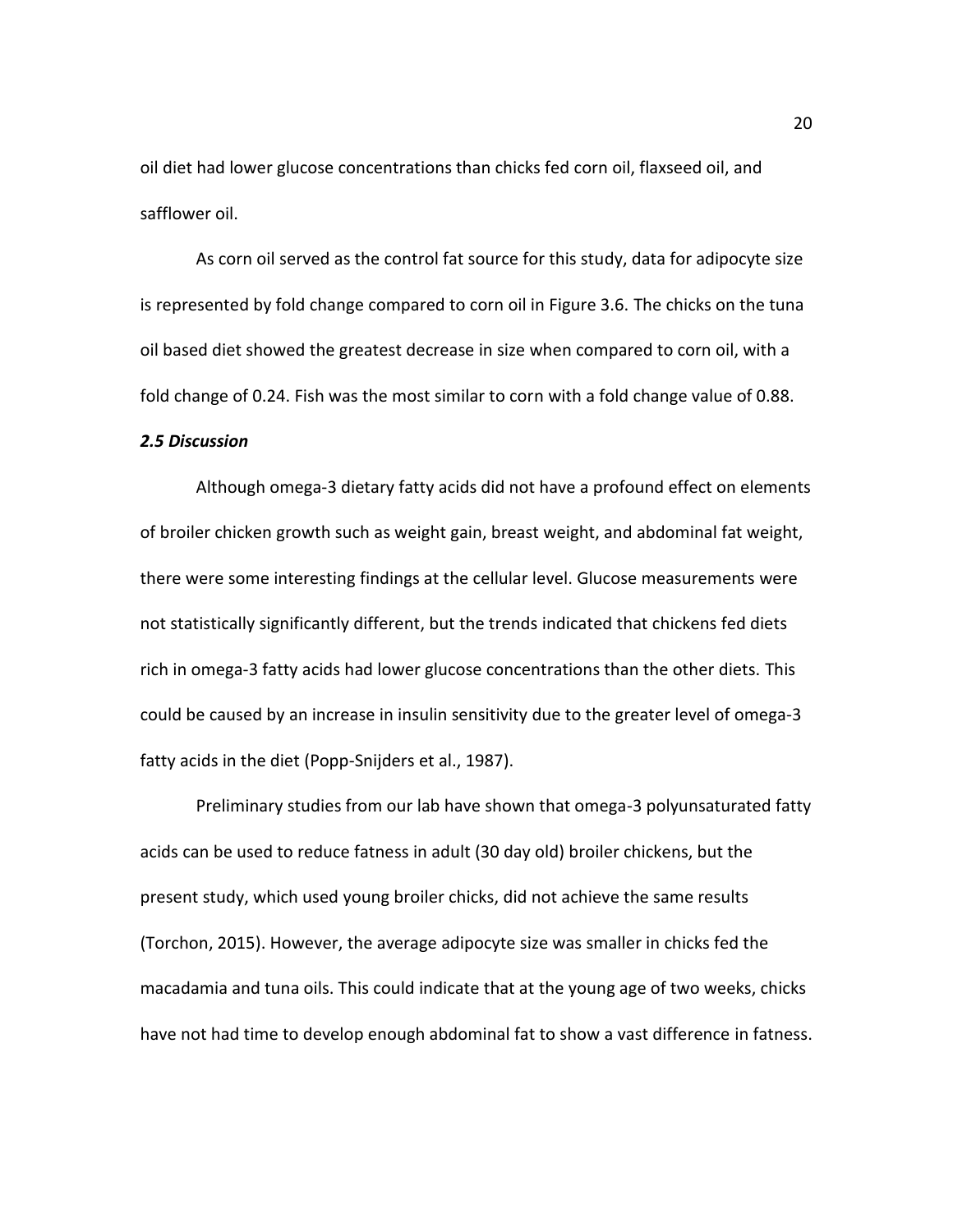Perhaps extending this study by a few weeks would show more profound differences in abdominal fat like those seen in broiler chickens fed these diets in adulthood.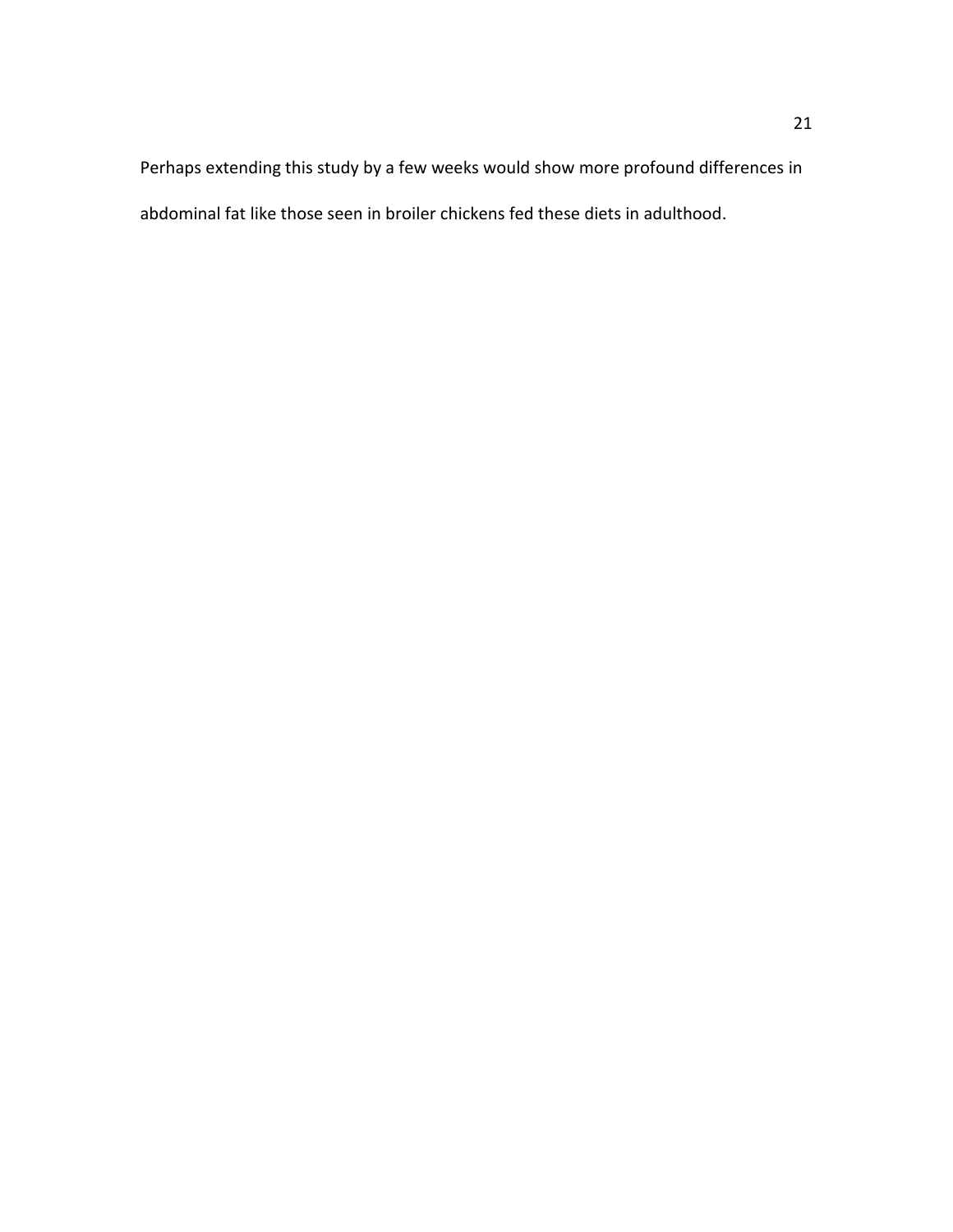### *2.6 Appendix: Tables and Figures*

*Table 2. Diet formulation*

| <b>Feed Description</b> | As-fed lbs. per 100 lb. bag |
|-------------------------|-----------------------------|
| Corn meal               | 61.7                        |
| Soybean meal            | 32.2                        |
| <b>DL Methionine</b>    | 0.25                        |
| Salt                    | 0.35                        |
| Limestone               | 1.10                        |
| Dicalcium phosphate     | 2.10                        |
| Vitamin Pre-Mix         | 0.25                        |
| Fat                     | 1.90                        |
| Coban                   | 0.05                        |
| Lysine                  | 0.10                        |



<span id="page-31-0"></span>*Figure 2.1. Comparison of weight gain across diets. Weight gain was calculated as final body weight at euthanasia minus the body weight at hatch. Analysis of variance was performed (n = 143, P = 0.392).*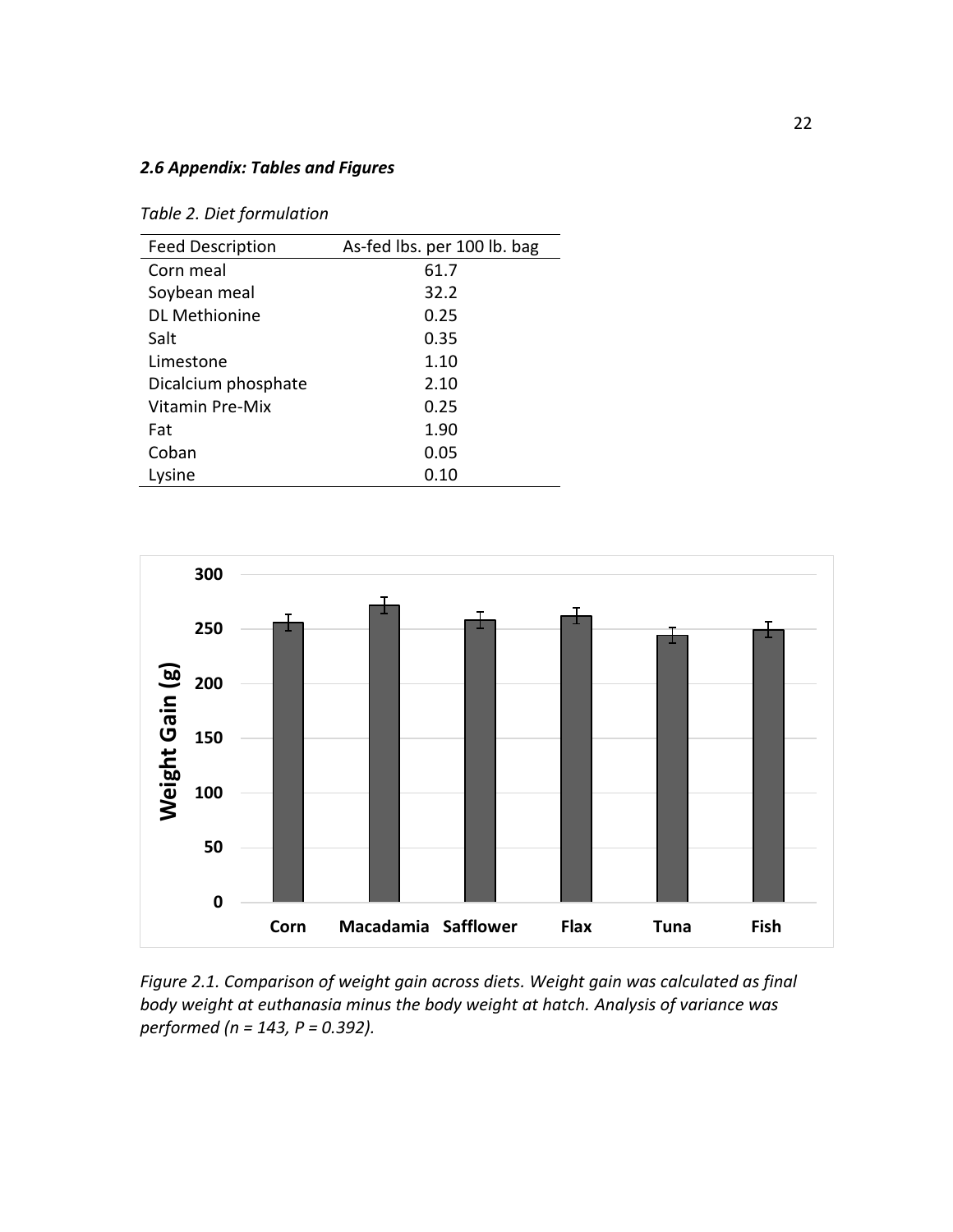

<span id="page-32-0"></span>*Figure 2.2. Comparison of breast weight. This was calculated as breast weight divided by bodyweight at euthanasia, converted to percentages. Analysis of variance was performed (n = 143, P = 0.22).*



<span id="page-32-1"></span>*Figure 2.3. Comparison of abdominal fat pad weight as a percentage of bodyweight at euthanasia (n = 143, P = 0.708).*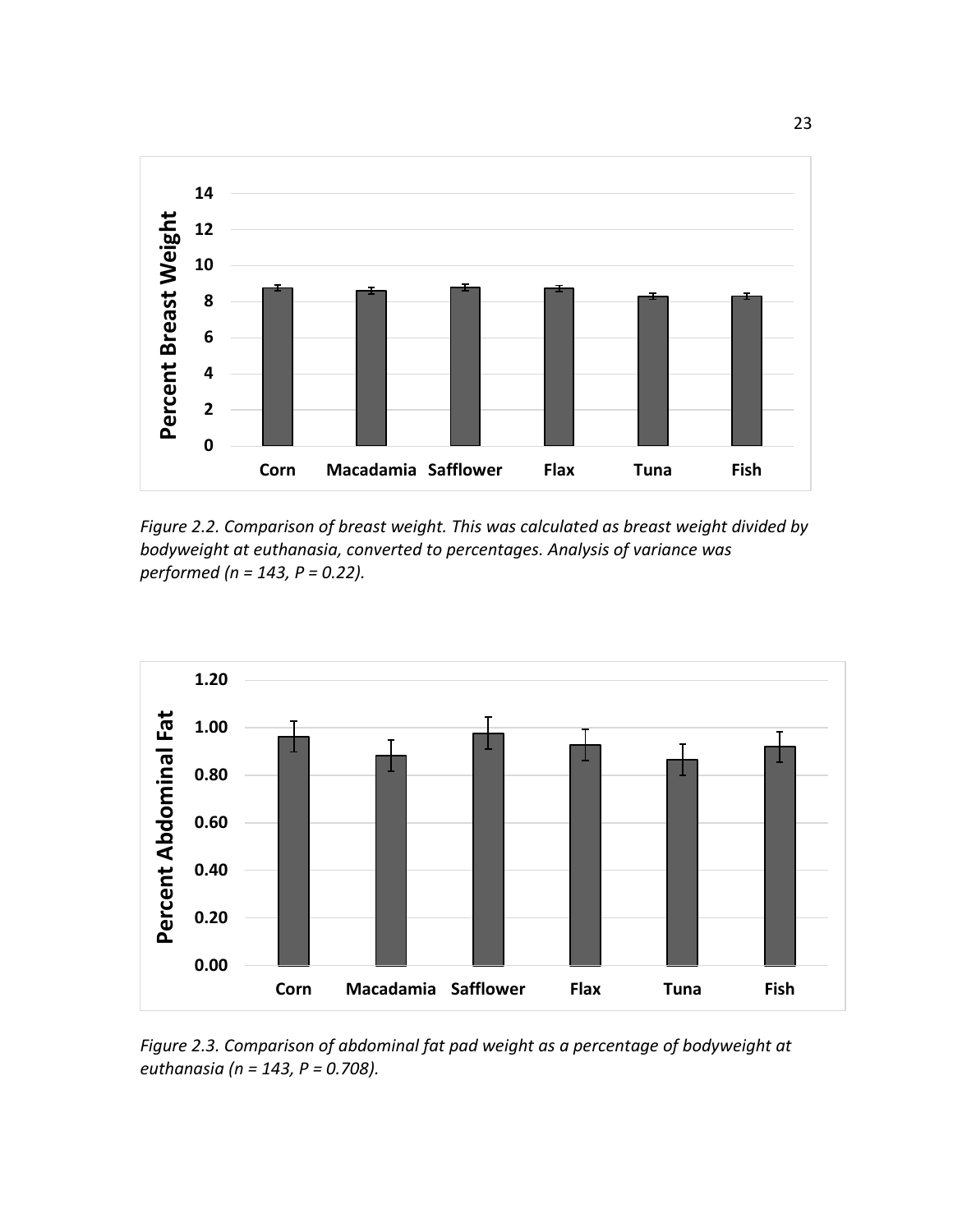

<span id="page-33-0"></span>*Figure 2.4. Comparison of non-esterified fatty acid concentrations. Analysis of variance was performed (n = 72, P = 0.083).*



<span id="page-33-1"></span>*Figure 2.5. Comparison of glucose concentrations. Analysis of variance was performed (n = 64, P = 0.055).*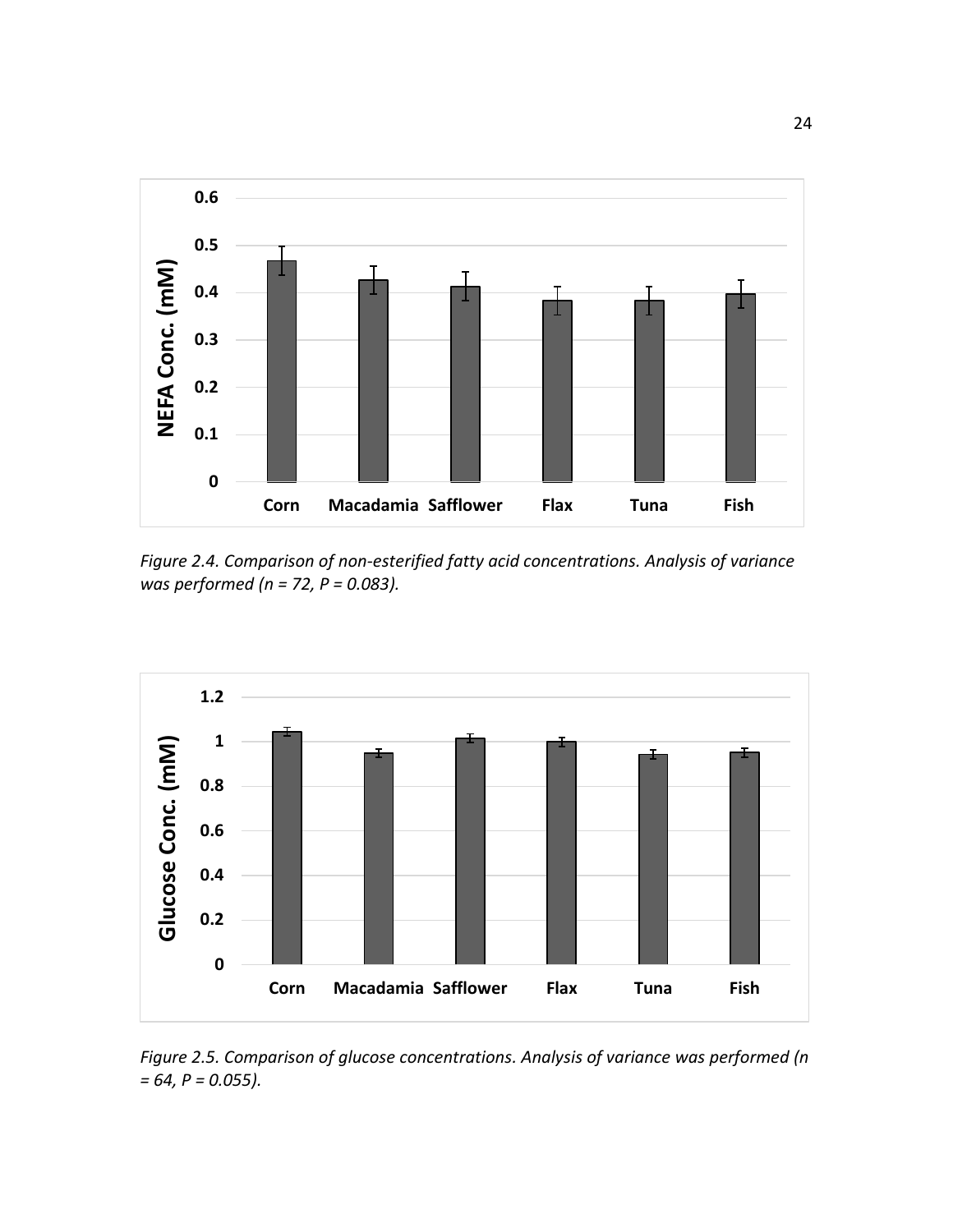

*Figure 2.6. Comparison of adipocyte size across diets using fold change compared to the control diet of corn oil (P < 0.0001).*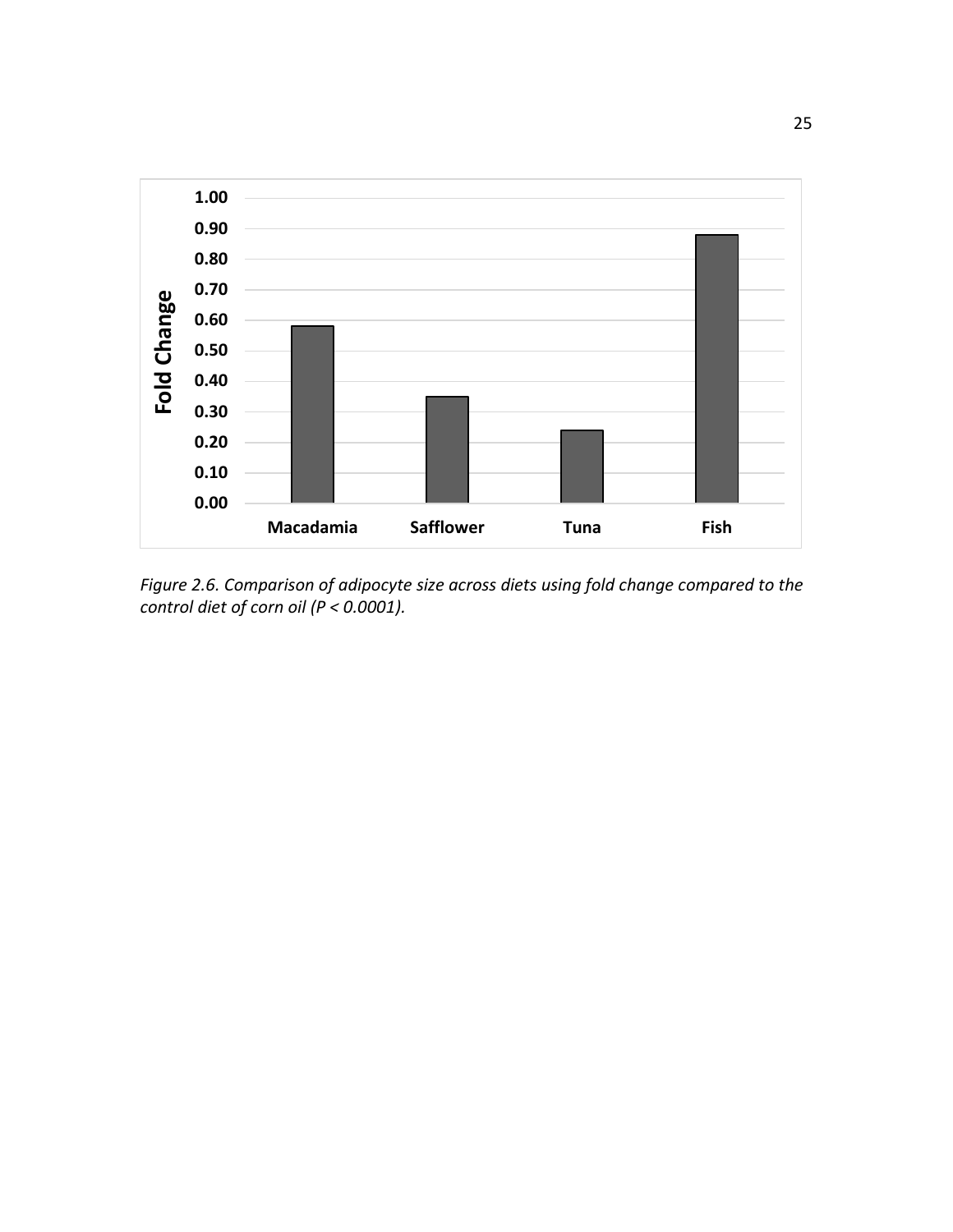# **Chapter 3. Effects of Omega-3 Fatty Acids on Adipose Development in Young Broiler**

**Chicks**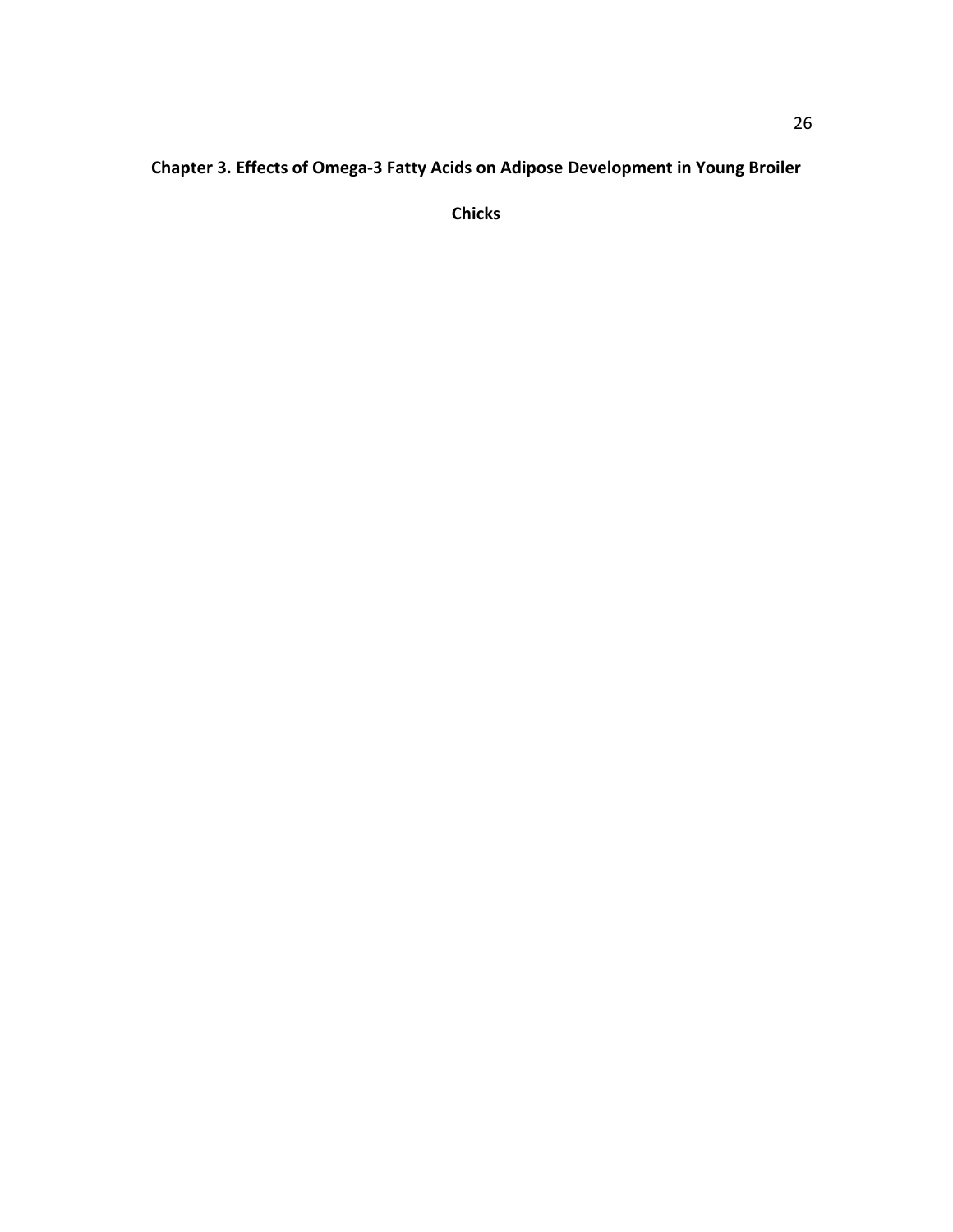A version of this chapter will be submitted for publication by Sarah Howard and Brynn Voy to the Journal of Nutritional Biology. This article will be revised by Brynn Voy and the final draft will be submitted for publication. The primary authors will be Sarah Howard, Brynn Voy, and Suchita Das.

Associated figures and tables are included in an appendix at the end of the chapter.

#### *3.1 Abstract*

Obesity causes numerous health problems for both adults and children. Additionally, excess fatness in meat chickens, also known as broilers, causes profit loss as producers are unable to sell fat for the same price as muscle. Broiler chickens, which readily deposit abdominal adipose tissue post-hatch and share similarities in fatty acid metabolism with humans, were used to investigate the hypothesis that enriching the diet at hatch in long chain polyunsaturated fatty acids at hatch could reduce adiposity. Chicks were fed isocaloric diets which contained 3% fat sources of lard, coconut oil, macadamia nut oil, fish oil, or tuna oil. While weight gain, relative breast weight, and relative abdominal fat pad weight were maintained across diets, average adipocyte size was decreased (P < 0.0001) by feeding the tuna and fish oil diets, which are enriched in omega-3 fatty acids. There was no difference in lipolysis levels, however, adipocyte differentiation was significantly decreased in the fish and tuna oil diets (P < 0.0001). PPARɣ was investigated as a potential mechanism for the difference in adipocyte differentiation, but no significant difference was found in this gene expression. This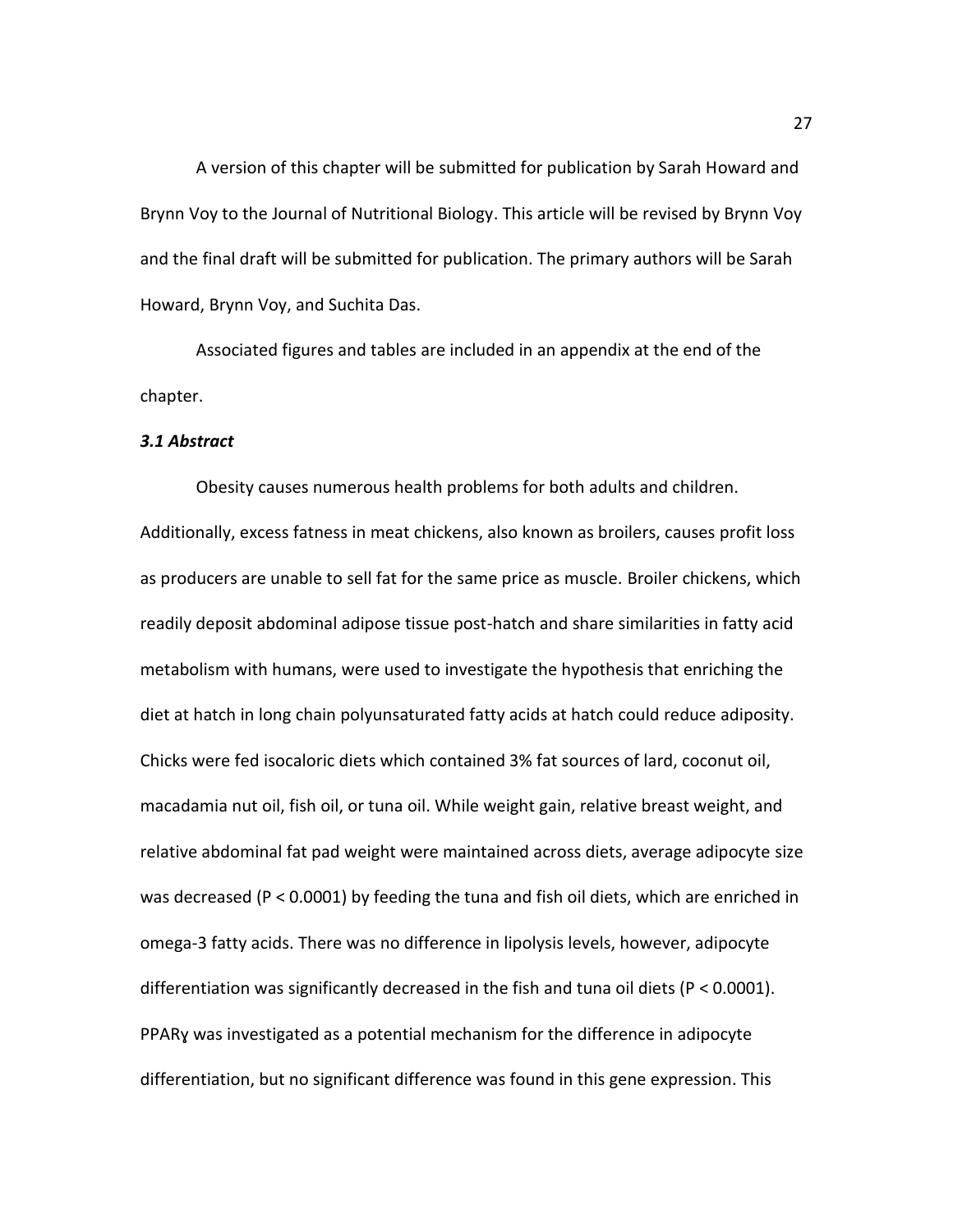study indicates that diet has the potential to lessen the effects of obesity at the cellular level.

## *3.2 Introduction*

In the United States, nearly 70% of adults and 30% of children were labeled as overweight or obese (body mass index greater than 25) as of 2012 [\(CDC, 2015\)](#page-64-0). Excess fat causes many health problems including Type 2 diabetes, cardiovascular disease, hypertension, and cancer [\(Visscher & Seidell, 2001\)](#page-72-0). However, humans are not the only species affected by the obesity epidemic. Broiler chickens, or chickens raised for meat consumption, are also prone to develop excess fat. When chickens prioritize their nutrients into producing fat instead of lean muscle, the nutrients are essentially wasted due to the removal of fat during processing. In addition, chickens are an ideal model for human obesity because of their shared primary location of lipid synthesis (liver) and their predilection to accumulate excess fat primarily in the abdominal region [\(Leveille et](#page-67-0)  [al., 1975\)](#page-67-0). Chickens also have the advantage over rodent models in the fact that they can eat independently at hatch and do not rely on nutrition from the mother. In order to manipulate the diet of infant mammalian models, the mother must consume the nutrients, the nutrients must make it into the milk supply, and the offspring must consume the milk, which is a more difficult process to monitor than feeding the infant itself.

Dietary lipids have been shown to impact the likelihood of developing obesity in many species. In particular, omega-3 fatty acids have become of particular interest for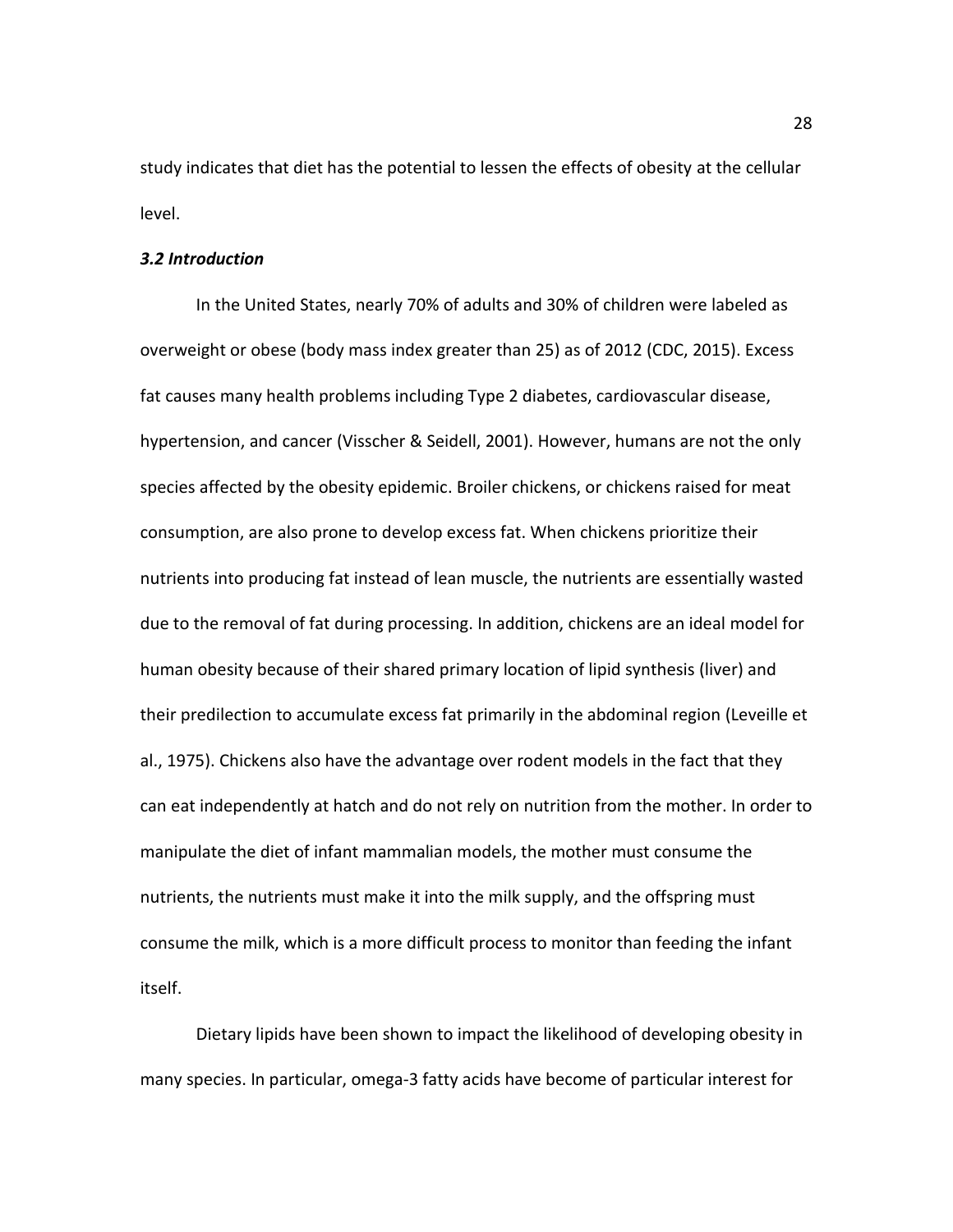researchers as they have decreased some obesity-related issues in humans. For example, chickens that were fed a diet enriched in omega-3 fatty acids had a decreased fat pad weight than those fed a diet with more saturated fats [\(Newman et al., 2002\)](#page-68-0). In humans, women who took a fish oil supplement had greater weight loss than those who relied on diet and exercise alone [\(Munro & Garg, 2013\)](#page-68-1). At this time, no studies have been conducted to look at the effect of omega-3 fatty acids in newly hatched to juvenile broiler chicks. Because broiler chickens have such a brief time before they go to market, it is critical that excess fatness be prevented from the beginning of their lives.

## *3.3 Materials and Methods*

#### *Subject Selection and Assignment of Treatments*

One hundred one day old broiler-type chicks of mixed sex were obtained from the Hubbard hatchery in Pikeville, Tennessee. Chicks were weighed individually and randomly assigned to one of five treatment groups: macadamia nut oil, tuna oil, fish oil, coconut oil, or lard. Treatment groups were named based on the primary source of fat in the diet.

# *Preparation of Diets*

All diets were made using a standard starter diet recipe, with only the fat source (3% of the diet) being altered. Chicks were fed ad libitum and had unlimited access to water for the entirety of the experiment. Diet formulation is seen in [Table 3](#page-48-0).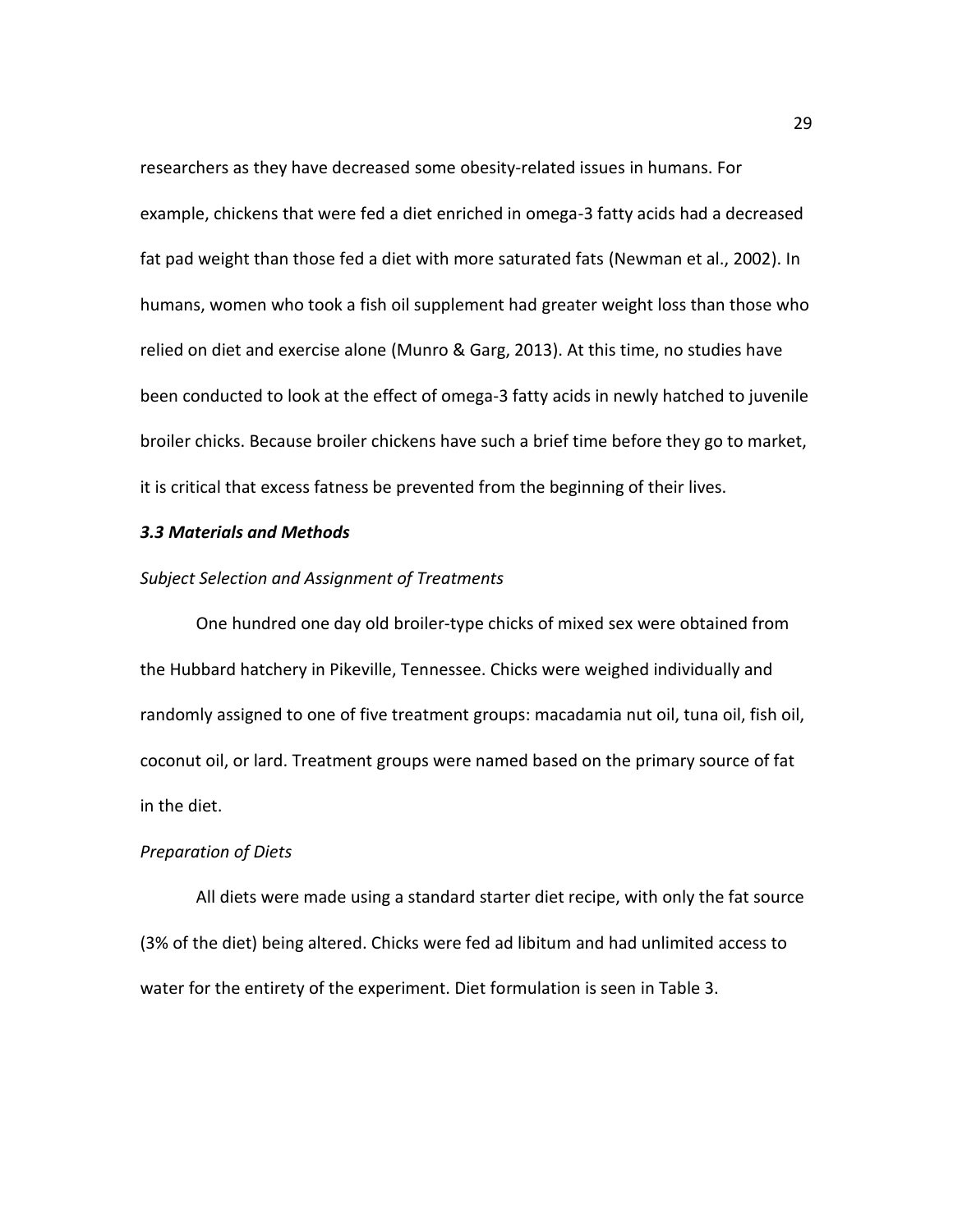#### *Termination of Study*

At 24 days of age, the chicks were euthanized using carbon dioxide asphyxiation. At euthanasia, the final body weight was measured. Blood was collected postmortem via cardiac puncture with an 18 ga needle and 3 mL syringe. Subcutaneous fat was removed from the thigh region. The entire abdominal fat pad and breast muscle were removed and weighed. Samples of the abdominal fat (approximately 2 g) were preserved in 4% paraformaldehyde in 0.1 molar sodium phosphate buffer at pH 7.4 for 24 hours and were then placed in 70% ethanol for later adipocyte size measurements. Samples of subcutaneous fat, abdominal fat, liver, and breast muscle were snap frozen in liquid nitrogen and stored at -80˚C until analysis.

# *Blood Serum Analysis*

Blood collected at euthanasia was transferred into tubes that were centrifuged at 2,000 x g for 10 minutes and serum was then collected from the top layer and placed in an Eppendorf tube. The serum samples were stored in a -80˚C freezer until analysis. Glucose was measured using Thermo Fisher Scientific's Infinity Glucose (catalog number TR15421, Waltham, MA). Non-esterified free fatty acid concentrations were measured using Wako Diagnostics' HR Series NEFA-HR(2) kit (catalog numbers 999-34691, 995- 34791, 991-34891, 993-35191, and 276-76491, from Richmond, VA).

## *Measurement of Adipocyte Size*

Two birds were randomly selected from each diet group for measurement of adipocyte size. Samples of abdominal fat that had been preserved in 4%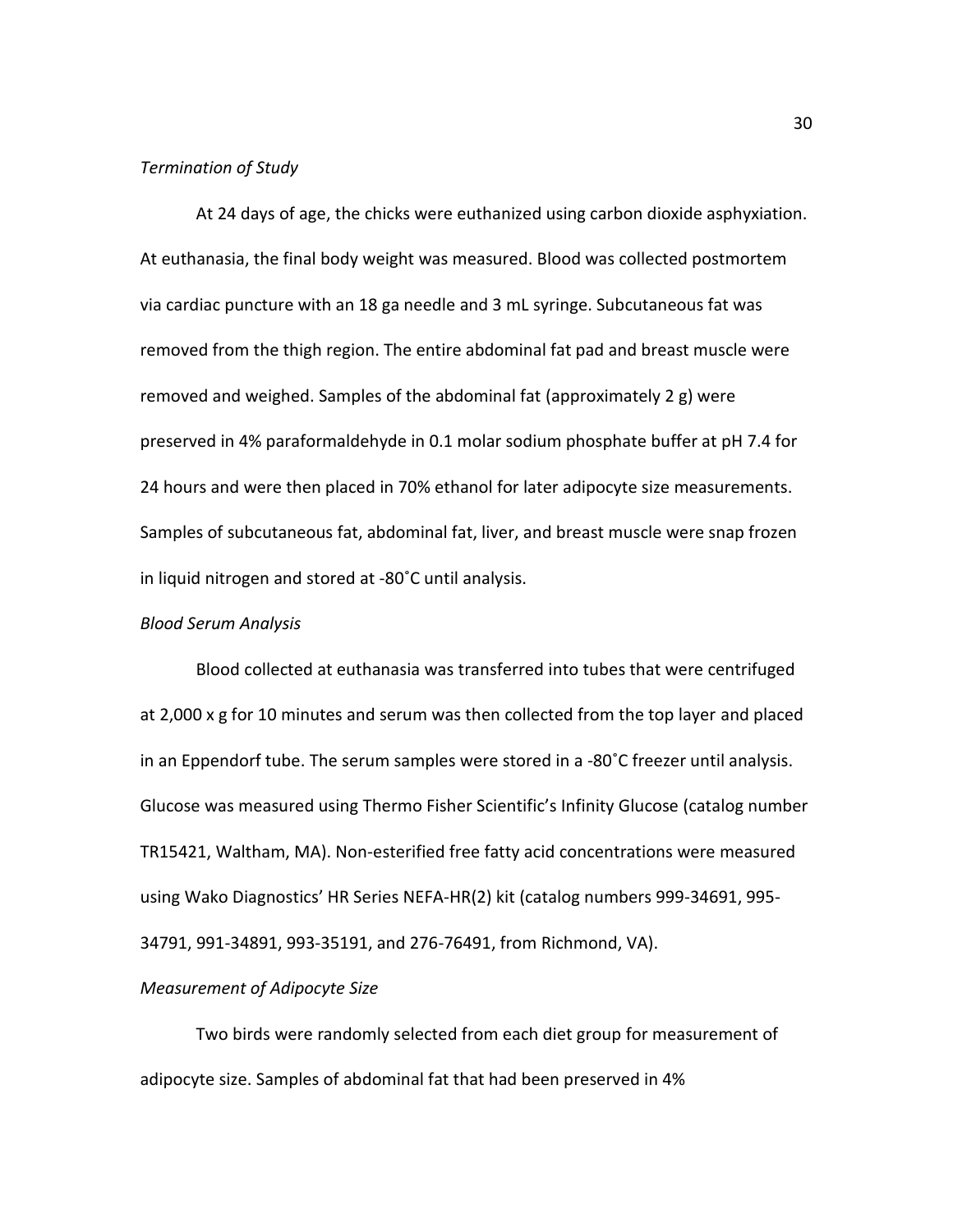paraformaldehyde in 0.1 molar sodium phosphate buffer at pH 7.4 and then 70% ethanol were sent to Jim Wesley at Ridge Microtome (Knoxville, TN), who dehydrated the samples, removed the alcohol with a hydrophobic clearing agent, and infiltrated the adipose tissue with molten wax. Tissues were then sliced in a microtome and mounted to a glass slide, then treated with H&E staining. Two slides were produced per bird, and five pictures were taken of each slide at 20x magnification using an Advanced Microscopy Group EVOS XL Core microscope (Fisher Scientific, Pittsburgh, PA). The images were analyzed using ImageJ 1.49V software (National Institute of Health) to determine the average adipocyte size for each diet.

#### *PPARɣ Expression*

Five birds were randomly selected from each diet to measure PPARɣ expression. Ribonucleic acid (RNA) was extracted using a Qiagen RNeasy Lipid Tissue Mini Kit and RNA was quantified using a spectrophotometer (Qiagen, Hilden Germany). The quality was also checked using gel electrophoresis and then cDNA was made using an iScript kit (Bio-Rad, Hercules, CA). The cDNA was used to perform RT-PCR using 18S to ensure the quality of the cDNA, and it was analyzed for purity using gel electrophoresis. Finally, QPCR was performed to measure the relative gene expression of PPARɣ and was compared with a housekeeping gene, TBC. ΔCq was calculated by subtracting TBC expression from the PPARɣ expression. Then, an arbitrary expression value was calculated for each diet by raising 2 to the negative ΔCq.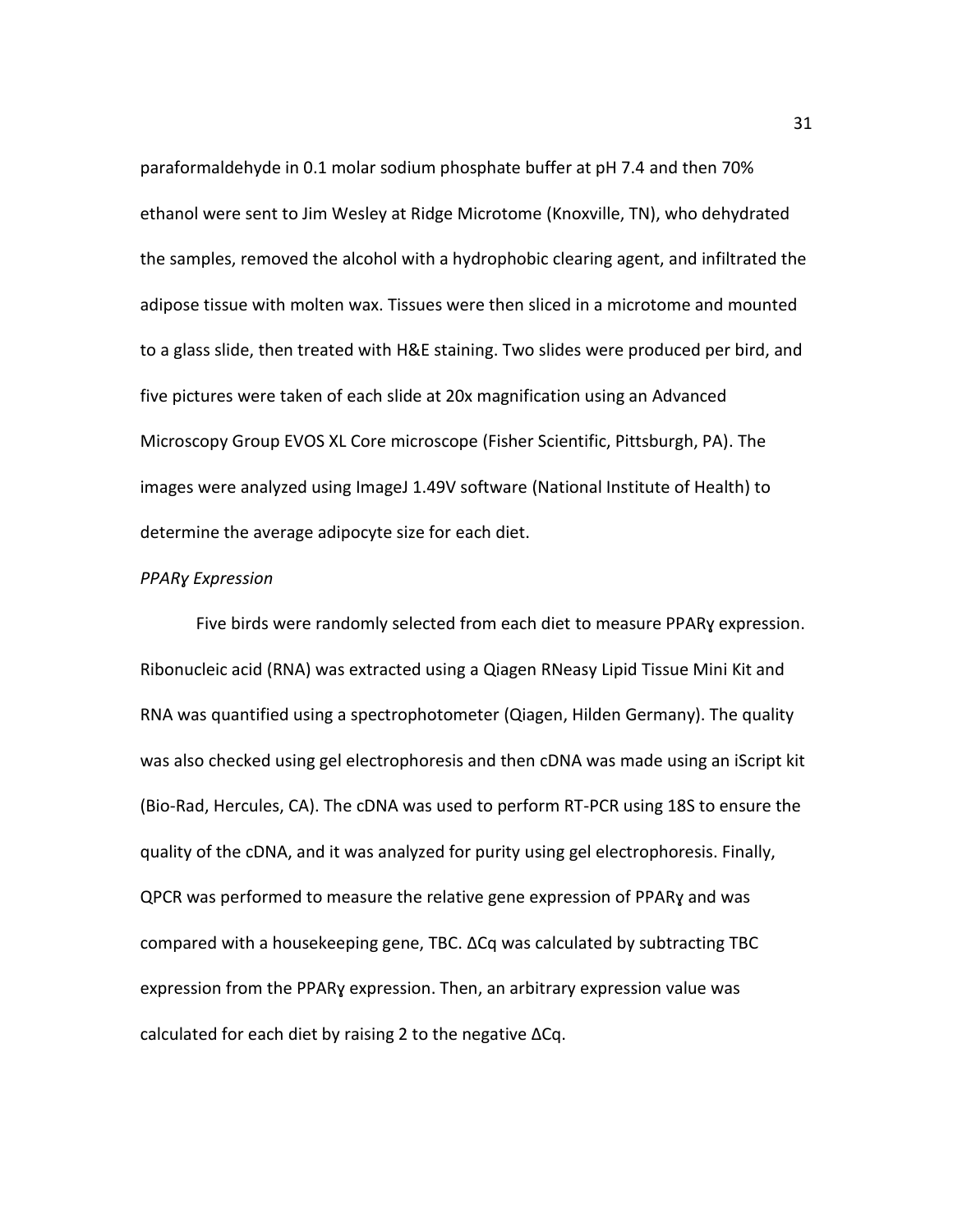# *Adipocyte Differentiation*

Samples of abdominal fat from chicks from the lard, tuna, macadamia, and fish oil diets weighing approximately 1 g were digested in 10 mg collagenase and 3  $\mu$ moles of glucose per mL with shaking at 37˚C. This was done to isolate the stromal vascular fraction, or the portion of adipose tissue rich in preadipocytes [\(Rodbell, 1964\)](#page-70-0). The suspension was centrifuged for 1 minute at 400 x g. The stromal vascular fraction, which was sedimented at the bottom of the centrifuge tube, was placed into two 24-well plates after cells were counted to ensure that approximately  $0.18 \times 10^{-6}$  preadipocytes were placed in each well. One plate was allowed to spontaneously differentiate. The other plate underwent induced differentiation by treating the media (Roswell Park Memorial Institute medium, chicken serum, and Fungizone) with oleic and linoleic acid (Sigma-Aldrich, St. Louis, MO, catalog #L96655). After 48 hours, the plates were stained with 250 µL Oil Red O per well and were quantified with a spectrophotometer at a wavelength of 490 nanometers.

## *Glucagon Challenge Study*

Samples of abdominal tissue from birds of each diet group were used to prepare adipose explants. Tissue from three birds within a group was dissected to remove blood vessels and connective tissue, rinsed with phosphate buffered saline (PBS), and chopped into pieces of approximately 20 – 60 ng in size. Pieces were rinsed again with PBS and pooled within each diet group. Explants were distributed in two 96-well plates with approximately 100 ng of tissue per well. Wells contained Dulbecco's Modified Eagle's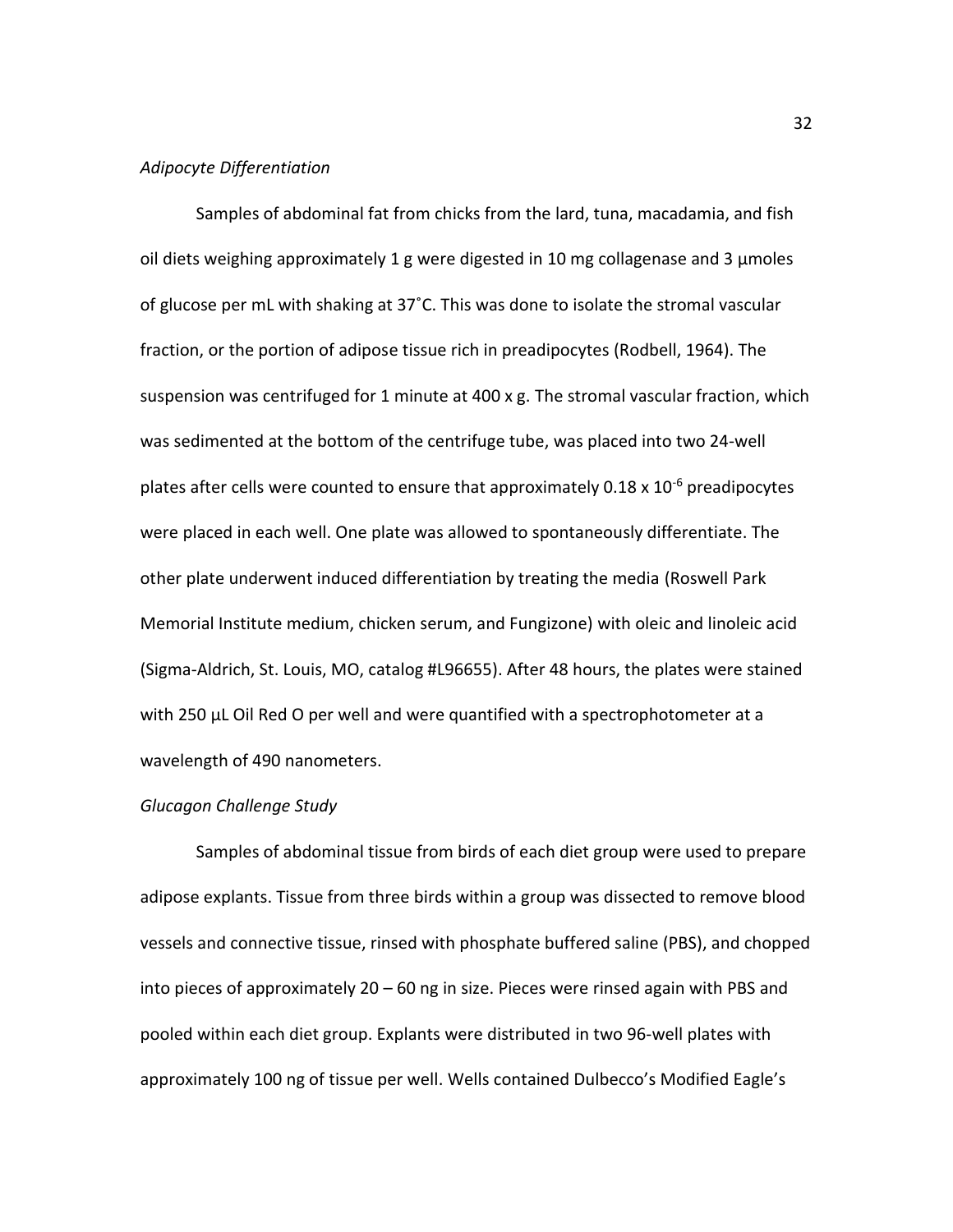Medium containing 5 mM glucose and 2% fatty acid free bovine serum albumin (ThermoFisher Scientific, Waltham, MA). Four hours after plating, media was changed and explants from each group were treated with 500 nM glucagon for two hours. After treatment, media was removed and non-esterified fatty acid concentration was measured using Wako Diagnostics' HR Series NEFA-HR (2) kit (Richmond, VA).

## *Statistical Analysis*

Statistical analysis was completed using SAS 9.4 software (Cary, NC). The mixed model analysis of variance was analyzed using a completely randomized design with diet as the treatment factor. Results were considered statistically significant with a P value of less than 0.05. Significance levels and standard deviations for each set of data are represented within their respective figures.

# *3.4 Results*

There was no significant difference in weight gain ( $P = 0.297$ , [Figure 4](#page-48-1).1), percent breast weight (P = 0.8644, [Figure 4](#page-49-0).2), or percent abdominal fat weight (P = 0.3281, [Figure](#page-49-1) 4.3). There was also no difference in non-esterified fatty acid concentration, indicating that there was no difference in lipolysis activity ( $P = 0.114$ , [Figure 4](#page-50-0).4).

When average adipocyte size was analyzed, lard had a significantly larger size than all other diets with an average adipocyte size of 2038.12  $\mu$ m<sup>2</sup> ± 48.60 (P < 0.0001, Figure 4.5). The coconut oil and macadamia oil diets were smaller than lard but could not be differentiated from one another with values of 1868.18  $\mu$ m<sup>2</sup> ± 47.74 and 1858.73  $\mu$ m<sup>2</sup> ± 46.15, respectively. Fish oil produced the next smallest adipocytes (1157.05  $\mu$ m<sup>2</sup> ±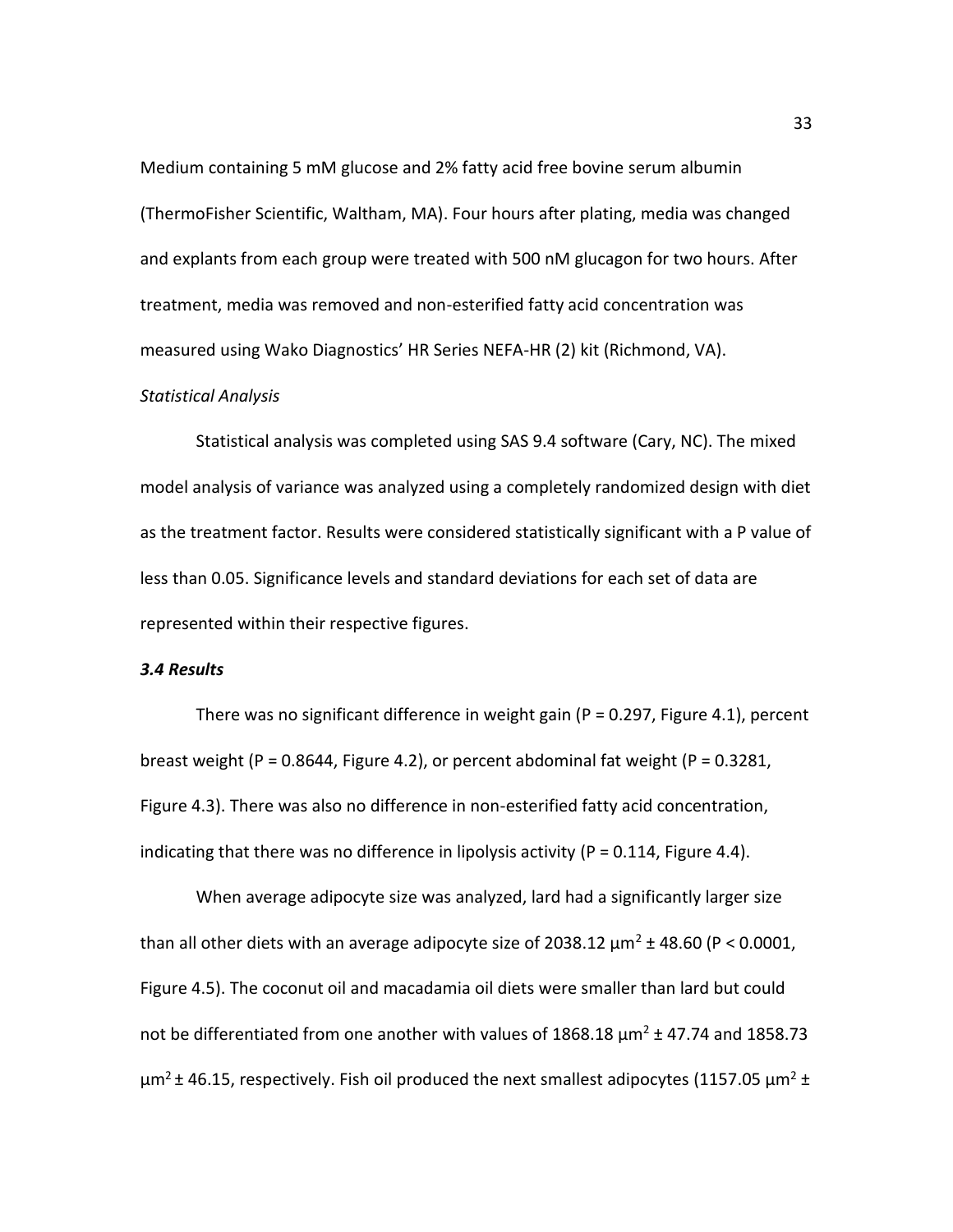36.93), and tuna oil produced significantly smaller adipocytes than all other diets with an average size of 1035.18  $\mu$ m<sup>2</sup> ± 34.85.

Smaller adipocytes tend to be more insulin sensitive, therefore the relative frequency of adipocyte size was calculated. The tuna oil group had significantly more adipocytes that were smaller than 1000  $\mu$ m<sup>2</sup> with 57%  $\pm$  3.9 of adipocytes falling in this range (P < 0.0001, Figure 4.6), followed by fish oil with  $44\% \pm 3.9$ . The remaining three diets all fell under 15%. In the range of  $1000 - 1999 \mu m^2$ , the lard, coconut, and macadamia diets had significantly more adipocytes with 61%, 51%, and 47%, ± 4.7, respectively (P = 0.0133). Tuna oil had significantly fewer adipocytes in size range than all other diets, with only 35%  $\pm$  4.7 of cells being this size. Coconut oil (30%  $\pm$  2.8) and macadamia oil (31%  $\pm$  2.8) had significantly more adipocytes that fell into the range of 2000 – 2999, while fish oil (10%  $\pm$  2.8) and tuna oil (8%  $\pm$  2.8) had significantly less cells in this group (P < 0.0001). There was no difference between diets when adipocytes greater than 3,000 um<sup>2</sup> were counted (P = 0.0918).

When cell differentiation was investigated, macadamia oil and lard groups formed more lipid than tuna oil when the cells were allowed to differentiate spontaneously (P < 0.0001, Figure 4.7). In addition, the tuna oil group formed more lipid than the fish oil group. When differentiation was induced with fatty acids, all diets increased in lipid concentration. The macadamia oil diet had the greatest amount of lipid of all of the diets after treatment with the fatty acids.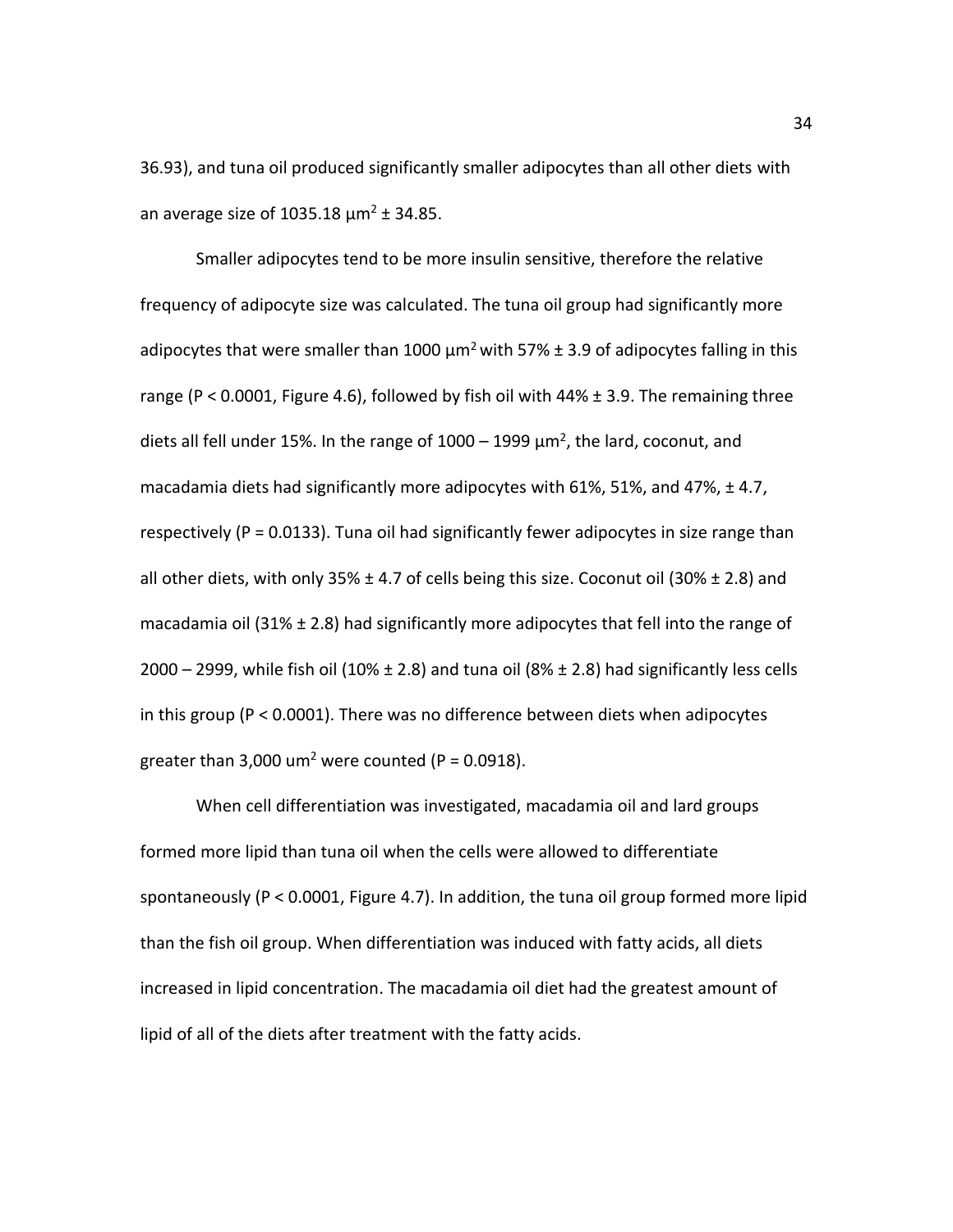Prior to treatment with glucagon, non-esterified fatty acid concentrations from the ex-vivo study showed that tuna oil had a greater concentration than fish and macadamia oils ( $P = 0.0491$ , Figure 4.8). After treatment with glucagon, tuna oil had a greater non-esterified fatty acid concentration than fish oil and macadamia oil, but could not be differentiated from coconut oil and lard (P = 0.0286). All diets had an increased non-esterified fatty acid concentration after exposure to glucagon.

Although there was no significant difference in PPARɣ expression between diets (P = 0.1313), there were some interesting trends between groups. Macadamia oil and tuna oil had the highest expression of PPARɣ, followed by coconut oil, fish oil, and finally lard with the lowest expression.

## *3.5 Discussion*

As far as we are aware, this is the first study to look at diet as a means of reducing the likelihood of obesity in newly hatched chicks. In addition, we wanted to look at some factors related to obesity such as cellular differentiation into adipocytes, lipolysis, and expression of an obesity-related gene, PPARɣ.

Although no significant differences were reported for weight gain, percent breast weight, or percent abdominal fat weight, other unpublished thesis studies in our lab have found differences in these features in older chickens at approximately 30 days of age [\(Torchon, 2015\)](#page-71-0). Therefore, we propose that the chicks were simply too young and too small to have shown statistically significant differences in these aspects of growth. However, we know that changes were being made at the cellular level due to

35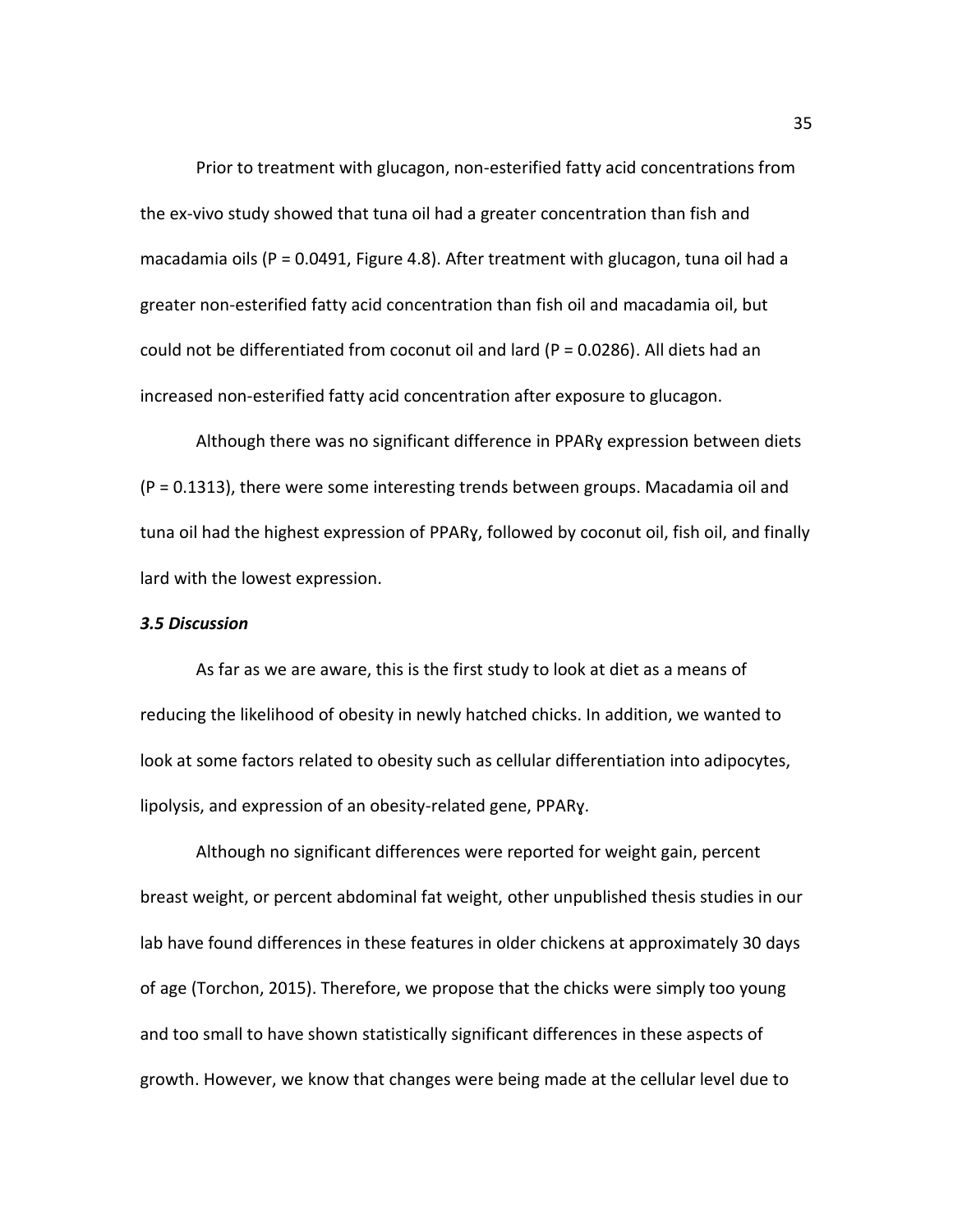the different diets. There are two aspects of adipocytes that can be used to assess health status: hypertrophy and hyperplasia. Hypertrophy reflects an increase in the size of the cells, whereas hyperplasia is reflective of an increase in the number of cells. It has been established that the number of adipocytes in a human is determined early in development [\(Spalding et al., 2008\)](#page-70-1), therefore it would be ideal to have measured adipocyte size with this study. Our study shows that there is the potential that factors such as diet can be used to manipulate the size of adipocytes, or hypertrophy, while an individual is very young. This could help increase profits for producers as trim loss has the potential to be reduced.

While nearly all diets were impacted by the fatty acids, some diets were affected more strongly than others when percent increase of oil red o absorbance was calculated. Macadamia oil treated with fatty acids increased absorbance by approximately 26% compared to the untreated, and tuna oil treated with fatty acids increased absorbance by approximately 43%. Fatty acid-treated fish oil experienced the most profound increase of 68%, indicating that it is most sensitive to the processes hyperplasia and/or hypertrophy. In addition, it is important to note that the fish oil treatment had significantly less lipid present during both spontaneous and induced differentiation. The lard and macadamia diets had the highest amount of lipid when they were left to spontaneous differentiation, but macadamia had significantly more lipid than all other diets when differentiation was induced.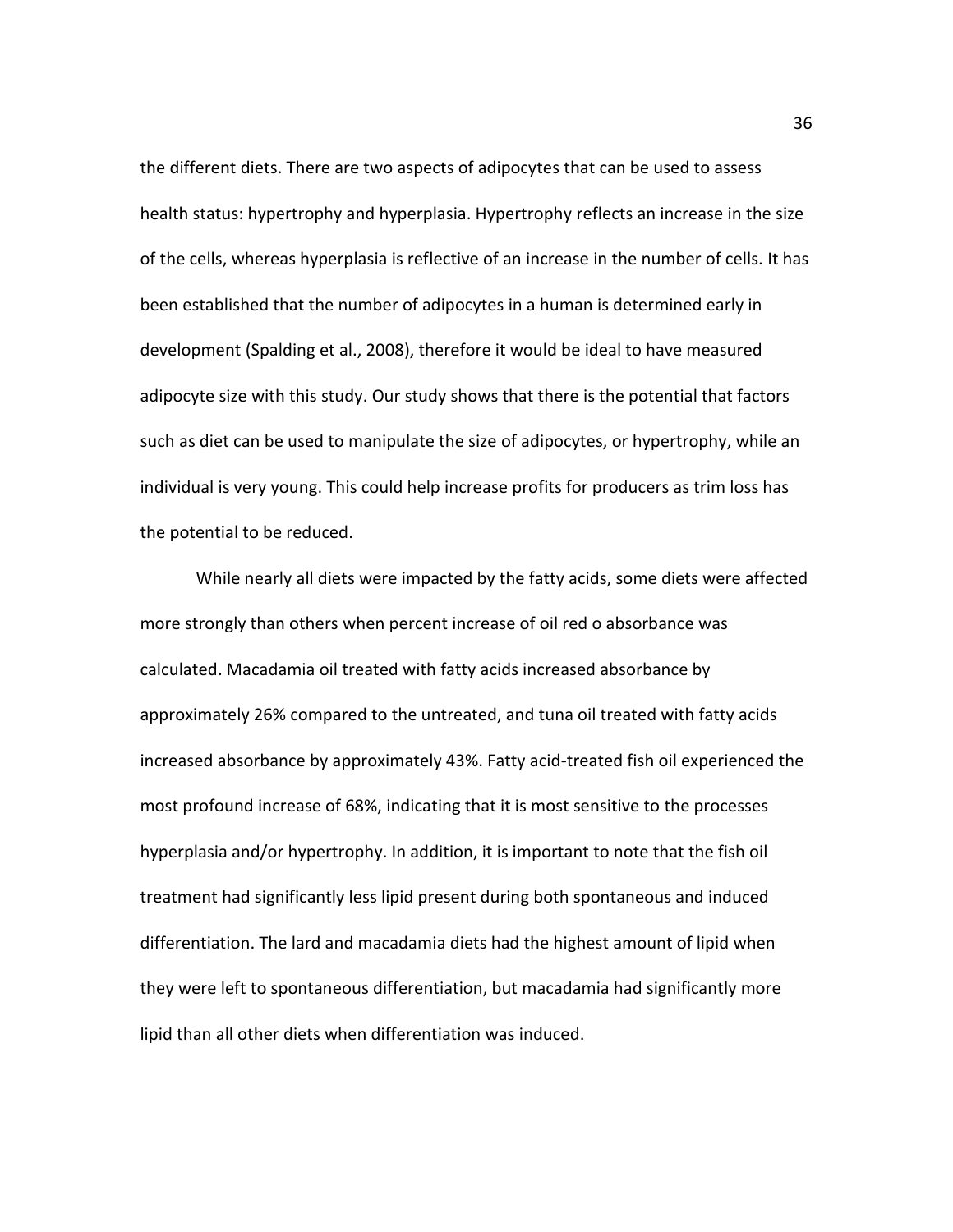Glucagon has been shown to stimulate lipolysis, or the breakdown and mobilization of lipids [\(Liljenquist et al., 1974\)](#page-68-2). All diets treated with glucagon experienced an increase in non-esterified fatty acid levels, yet some diets were more sensitive to the treatment than other diets when percent increase was calculated. The fish and macadamia diets' non-esterified fatty acid concentrations increased by 70% and 101%, respectively, when treated with glucagon, whereas the coconut oil diet and tuna oil diet increased by approximately 50%. The lard diet showed only a 39% increase when treated with glucagon. This study demonstrated that diet can be used to make an individual's cells more sensitive to lipolysis, but it did not investigate apoptosis, or cell death. This is another element of release of fatty acids that could have been altered due to the diets, as it has been shown that DHA induces apoptosis in post-confluent preadipocytes in addition to promoting lipolysis in adipocytes in cell culture [\(Kim et al.,](#page-67-1)  [2006\)](#page-67-1).

PPARɣ is a major regulator for adipogenesis, therefore it was one factor taken into consideration in this study. Although there was no significant difference in PPARɣ expression among diets, there were some interesting trends. Lard tended to have the highest expression and the fish oil diet seemed to have the lowest expression. This coincides with a study by Royan and others that showed that diets enriched in saturated fatty acids had higher PPARɣ expression in adipose tissue than chickens fed diets enriched in omega-3 fatty acids [\(Royan et al., 2011\)](#page-70-2). The trend for increased PPARɣ in the saturated fatty acid based diets also supports our adipocyte size data, as PPARɣ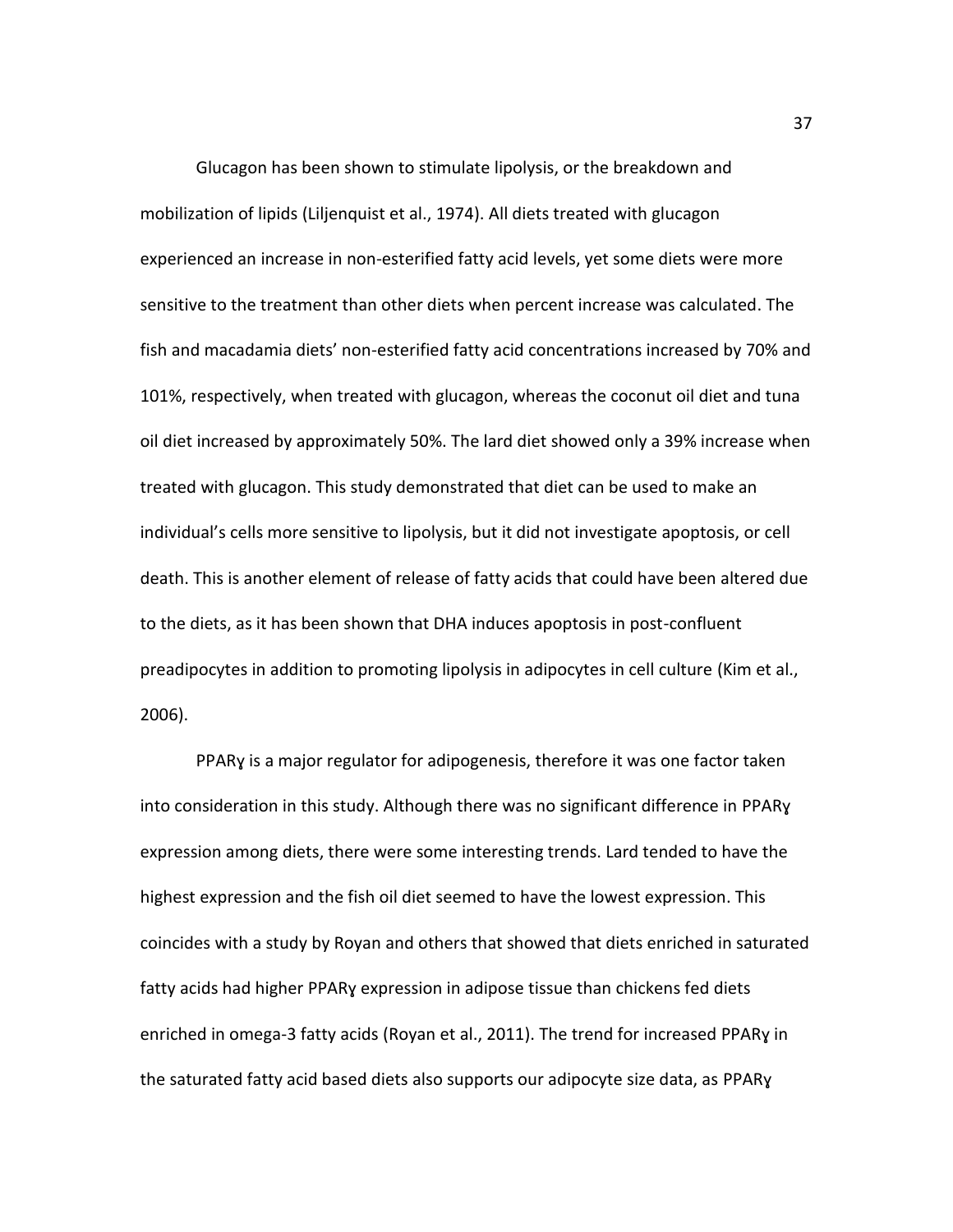promotes lipid storage, and can thus increase the size of the adipocytes. Other transcription factors that may be of interest in the future for studies such as this include LXR (liver X receptor), HNF (hepatic nuclear factor), SREBP (sterol-regulating-elementbinding protein), and AMPK (AMP-activated protein kinase) [\(Madsen et al., 2005\)](#page-68-3).

This study was limited by the fact that it only focused on effects in adipose tissue. It is possible that there are changes in musculature (in particular, increase in breast weight). Fish oil has been shown to normalize lipid storage and glucose oxidation within the skeletal muscle [\(Lombardo et al., 2007\)](#page-68-4). Perhaps there were significant changes happening in the body related to production and adiposity that were not covered by this study.

Overall, this study confirms that diet has the potential to impact incidence of childhood obesity at the cellular level. Further investigation of dietary programming could lead to more knowledge of the mechanisms of these effects and could help researchers find a better preventative approach to reduce the accumulation of excess adipose tissue in both chickens and humans.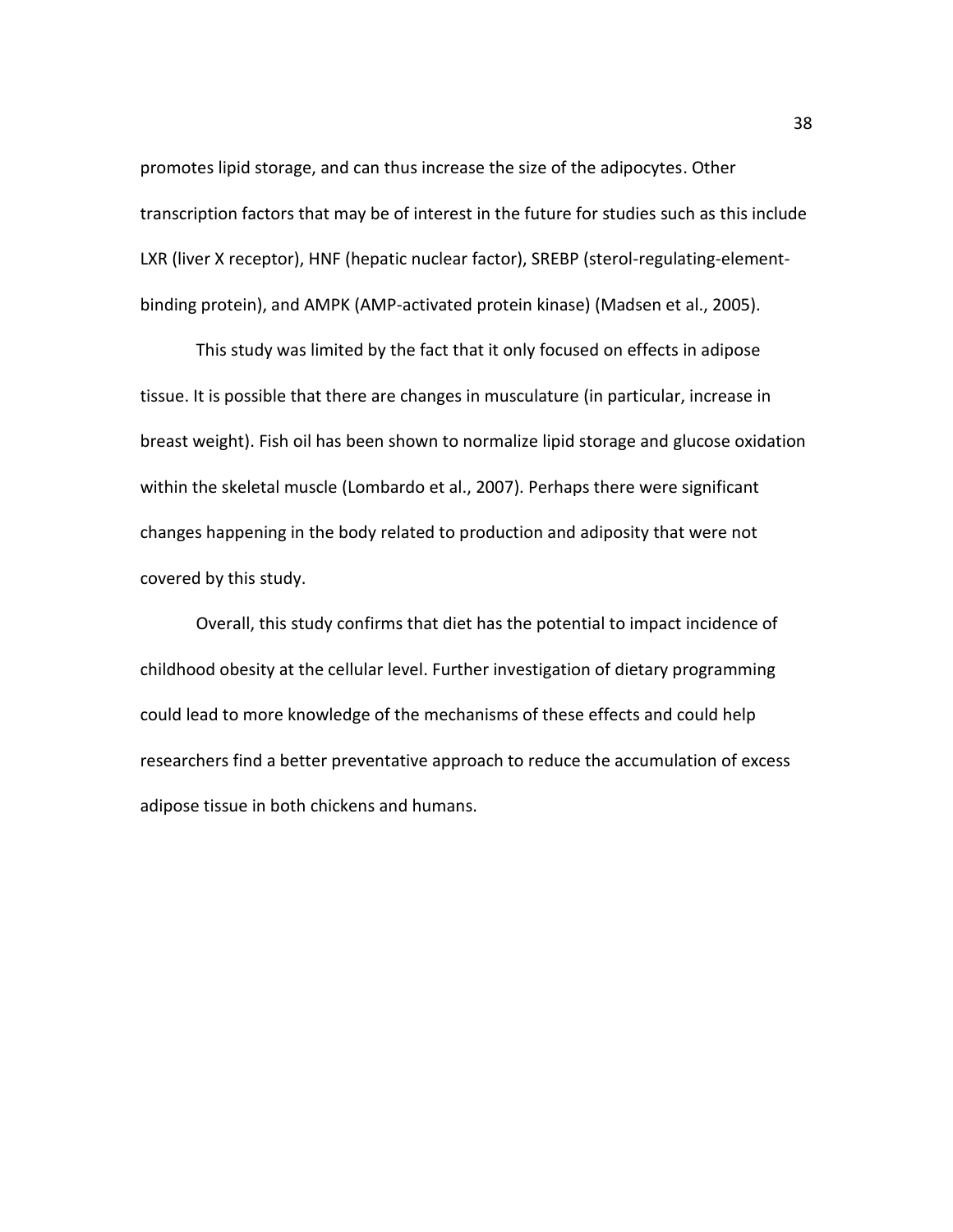# *3.6 Appendix: Figures and Tables*

<span id="page-48-0"></span>*Table 3. Diet formulation*

| <b>Feed Description</b> | As-fed lbs. per 100 lb. bag |
|-------------------------|-----------------------------|
| Corn meal               | 61.7                        |
| Soybean meal            | 32.2                        |
| <b>DL Methionine</b>    | 0.25                        |
| Salt                    | 0.35                        |
| Limestone               | 1.10                        |
| Dicalcium phosphate     | 2.10                        |
| Vitamin Pre-Mix         | 0.25                        |
| Fat                     | 1.90                        |
| Coban                   | 0.05                        |
| Lysine                  | 0.10                        |



<span id="page-48-1"></span>*Figure 3.1. Comparison of weight gained across diets. Weight gain was calculated as final body weight at euthanasia minus body weight at hatch. Analysis of variance was performed (n = 87, P = 0.297).*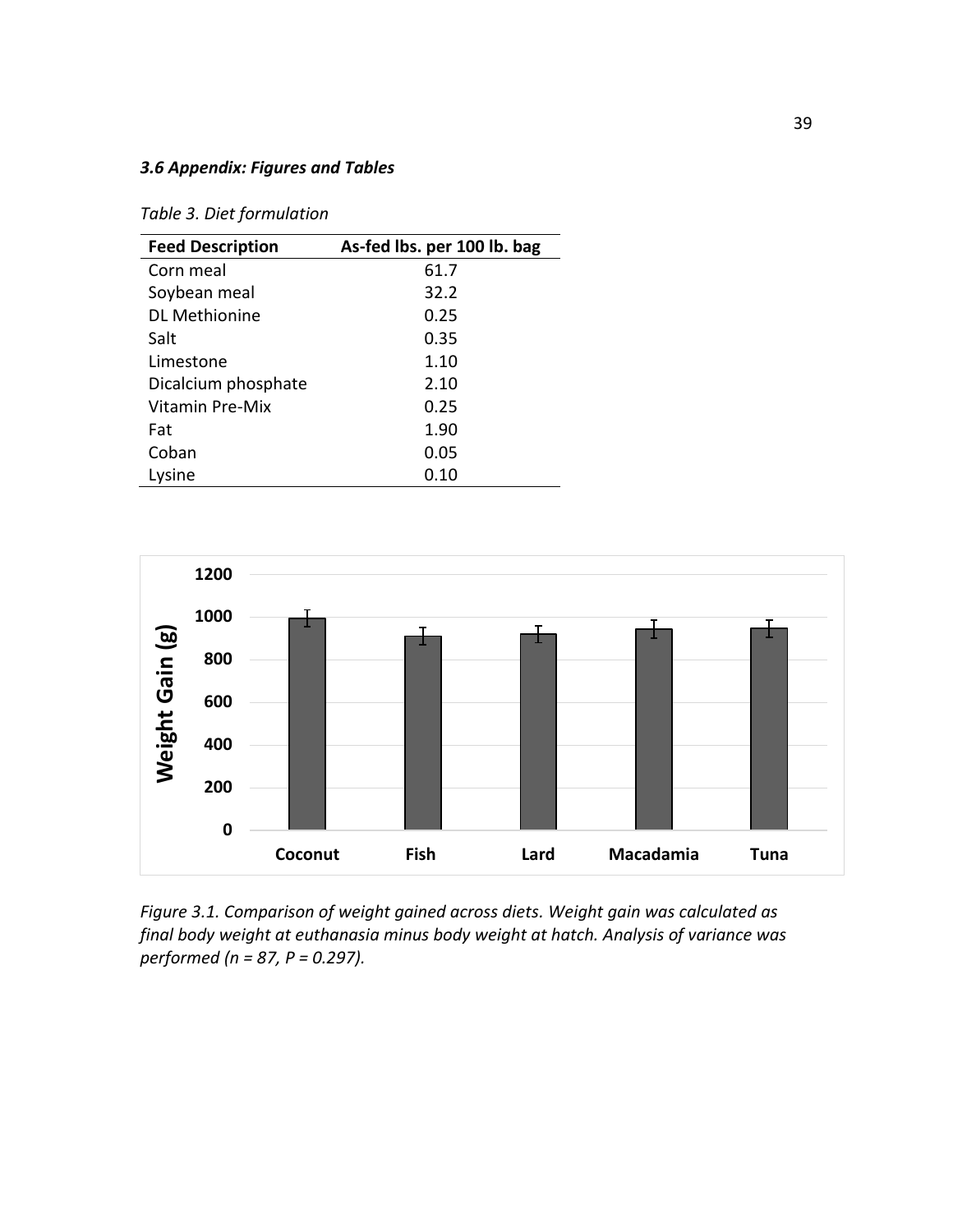

<span id="page-49-0"></span>*Figure 3.2. Percentage of breast muscle to final weight. This was calculated as breast weight divided by final body weight at euthanasia, converted to percentages. Analysis of variance was performed (n = 87, P = 0.8644)*



<span id="page-49-1"></span>*Figure 3.3. Percentage abdominal fat of final body weight. This was calculated as weight of the abdominal fat pad divided by the final body weight at euthanasia, converted to percentages. Analysis of variance was performed (n = 87, P = 0.3281).*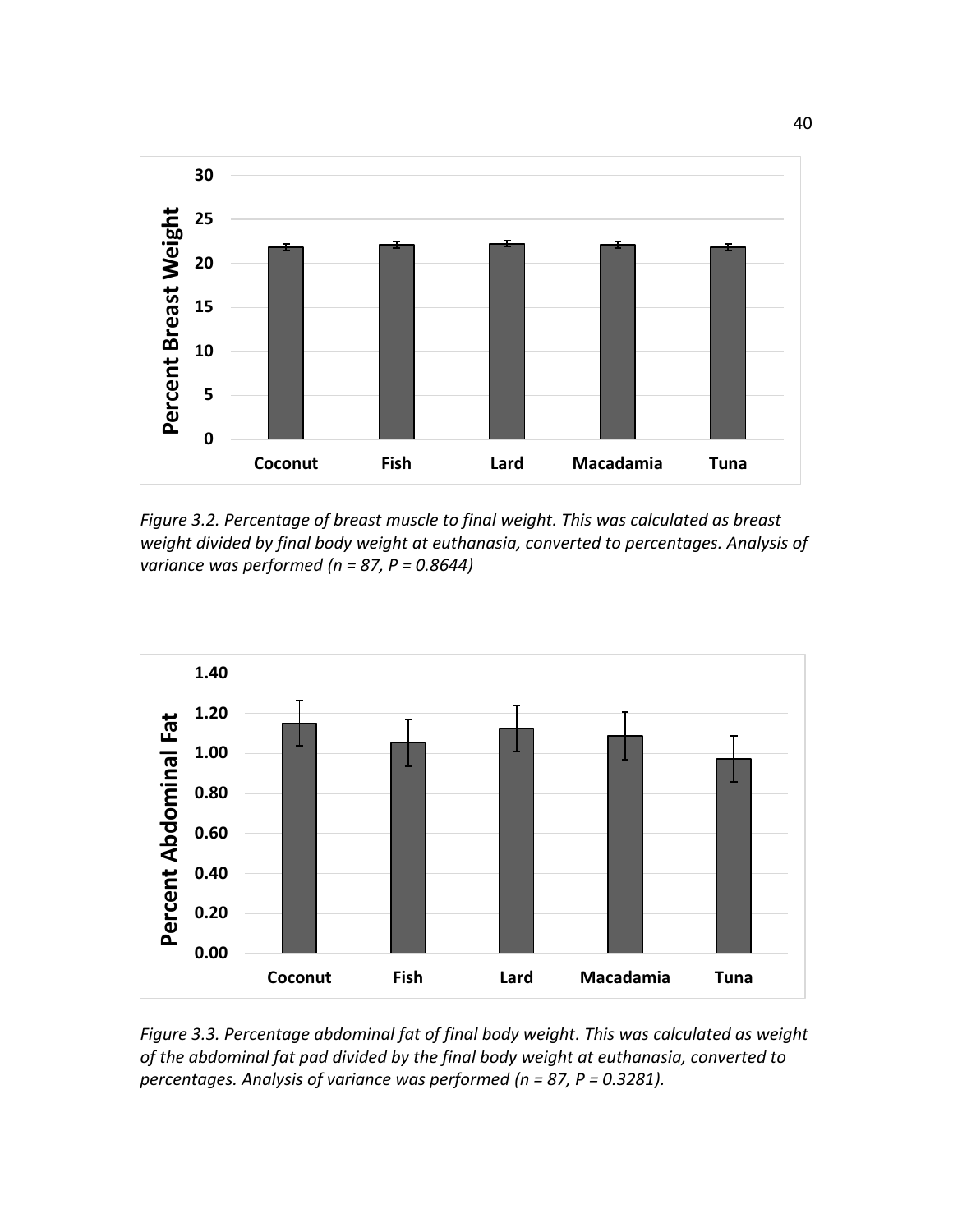

<span id="page-50-0"></span>*Figure 3.4. Non-esterified fatty acid concentrations. Analysis of variance was performed (n = 74, P = 0.114).* 



*Figure 3.5. Comparison of average adipocyte size across diets. Analysis of variance was performed (n = 20, P < 0.0001).*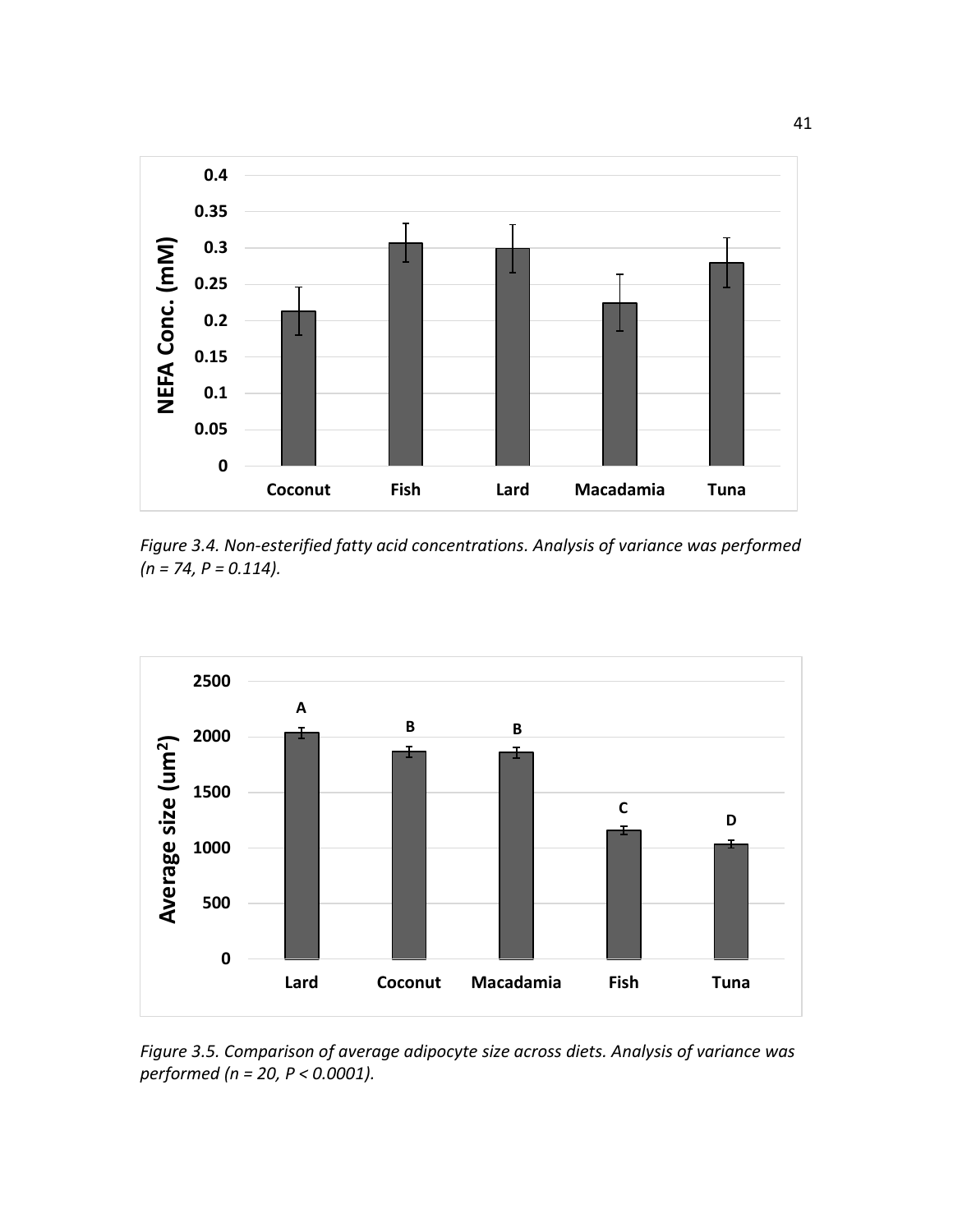

*Figure 3.6. Relative frequency of adipocyte size (um<sup>2</sup> ). Analysis of variance was performed (n=20, P <0.0001, P = 0.0133, P < 0.0001, P = 0.09181, respectively). Letters are used to indicate statistically significant differences.* 



*Figure 3.7. Average absorbance differentiation study. Analysis of variance was performed for the spontaneous and induced groups separately (P < 0.0001 for both groups). Letters are used to indicate statistically significant differences.*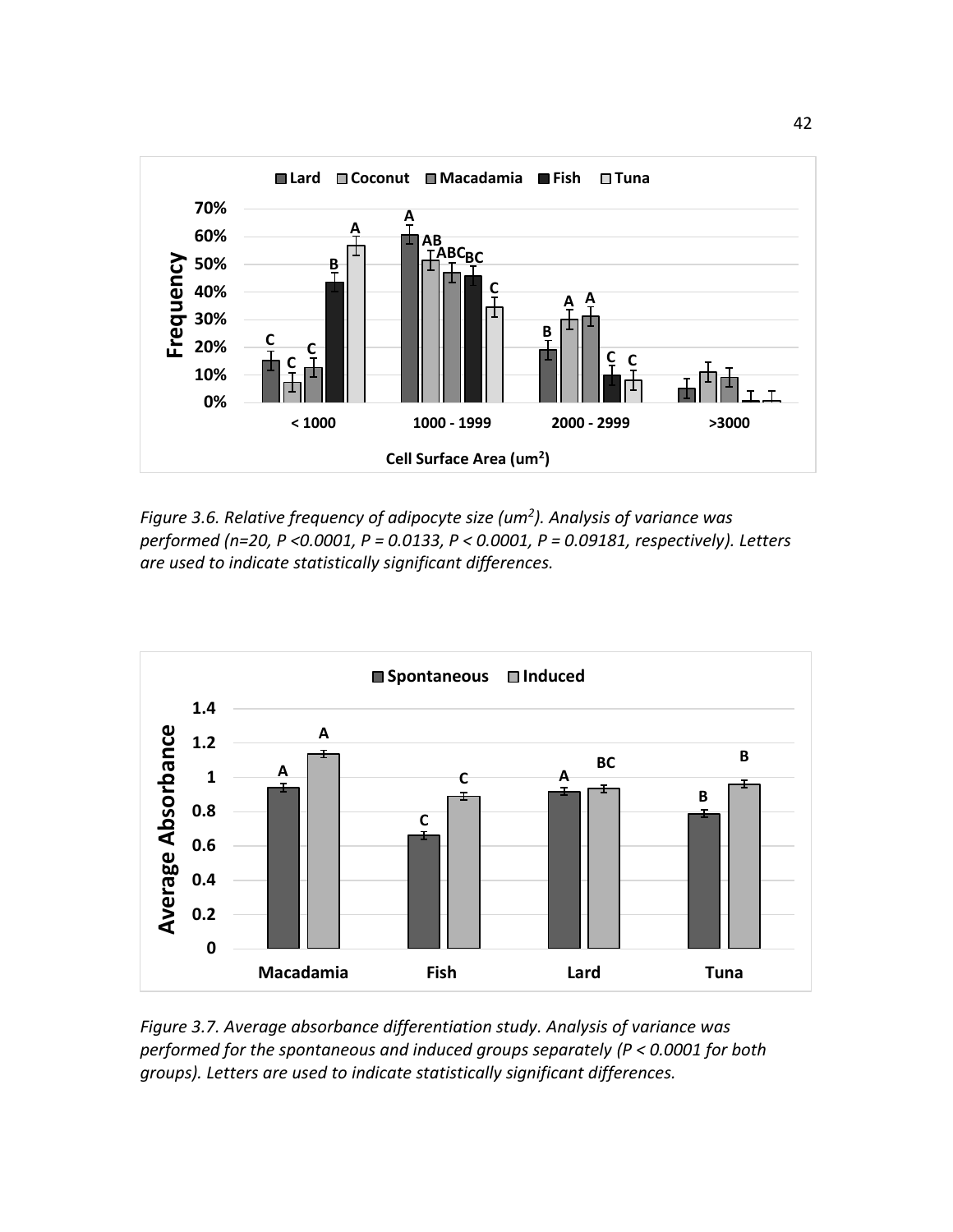

*Figure 3.8. Basal vs. glucagon treated ex vivo non-esterified fatty acid concentrations. Analysis of variance was performed for basal and glucagon treated groups separately (P = 0.3360 and 0.7071, respectively).*



*Figure 3.9. ΔCq was calculated as the average gene of interest (PPARɣ) expression minus the average housekeeping gene (TBC) expression. Analysis of variance was performed (P = 0.1313).*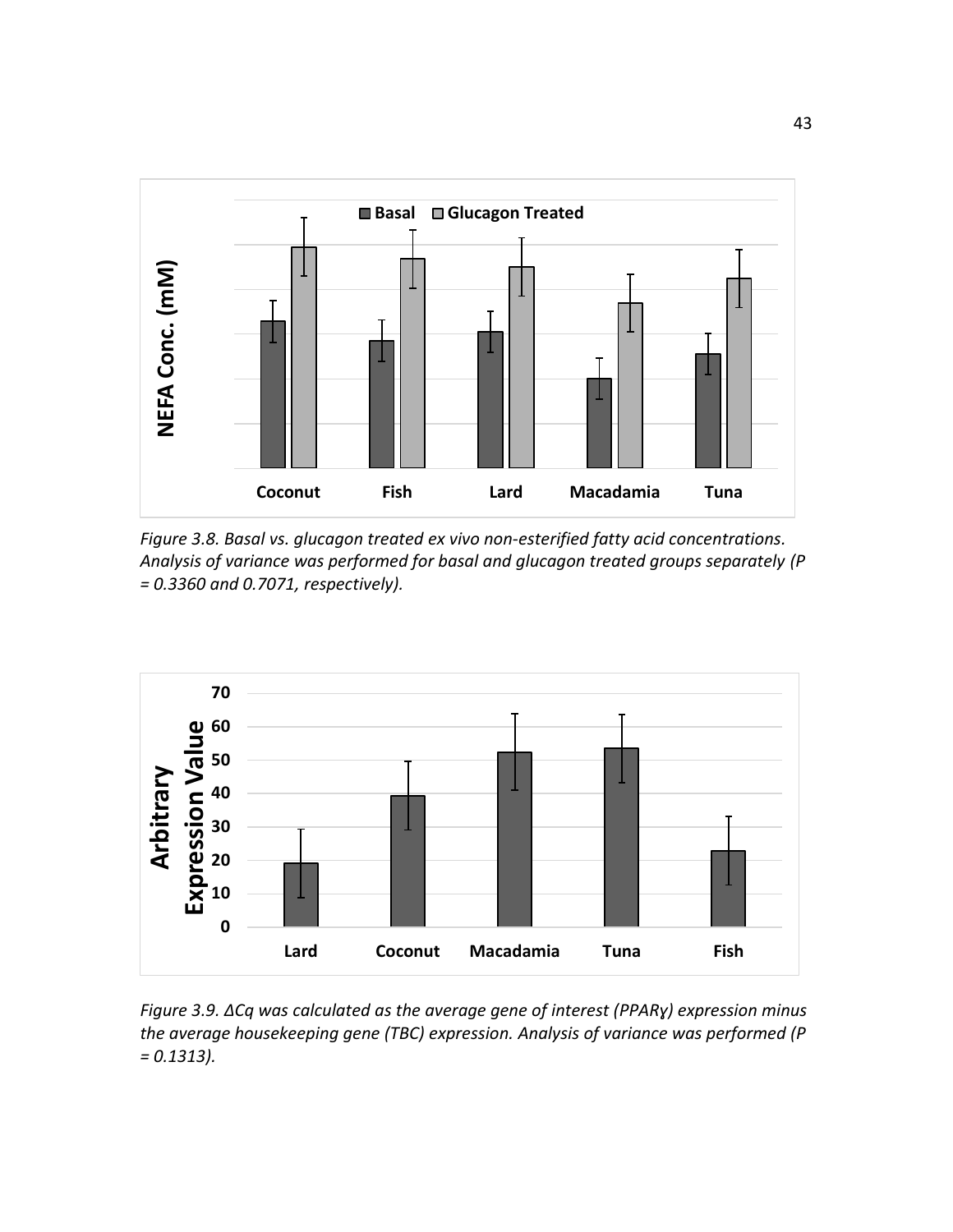**Chapter 4. In Ovo Supplementation of Omega-3 and Omega-6 Fatty Acids**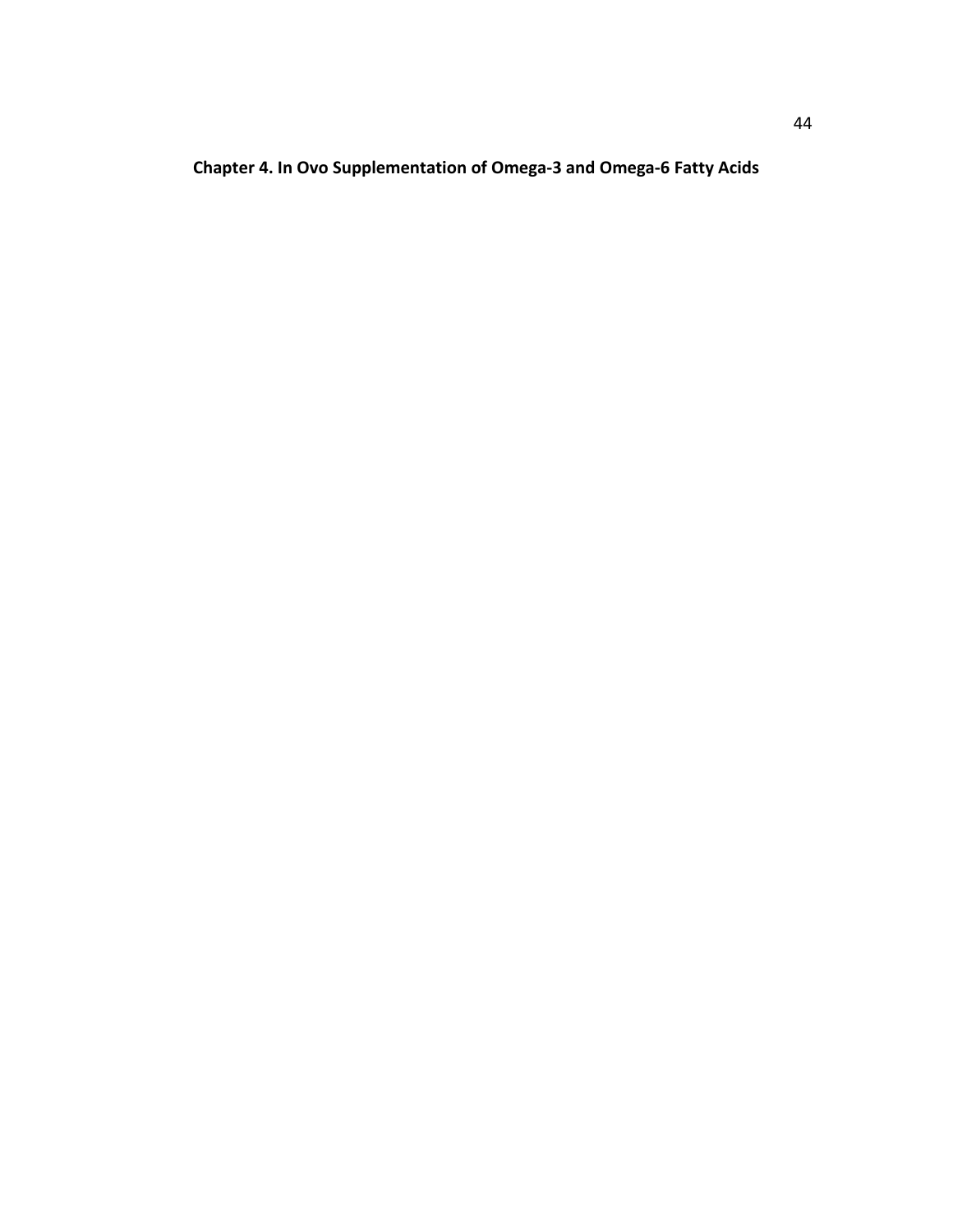#### *4.1 Abstract*

Excess fatness is a cause for profit loss in the broiler chicken industry, as fat has a much lower market value than muscle. *In ovo* injections have been used in broiler chickens to reduce adiposity, along with enhancing gut development and administering vaccines. Yet, there have been no known studies that investigate the effects of injecting fatty acids into the albumen on adiposity. This study was an attempt to enhance the understanding of the potential of using these injections to administer fatty acids. Fortyeight fertilized eggs were injected with an oil and egg white protein emulsification at day 17.5 of embryonic development. After hatching, the chicks displayed neurological symptoms that were ultimately unexplainable after necropsy. However, this study was the first step towards perfecting this technique for future investigation.

# *4.2 Introduction*

The obesity problem in the United States is quickly reaching epidemic levels. In a survey taken in 2012, the Center for Disease Control found that over 30% of adults and nearly 20% of adolescents reported themselves as obese, or having a body mass index of greater than 30 [\(CDC, 2015\)](#page-64-0). This excess fatness brings along many health-related issues including, but not limited to, cardiovascular disease, hypertension, diabetes, and cancer [\(Visscher & Seidell, 2001\)](#page-72-0). On average, obese individuals pay an additional \$1,429 per year in healthcare costs [\(Finkelstein et al., 2009\)](#page-64-1). Children of obese parents are more likely to consume excess calories, and therefore are more likely to become obese themselves [\(Oliveria et al., 1992\)](#page-69-0). Furthermore, children that are obese are more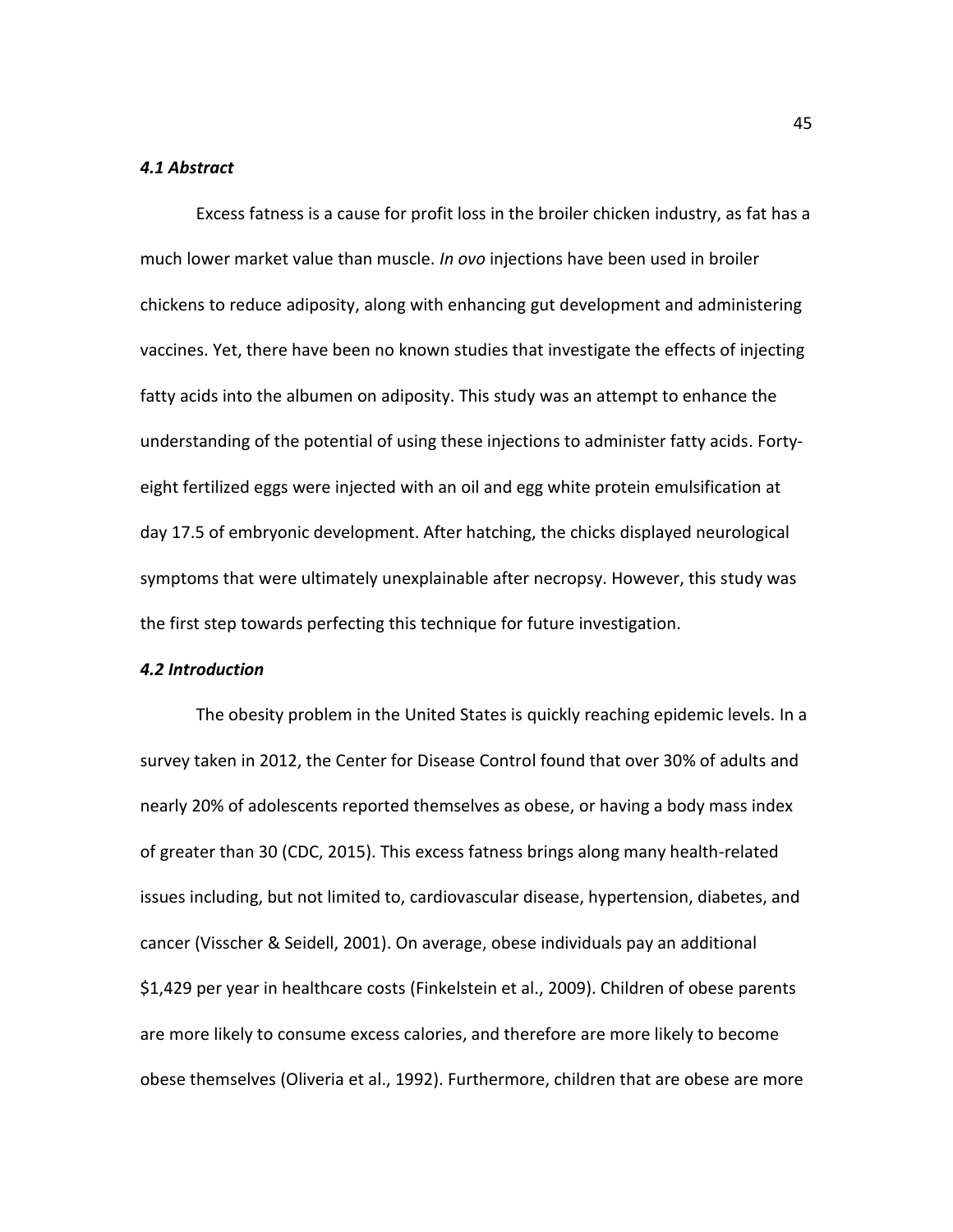likely to continue this trend into adulthood [\(Whitaker et al., 1997\)](#page-72-1). Therefore, it is proposed that if obesity can be prevented in children, the cycle could be minimized altogether.

Humans are not the only animals that suffer from excess fatness. Broiler chickens have developed a propensity for excess fatness as producers have been breeding for larger birds to feed a growing population. Fat can cause a loss of profits as fat is generally trimmed off and discarded as a byproduct during processing. Broiler chickens are becoming increasingly popular as models for human obesity. Both humans and broilers rely on the liver for the majority of their lipid synthesis [\(Leveille et al.,](#page-67-0)  [1975\)](#page-67-0). Both species also deposit much of their excess fat in the abdominal region. However, in chickens this fat pad does not begin to develop until after hatching, so it is a crucial point where adiposity could potentially be altered in growing offspring [\(Tzeng &](#page-71-1)  [Becker, 1981\)](#page-71-1).

A prominent factor for the onset of obesity is the subject's diet. In particular, dietary fatty acids are a nutrient that is often looked at as a primary contributor. Omega-3 fatty acids have been associated with health benefits, including lessening the incidence of obesity [\(Ruzickova et al., 2004\)](#page-70-3). There is potential for this fatty acid type to be given in the diet after hatch, or to be administered to the growing embryo while it is still developing in a process known as *in ovo* injections.

The *in ovo* method is currently used to administer certain vaccinations to the chicken embryo to improve immunity after hatching. It has also been shown to improve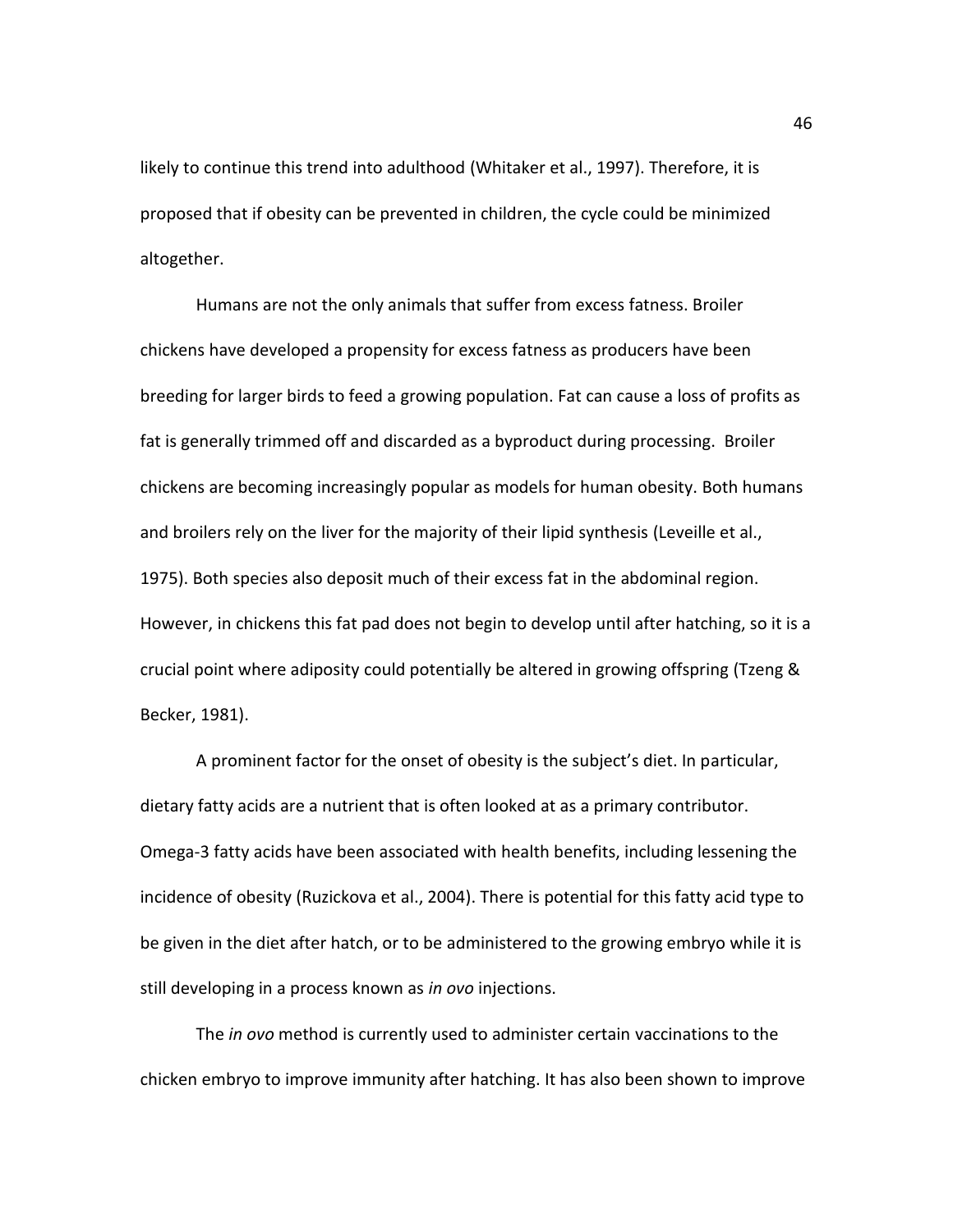the development of the gastrointestinal system when carbohydrates were supplemented in this way [\(Z. Uni et al., 2005\)](#page-72-2). *In ovo* injections have also been shown to increase hatchability and decrease mortality [\(Z. Uni & Ferket, 2004\)](#page-72-3). As far as is known, no research has been conducted to look at the effects of fatty acids being administered through *in ovo* injections.

## *4.3 Materials and Methods*

#### *Preliminary studies*

To ensure that the planned *in ovo* injections were being administered in the appropriate location of the extra-embryonic cavity, injections were prepared using a 20% glycerol solution with bromophenol blue added in order to track the location of the injection. The broad side of fertilized broiler eggs at 17.5 days of embryonic development were cleaned using 70% ethanol and gauze. A Phillips head screwdriver was used to lightly drill a small hole in the top of the egg to remove the shell. One milliliter of the glycerol and bromophenol blue solution was drawn up into a 3 mL syringe with an 18 ga blunt-tipped needle. The needle was inserted approximately one inch and the injection was administered. Clear masking tape was placed over the site of injection. After 24 hours, the eggs were opened and the chicks were found to still be alive. They were euthanized via decapitation. It was noted that the injection could be found inside the amniotic sac and inside the liver and gastrointestinal tract, which was convincing evidence that the injections had been successfully placed without causing harm to the embryo.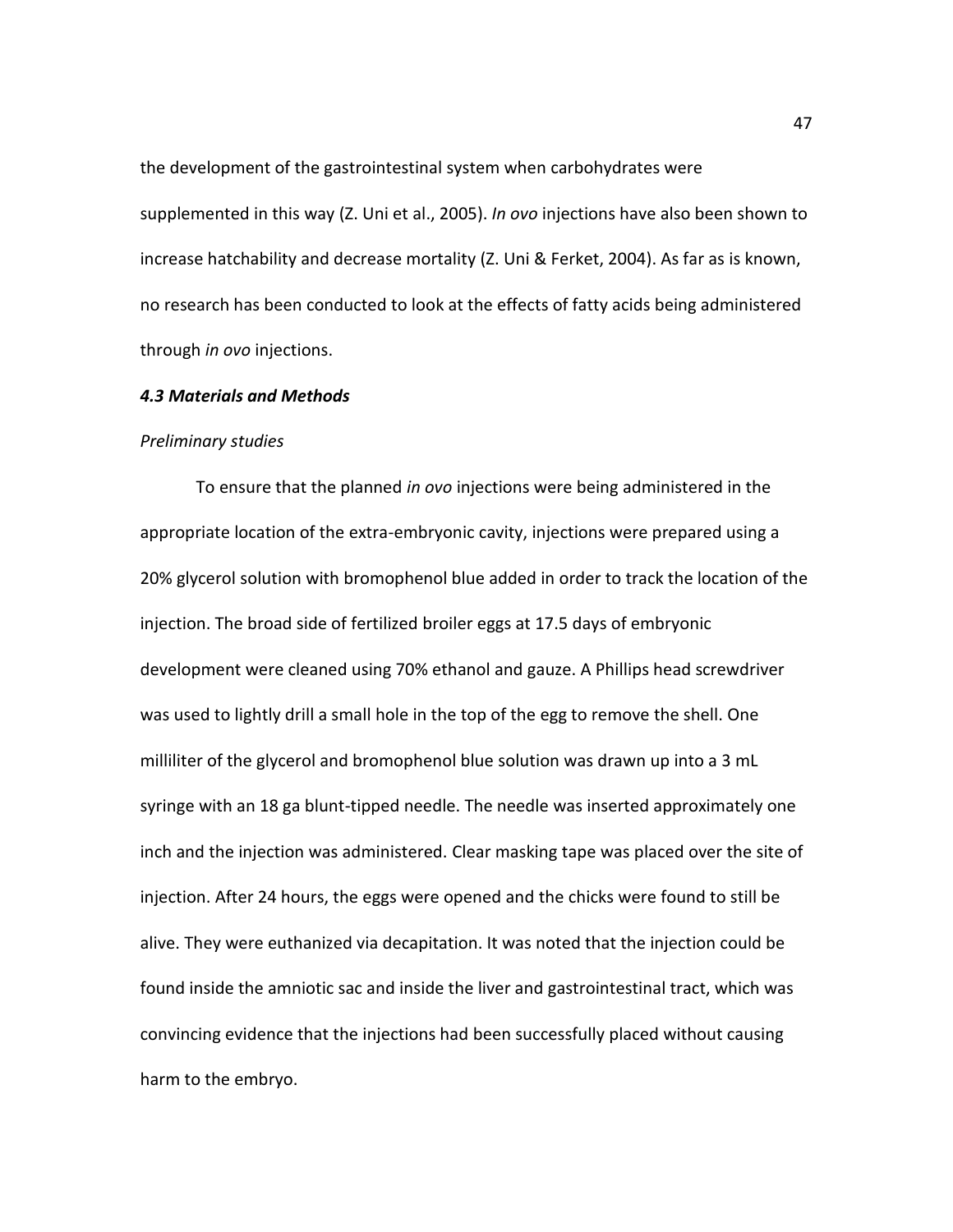#### *Subject Selection and Assignment of Treatments*

Forty-eight fertilized eggs were obtained from the Pilgrim's Pride poultry plant in Chattanooga, TN and were immediately placed into an incubator at 37.5˚C and 50% relative humidity. The eggs were evenly divided into one of two groups: corn oil or fish oil *in ovo* injections, and the shells were labeled with a permanent marker.

## *Preparation of Injections*

At approximately 17.5 days of embryonic development, the injections were prepared. Because the inside of the egg is an aqueous environment, the decision was made to administer the injection in the form of an emulsification. First, 40mL of a 5% egg white powder solution was made using water. The mixture was placed on a stir plate with stir bar for approximately 20 minutes until it was mixed thoroughly. Then, 5mL of either sterilized fish oil or corn oil was added to 20mL of the egg white solution. The oil had been sterilized via vacuum filtration. The mixtures were homogenized at 10,000 RPM for 5 minutes. They were placed in the refrigerator for approximately 15 minutes so that the liquid could settle to the bottom and separate from the resulting foam.

# *Administration of In Ovo Injections*

Following preparation of the injection, the eggs were sterilized with an alcohol prep wipe. One milliliter of the emulsification was drawn up into a 3 mL syringe and an 18 ga blunt-tipped needle was placed on the end. A Phillips head screwdriver was used to remove a small section of the broad end of the shell, just large enough for the syringe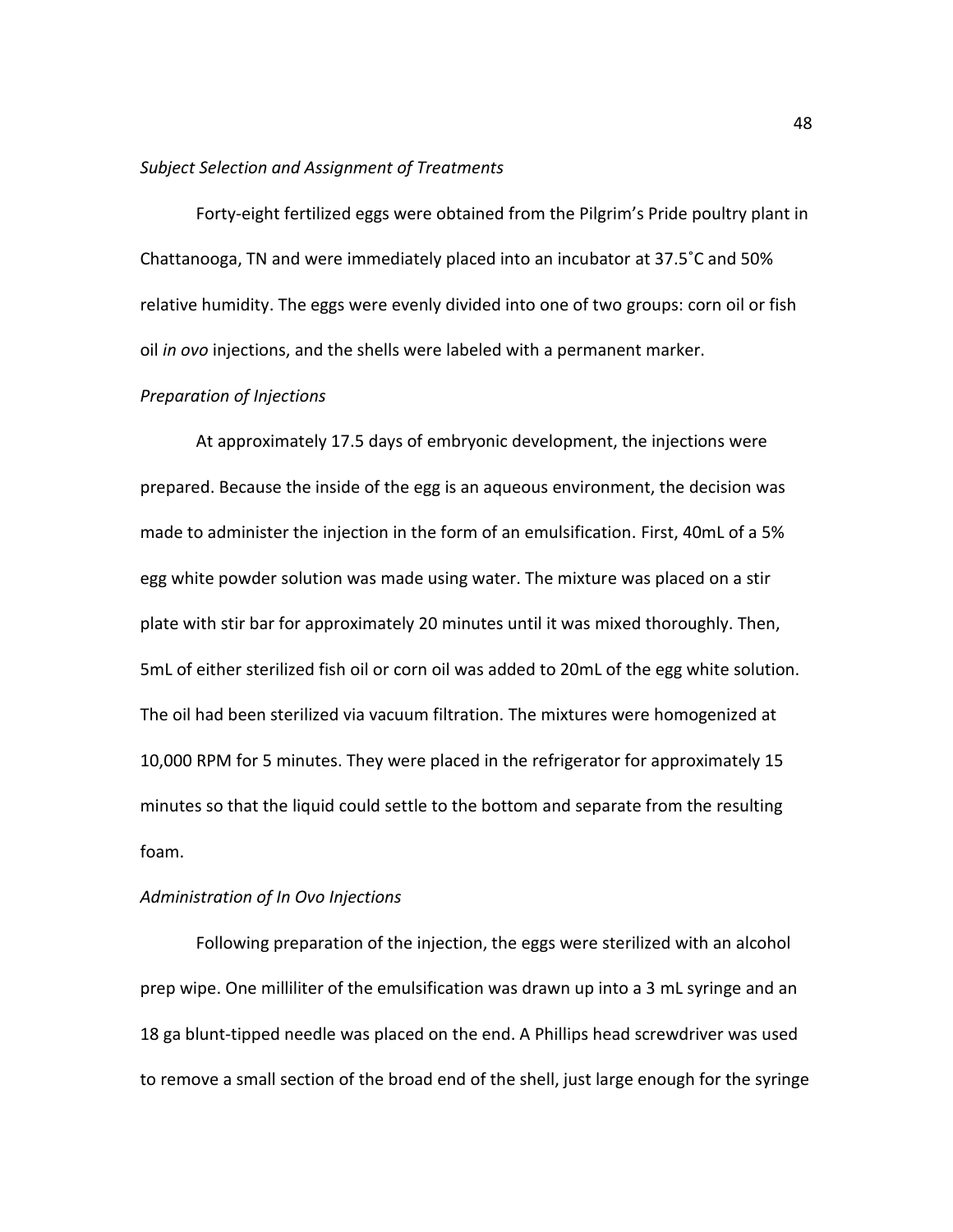to be inserted. The syringe was inserted through the first membrane, through the air sac, and through the other side of the air sac. A small amount of pressure was required to get through the second membrane. At that point, the injection was slowly and gently administered and the needle was slowly removed from the egg. A piece of clear masking tape was placed over the hole in the egg to prevent contamination from the environment.

## *Termination of Study*

At approximately 21 days of embryonic development, the chicks hatched and were placed into one square foot pens with two birds per pen. Birds were fed a standard diet ad libitum, which is outlined in Table 4.

| <b>Feed Description</b> | As-fed lbs. per 100 lb. bag |
|-------------------------|-----------------------------|
| Corn meal               | 61.7                        |
| Soybean meal            | 32.2                        |
| DL Methionine           | 0.25                        |
| Salt                    | 0.35                        |
| Limestone               | 1.10                        |
| Dicalcium phosphate     | 2.10                        |
| Vitamin Pre-Mix         | 0.25                        |
| Lard                    | 1.90                        |
| Coban                   | 0.05                        |
| Lysine                  | 0.10                        |

*Table 4. Diet formulation*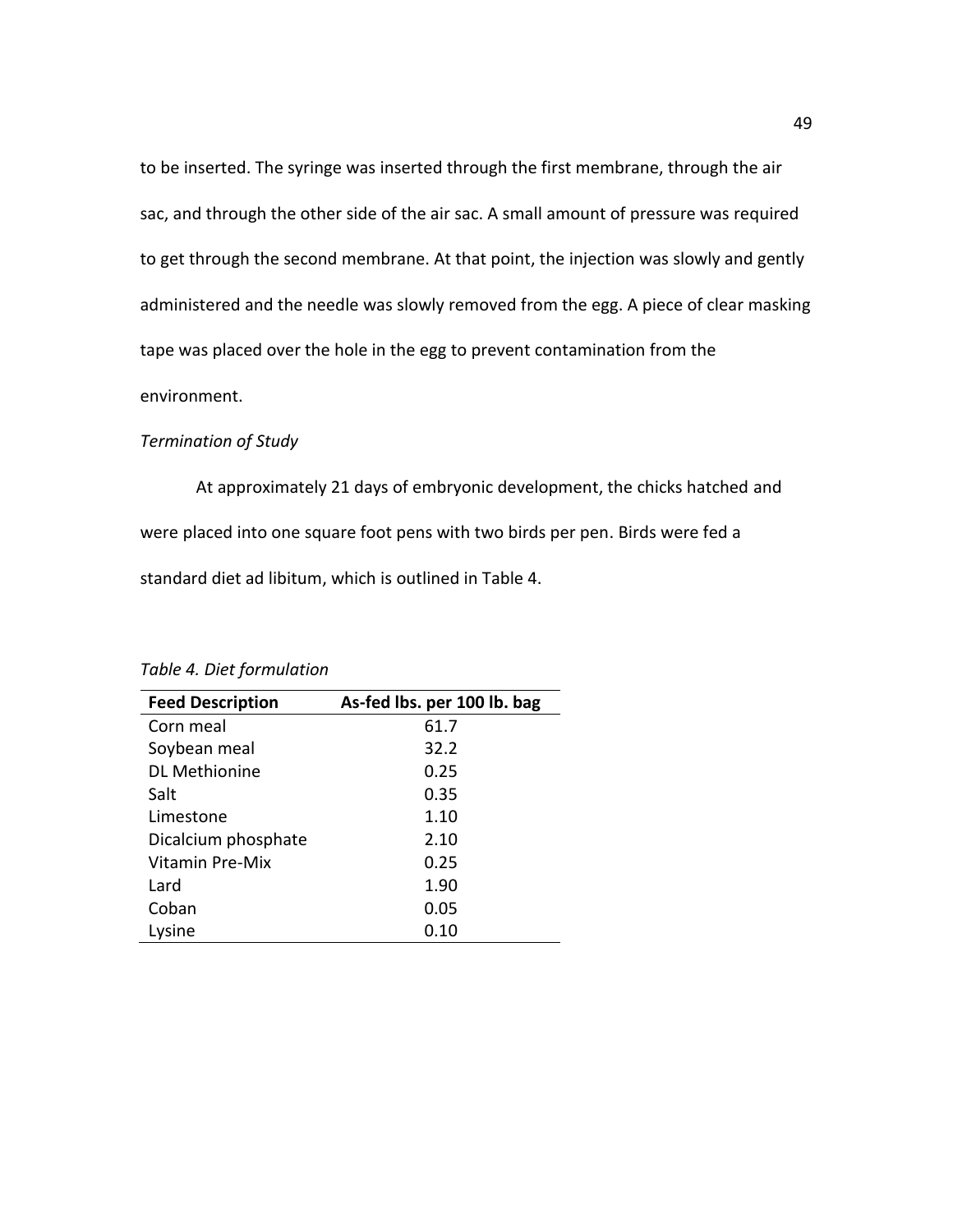Unfortunately, within 48 hours, the majority of the chicks displayed symptoms of neurological issues. Their legs could not bear weight and they were unable to walk properly. Their hips presented in a splayed out manner and the chicks were unable to stand. The chicks that were displaying this behavior were euthanized immediately to prevent suffering. After losing all but six chickens, it was determined that the study should cease. This experiment was repeated with a new batch of eggs, but we experienced approximately the same mortality rate.

## *4.4 Discussion*

Although this experiment did not produce the results that we had hoped for, much was learned from the experience. It is possible that our method of injection was not as sterile as anticipated. During normal development, the chick's first encounter with the world outside the eggshell is at hatch. This is when the chick is first exposed to microorganisms that could trigger an immune response. However, no matter how sterile we try to be, the use of *in ovo* injections are guaranteed to allow some contaminants into the chick's environment. After the first round of lipid *in ovo* injections, a chick was sent to the necropsy lab at the University Of Tennessee College Of Veterinary Medicine. The subsequent report indicated that the chicks may have been suffering from a bacterial infection of the gut. However, the second round of *in ovo* injections had the same mortality rate but with no indication of bacterial infection.

There is also a possibility that some sort of antigen was present in the oil that was injected, which would also trigger an immune response. At such a young age, the

50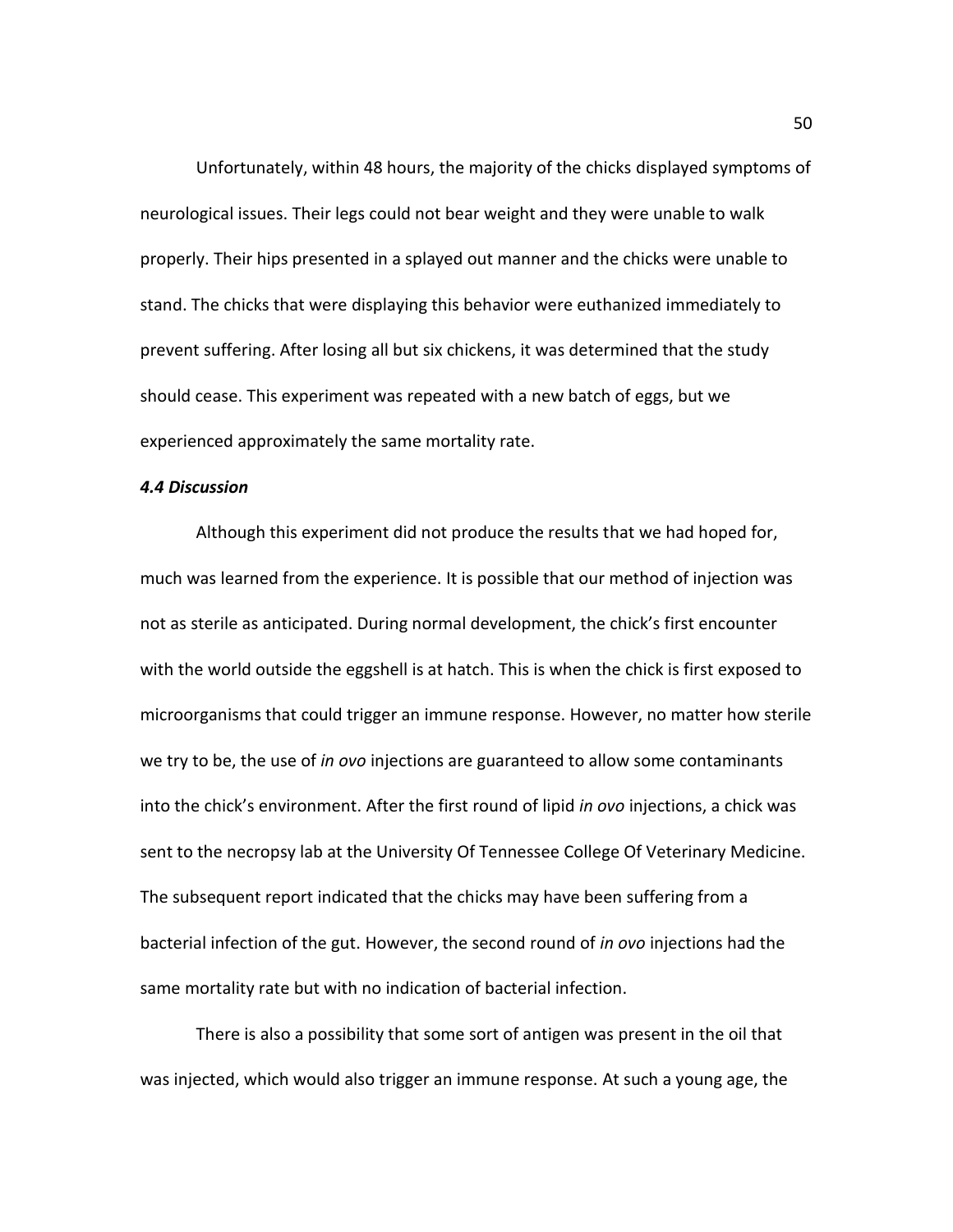chick would have no antibodies ready to bind to the antigen and neutralize whatever antigen caused the response. Perhaps our stimulation of the chick's immune system was simply too much for the embryo, and in turn the young chick, to handle.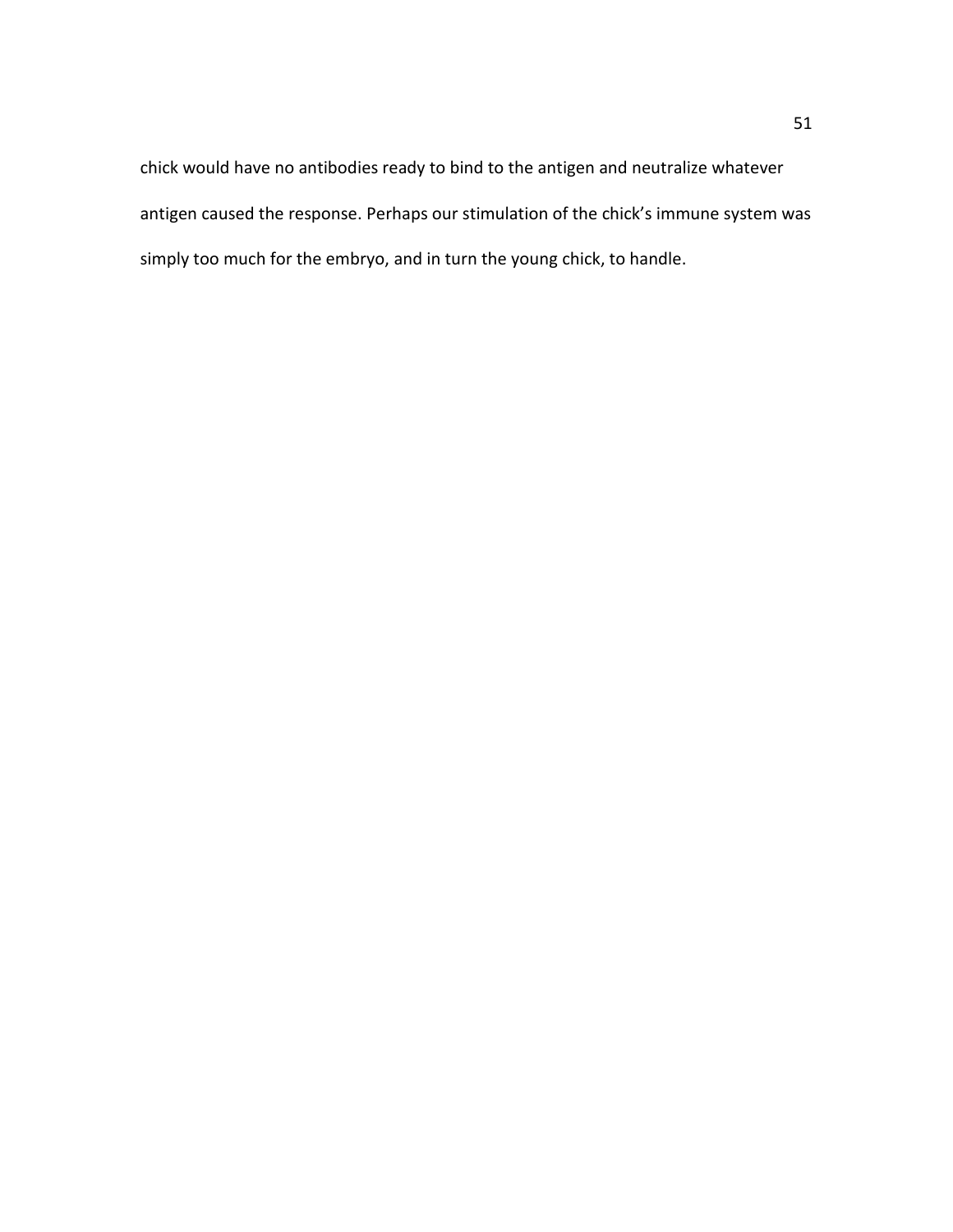**Chapter 5. Conclusions**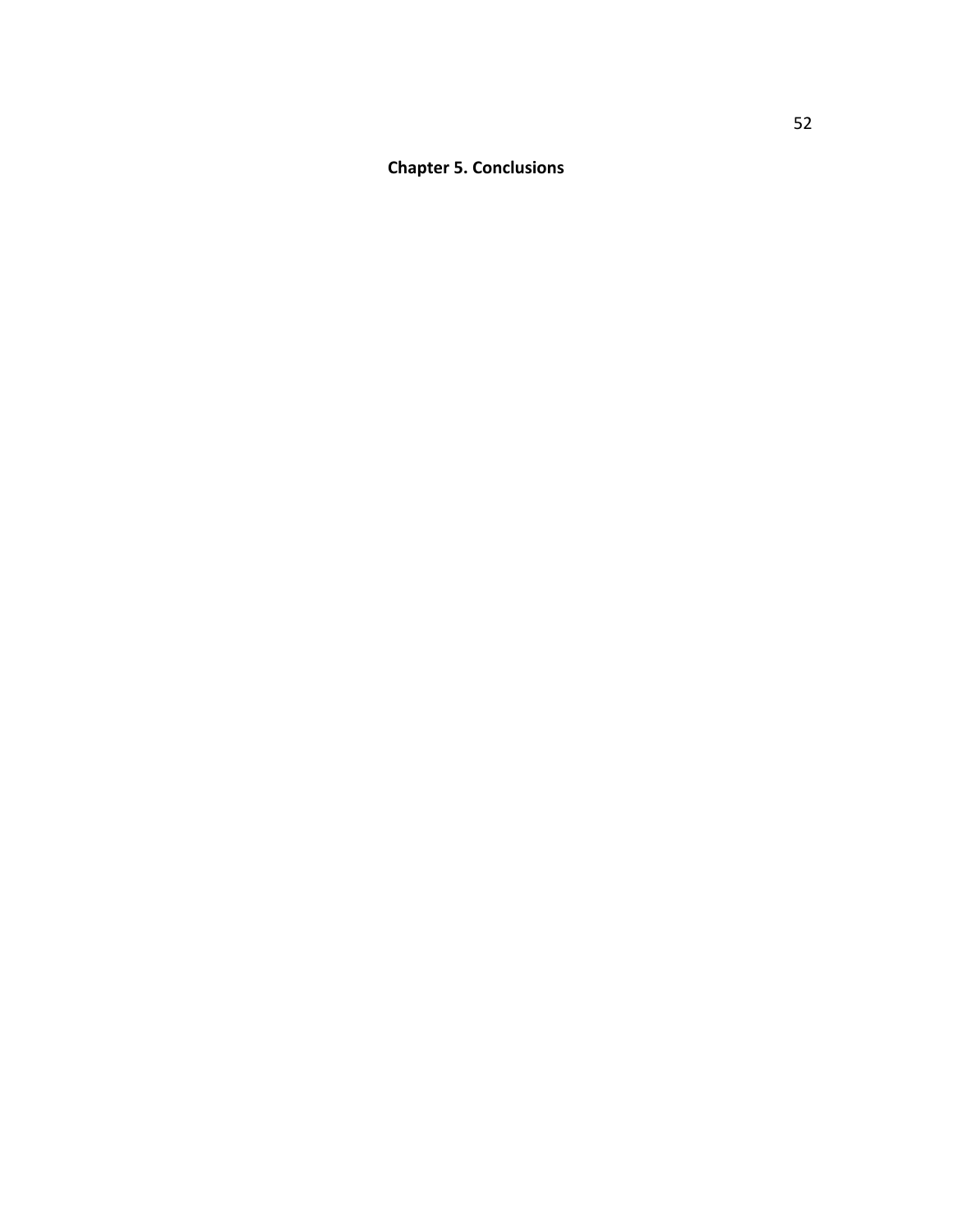To conclude, the broiler chicken is a potentially valuable model for human obesity. In addition, the newly hatched broiler chick could serve as a model for childhood obesity in humans. The reduction in adipocyte size that was noted by enriching the diet in omega-3 fatty acids could increase insulin sensitivity and reduce the incidence of some obesity-related diseases in humans. Not only could this improve the health status, but it could also alleviate financial stress caused by the medical care needed to treat the obesity-related illnesses.

Although reducing caloric intake has been a common method for reducing obesity for many years, these studies investigated the potential of maintaining calories and only adjusting fat source in order to reduce obesity. Although there was no noticeable change in abdominal adiposity, weight gain and breast weight were maintained across diets, which is ideal for a poultry production setting where profit is based on musculature. These studies were limited by the fact that only abdominal fat was analyzed. It is possible that changes occurred in other tissues. If this is the case, it could open up doors for new products such as omega-3 fatty acid enriched meats, which could be an alternative way to increase profits for the poultry industry.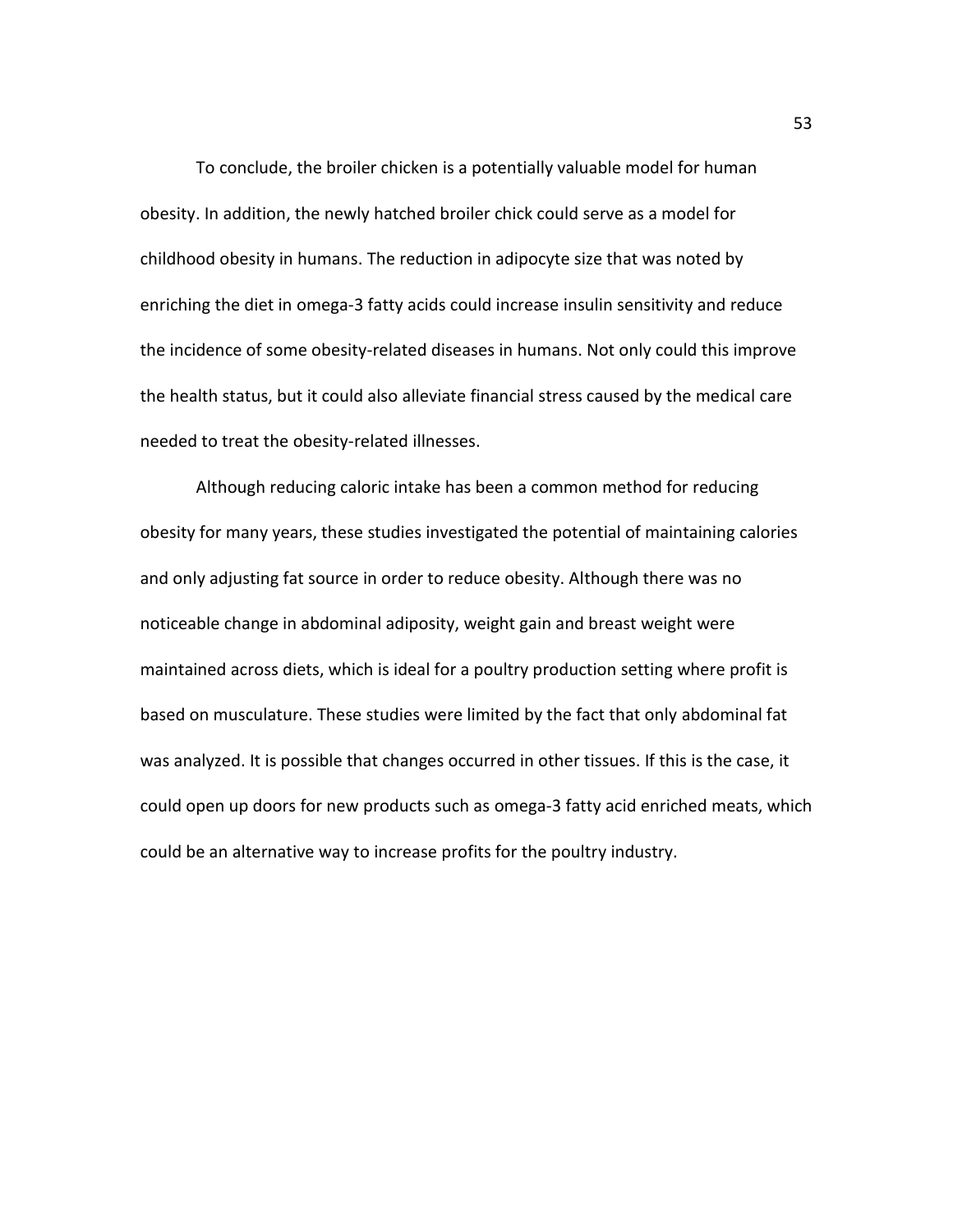**List of References**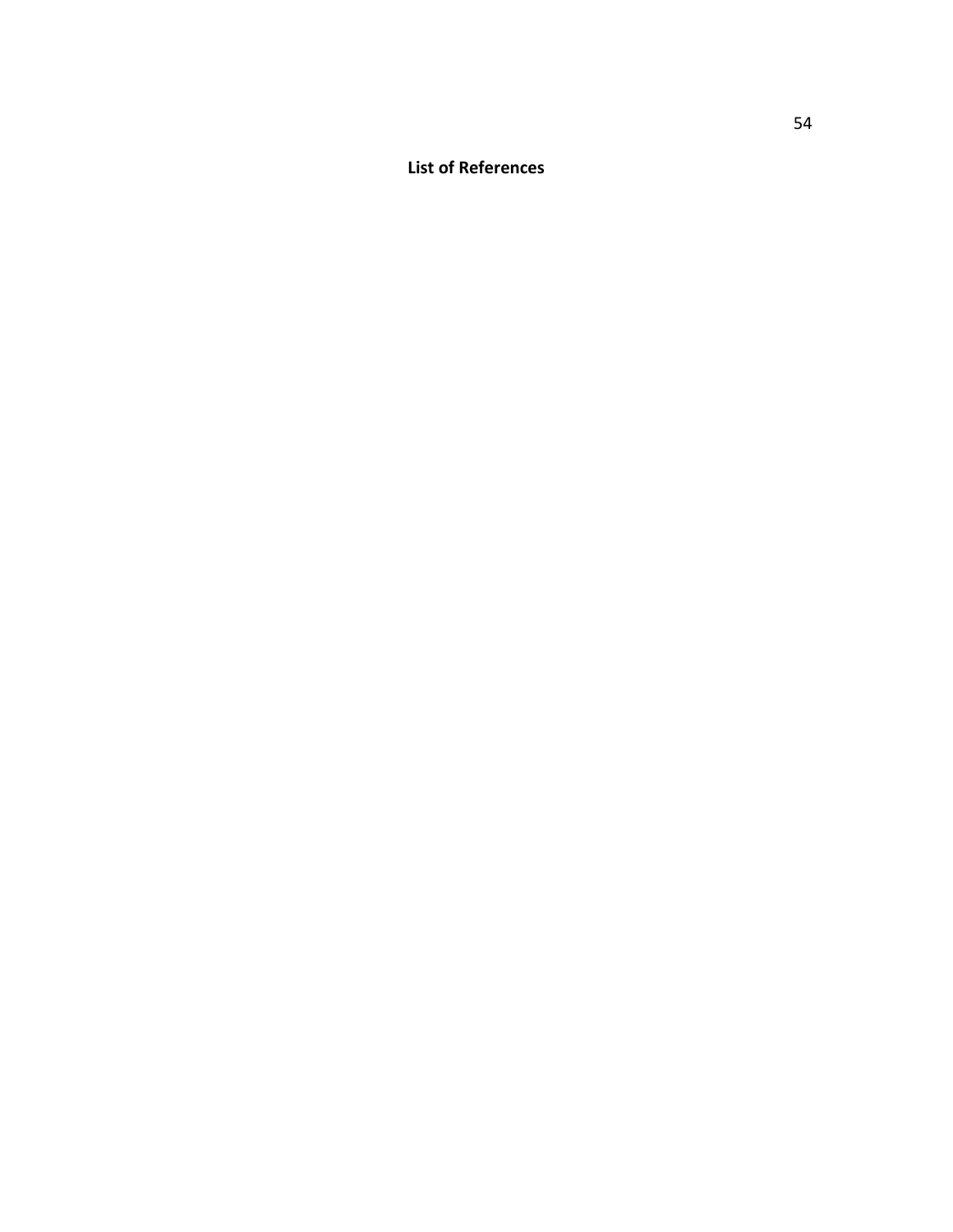ACMF. (2013). Australian Chicken Meat Federation. Retrieved from

[www.chicken.org.au/](http://www.chicken.org.au/)

<span id="page-64-0"></span>CDC. (2015). Center For Disease Control. Retrieved from [www.cdc.gov](http://www.cdc.gov/)

- Daviglus, M. L., Stamler, J., Orencia, A. J., Dyer, A. R., Liu, K., Greenland, P., Walsh, M. K., Morris, D., & Shekelle, R. B. (1997). Fish consumption and the 30-year risk of fatal myocardial infarction. *New England Journal of Medicine, 336*(15), 1046- 1053.
- Dayton, S., Hashimoto, S., Dixon, W., & Pearce, M. L. (1966). Composition of lipids in human serum and adipose tissue during prolonged feeding of a diet high in unsaturated fat. *Journal of lipid research, 7*(1), 103-111.
- Dietz, W. H. (1998). Health consequences of obesity in youth: childhood predictors of adult disease. *Pediatrics, 101*(Supplement 2), 518-525.
- <span id="page-64-1"></span>Finkelstein, E. A., Trogdon, J. G., Cohen, J. W., & Dietz, W. (2009). Annual medical spending attributable to obesity: payer-and service-specific estimates. *Health affairs, 28*(5), w822-w831.
- Frühbeck, G., Méndez-Giménez, L., Fernández-Formoso, J.-A., Fernández, S., & Rodríguez, A. (2014). Regulation of adipocyte lipolysis. *Nutrition research reviews, 27*(01), 63-93.
- Gillman, M. W., MD, Sheryl L. Rifas-Shiman, M., A. Lindsay Frazier, M., Helaine R. H. Rockett, M., RD, Carlos A. Camargo, J., MD, Alison E. Field, S., Catherine S.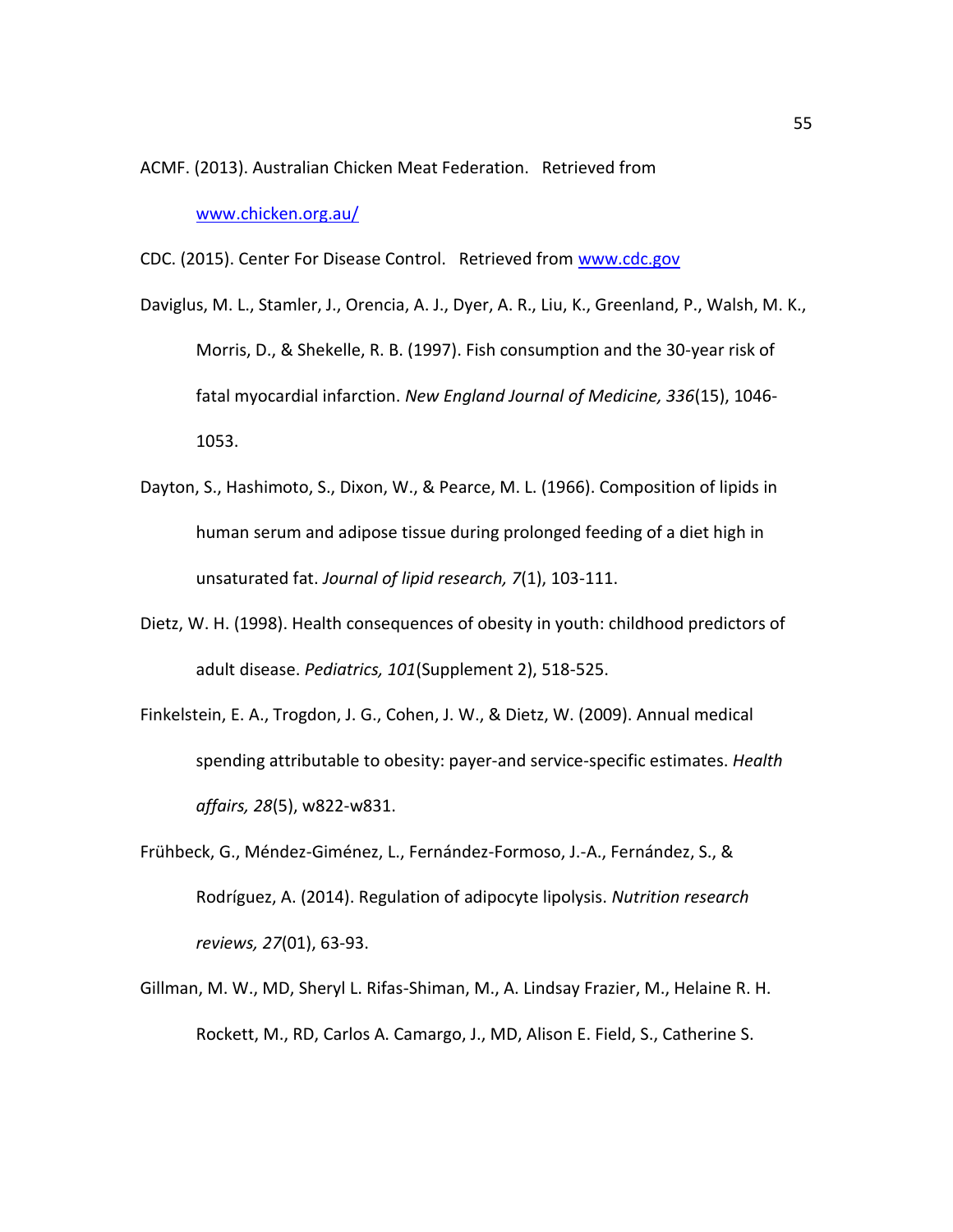Berkey, S., & Graham A. Colditz, M. (2000). Family Dinner and Diet Quality Among Older Children and Adolescents *Arch Fam Med. , 9*, 235-240.

González-Ortiz, G., Sala, R., Cánovas, E., Abed, N., & Barroeta, A. (2013). Consumption of Dietary n-3 Fatty Acids Decreases Fat Deposition and Adipocyte Size, but Increases Oxidative Susceptibility in Broiler Chickens. *Lipids, 48*(7), 705-717. doi:10.1007/s11745-013-3785-3

- Griffin, H., Guo, K., Windsor, D., & Butterwith, S. (1992). Adipose Tissue Lipogenesis and Fat Deposition in Leaner Broiler Chickens. *Journal of Nutrition, 122*, 363-368.
- Hainault, I., Carlotti, M., Hajduch, E., Guichard, C., & Lavau, M. (1993). Fish oil in a high lard diet prevents obesity, hyperlipemia, and adipocyte insulin resistance in rats. *Annals of the New York Academy of Sciences, 683*(1), 98-101.
- Hargis, P. S., Pardue, S. L., Lee, A. M., & Sandel, G. W. (1989). In ovo growth hormone alters growth and adipose tissue development of chickens. *Growth Dev Aging, 53*(3), 93-99.
- Hassan, A., Ahn, J., Suh, Y., Choi, Y. M., Chen, P., & Lee, K. (2014). Selenium promotes adipogenic determination and differentiation of chicken embryonic fibroblasts with regulation of genes involved in fatty acid uptake, triacylglycerol synthesis and lipolysis. *Journal of Nutritional Biochemistry, 25*(8), 858-867.

doi:10.1016/j.jnutbio.2014.03.018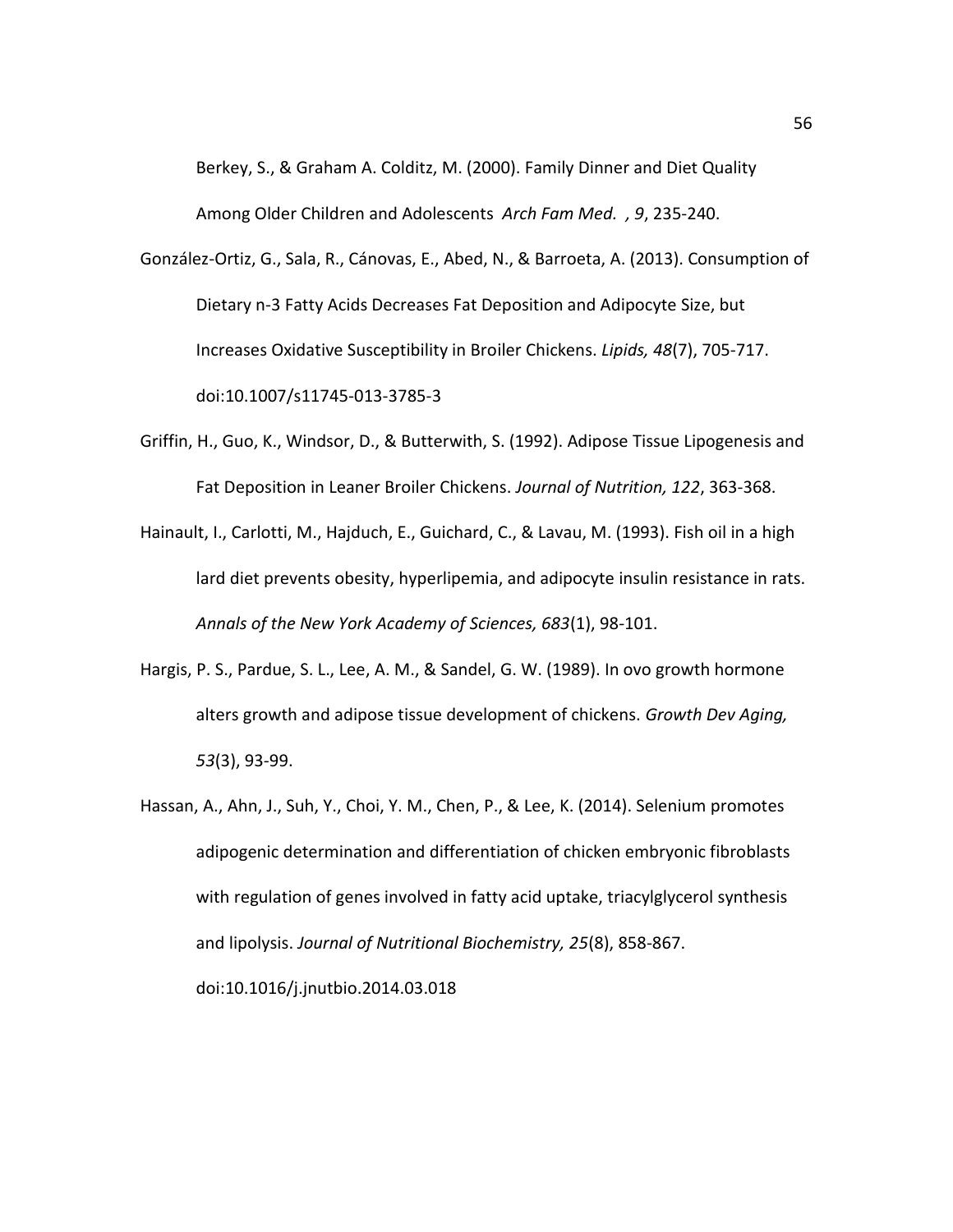Havenstein, G., Ferket, P., & Qureshi, M. (2003). Carcass composition and yield of 1957 versus 2001 broilers when fed representative 1957 and 2001 broiler diets. *Poultry Science, 82*(10), 1509-1518. doi:10.1093/ps/82.10.1509

Henry, S. L., Bensley, J. G., Wood-Bradley, R. J., Cullen-McEwen, L. A., Bertram, J. F., & Armitage, J. A. (2012). White adipocytes: More than just fat depots. *The International Journal of Biochemistry & Cell Biology, 44*(3), 435-440. doi[:http://dx.doi.org/10.1016/j.biocel.2011.12.011](http://dx.doi.org/10.1016/j.biocel.2011.12.011)

HHS. (2016). U.S. Department of Health & Human Services.

- Hill, A. M., Buckley, J. D., Murphy, K. J., & Howe, P. R. (2007). Combining fish-oil supplements with regular aerobic exercise improves body composition and cardiovascular disease risk factors. *The American Journal of Clinical Nutrition, 85*(5), 1267-1274.
- Hirsch, J., & Batchelor, B. (1976). Adipose tissue cellularity in human obesity. *Clin Endocrinol Metab, 5*(2), 299-311.
- James, M. J., Gibson, R. A., & Cleland, L. G. (2000). Dietary polyunsaturated fatty acids and inflammatory mediator production. *The American Journal of Clinical Nutrition, 71*(1), 343s-348s.
- Ji, B., Ernest, B., Gooding, J., Das, S., Saxton, A., Simon, J., Dupont, J., Metayer-Coustard, S., Campagna, S., & Voy, B. (2012). Transciptomic and metabolic profiling of chicken adipose tissue in response to insulin neutralization and fasting.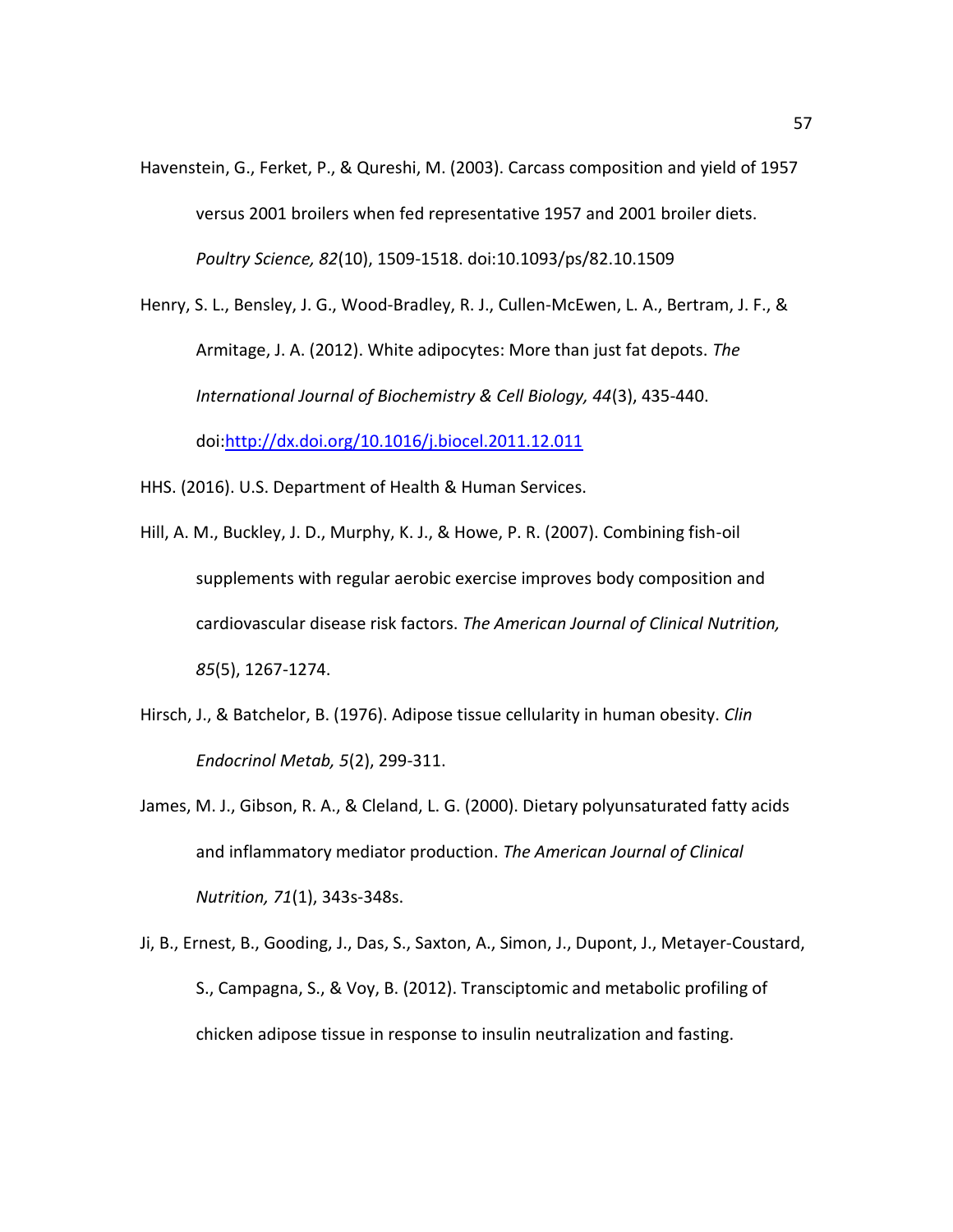- Johnson, L., Mander, A. P., Jones, L. R., Emmett, P. M., & Jebb, S. A. (2008). Energydense, low-fiber, high-fat dietary pattern is associated with increased fatness in childhood. *The American Journal of Clinical Nutrition, 87*(4), 846-854.
- Jones, P. J., & Schoeller, D. A. (1988). Polyunsaturated: saturated ratio of diet fat influences energy substrate utilization in the human. *Metabolism, 37*(2), 145- 151.
- Kennedy, O. B., Stewart-Knox, B., Mitchell, P., & Thurnham, D. (2004). Consumer perceptions of poultry meat: a qualitative analysis. *Nutrition & Food Science, 34*(3), 122-129.
- <span id="page-67-1"></span>Kim, H.-K., Della-Fera, M., Lin, J., & Baile, C. A. (2006). Docosahexaenoic acid inhibits adipocyte differentiation and induces apoptosis in 3T3-L1 preadipocytes. *The Journal of Nutrition, 136*(12), 2965-2969.
- Klesges, R. C., Shelton, M. L., & Klesges, L. M. (1993). Effects of television on metabolic rate: Potential implications for childhood obesity. *Pediatrics, 91*(2), 281-286.
- <span id="page-67-0"></span>Leveille, G. A., Romsos, D. R., Yeh, Y.-Y., & O'Hea, E. K. (1975). Lipid Biosynthesis in the Chick. A Consideration of Site of Synthesis, Influence of Diet and Possible Regulatory Mechanisms. *Poultry Science, 54*(4), 1075-1093. doi:10.3382/ps.0541075
- Liebelt, R. A., & Eastlick, H. L. (1954). The Organ-Like Nature of the Subcutaneous Fat Bodies in the Chicken. *Poultry Science, 33*(1), 169-179. doi:10.3382/ps.0330169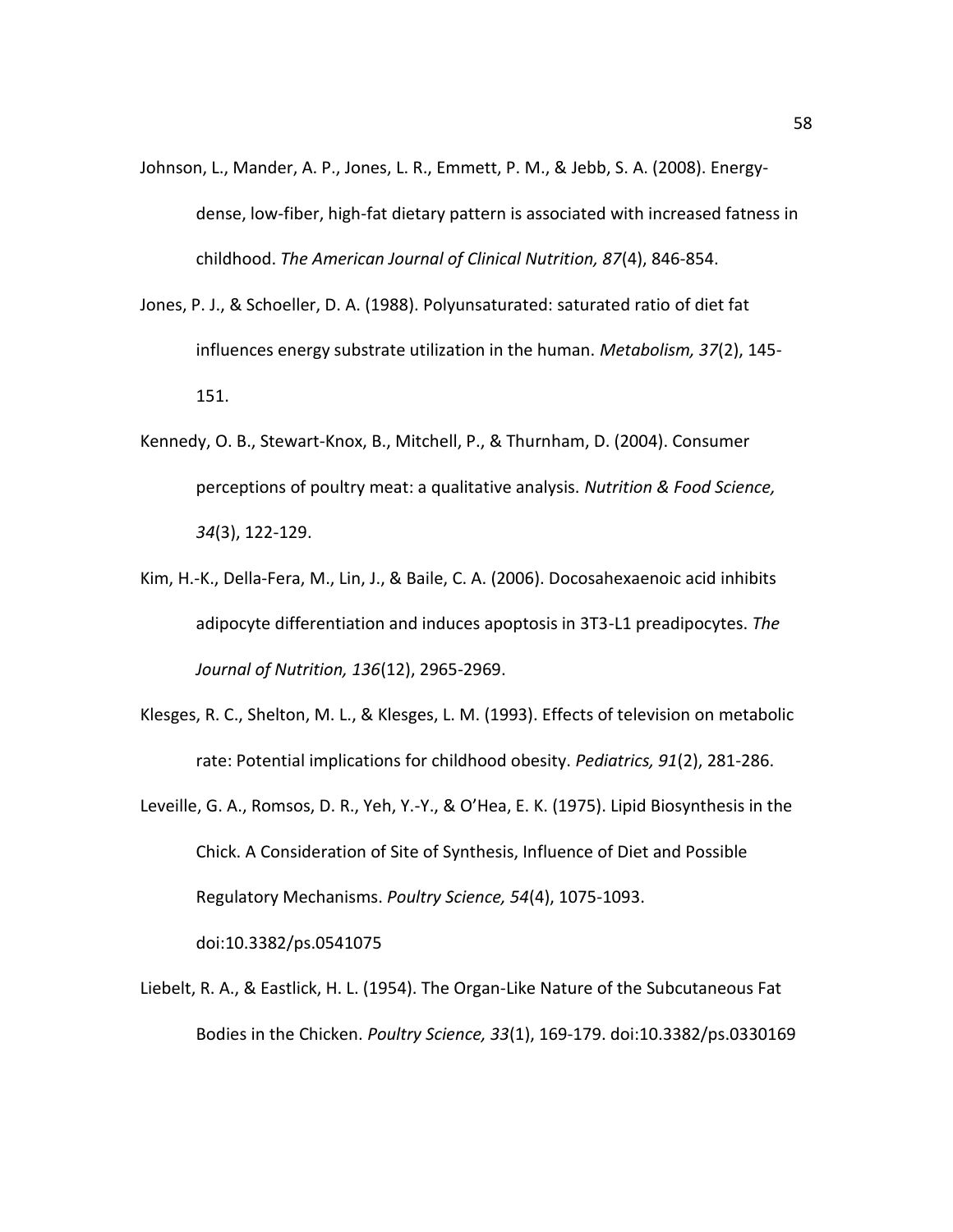- <span id="page-68-2"></span>Liljenquist, J. E., Bomboy, J. D., Lewis, S. B., Sinclair-Smith, B. C., Felts, P. W., Lacy, W. W., Crofford, O. B., & Liddle, G. W. (1974). Effects of Glucagon on Lipolysis and Ketogenesis in Normal and Diabetic Men. *Journal of Clinical Investigation, 53*(1), 190-197.
- <span id="page-68-4"></span>Lombardo, Y. B., Hein, G., & Chicco, A. (2007). Metabolic syndrome: effects of n-3 PUFAs on a model of dyslipidemia, insulin resistance and adiposity. *Lipids, 42*(5), 427- 437.
- <span id="page-68-3"></span>Madsen, L., Petersen, R. K., & Kristiansen, K. (2005). Regulation of adipocyte differentiation and function by polyunsaturated fatty acids. *Biochimica et Biophysica Acta (BBA)-Molecular Basis of Disease, 1740*(2), 266-286.
- Moreno-Navarrete, J. M., & Fernández-Real, J. M. (2012). Adipocyte differentiation *Adipose tissue biology* (pp. 17-38): Springer.
- <span id="page-68-1"></span>Munro, I. A., & Garg, M. L. (2013). Prior supplementation with long chain omega-3 polyunsaturated fatty acids promotes weight loss in obese adults: a doubleblinded randomised controlled trial. *Food & Function, 4*(4), 650-658. doi:10.1039/C3FO60038F

National Chicken Council. (2016). Retrieved from [www.nationalchickencouncil.org](http://www.nationalchickencouncil.org/)

<span id="page-68-0"></span>Newman, R. E., Bryden, W. L., Fleck, E., Ashes, J. R., Buttemer, W. A., Storlien, L. H., & Downing, J. A. (2002). Dietary n-3 and n-6 fatty acids alter avian metabolism: metabolism and abdominal fat deposition. *British Journal of Nutrition, 88*(01), 11-18. doi:doi:10.1079/BJN2002580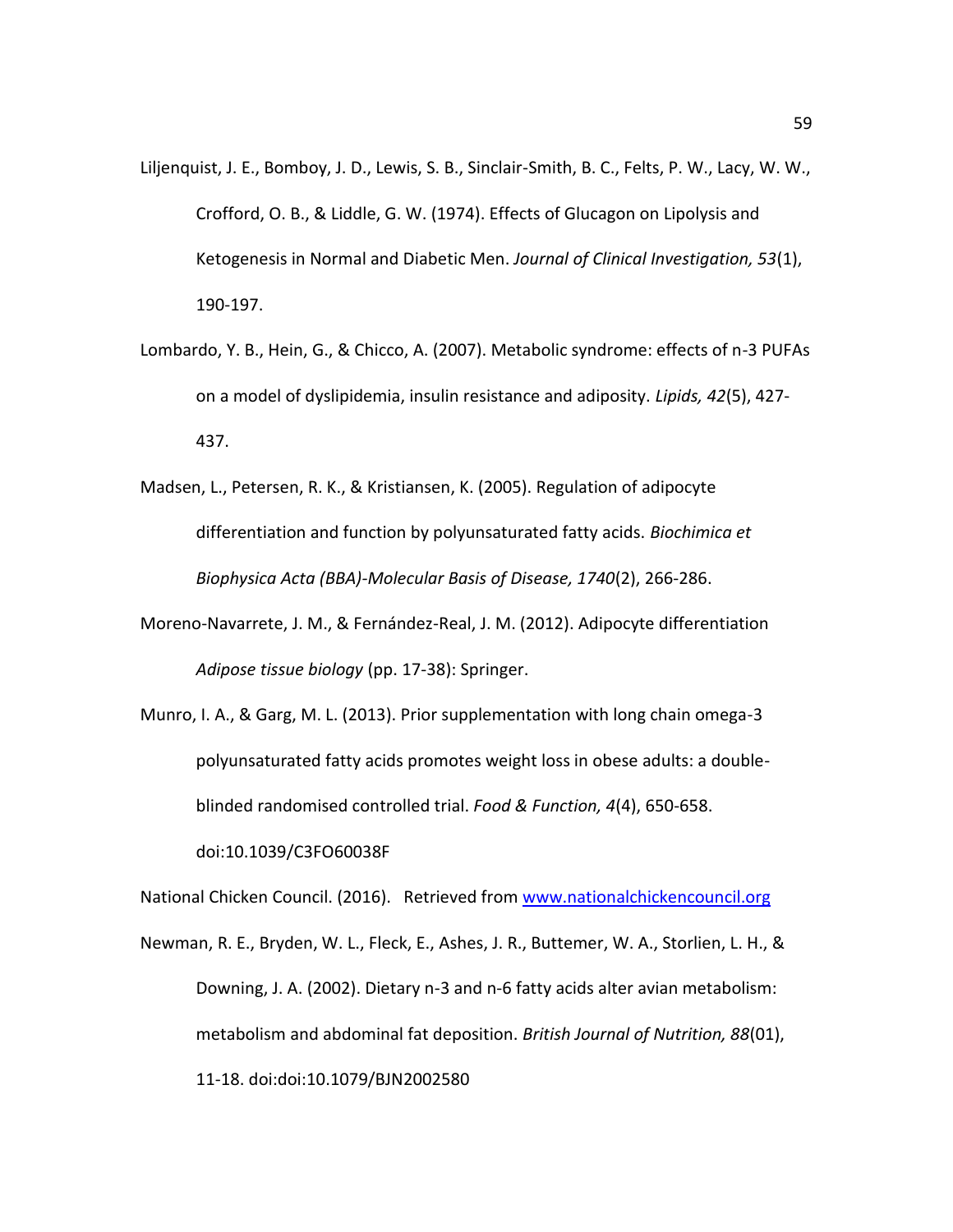- Nissen, S., Sharp, R., Ray, M., Rathmacher, J., Rice, D., Fuller, J., Connelly, A., & Abumrad, N. (1996). Effect of leucine metabolite β-hydroxy-β-methylbutyrate on muscle metabolism during resistance-exercise training. *Journal of Applied Physiology, 81*(5), 2095-2104.
- Noy, Y., & Sklan, D. (1998). Yolk utilisation in the newly hatched poult. *British Poultry Science, 39*(3), 446-451.

OAC. (2016). Obesity Action Coalition. Retrieved from [www.obesityaction.org](http://www.obesityaction.org/) Obesity Society. (2014). Retrieved fro[m www.obesity.org](http://www.obesity.org/)

- Ogden, C. L., Carroll, M. D., Kit, B. K., & Flegal, K. M. (2014). Prevalence of Childhood and Adult Obesity in the United States, 2011-2012. *JAMA, 311*(8), 806-814. doi:10.1001/jama.2014.732
- <span id="page-69-0"></span>Oliveria, S. A., Ellison, R. C., Moore, L. L., Gillman, M. W., Garrahie, E. J., & Singer, M. R. (1992). Parent-child relationships in nutrient intake: the Framingham Children's Study. *The American Journal of Clinical Nutrition, 56*(3), 593-598.
- Parra, D., Ramel, A., Bandarra, N., Kiely, M., Martínez, J. A., & Thorsdottir, I. (2008). A diet rich in long chain omega-3 fatty acids modulates satiety in overweight and obese volunteers during weight loss. *Appetite, 51*(3), 676-680.

doi[:http://dx.doi.org/10.1016/j.appet.2008.06.003](http://dx.doi.org/10.1016/j.appet.2008.06.003)

Popp-Snijders, C., Schouten, J., Heine, R., Van der Meer, J., & Van der Veen, E. (1987). Dietary supplementation of omega-3 polyunsaturated fatty acids improves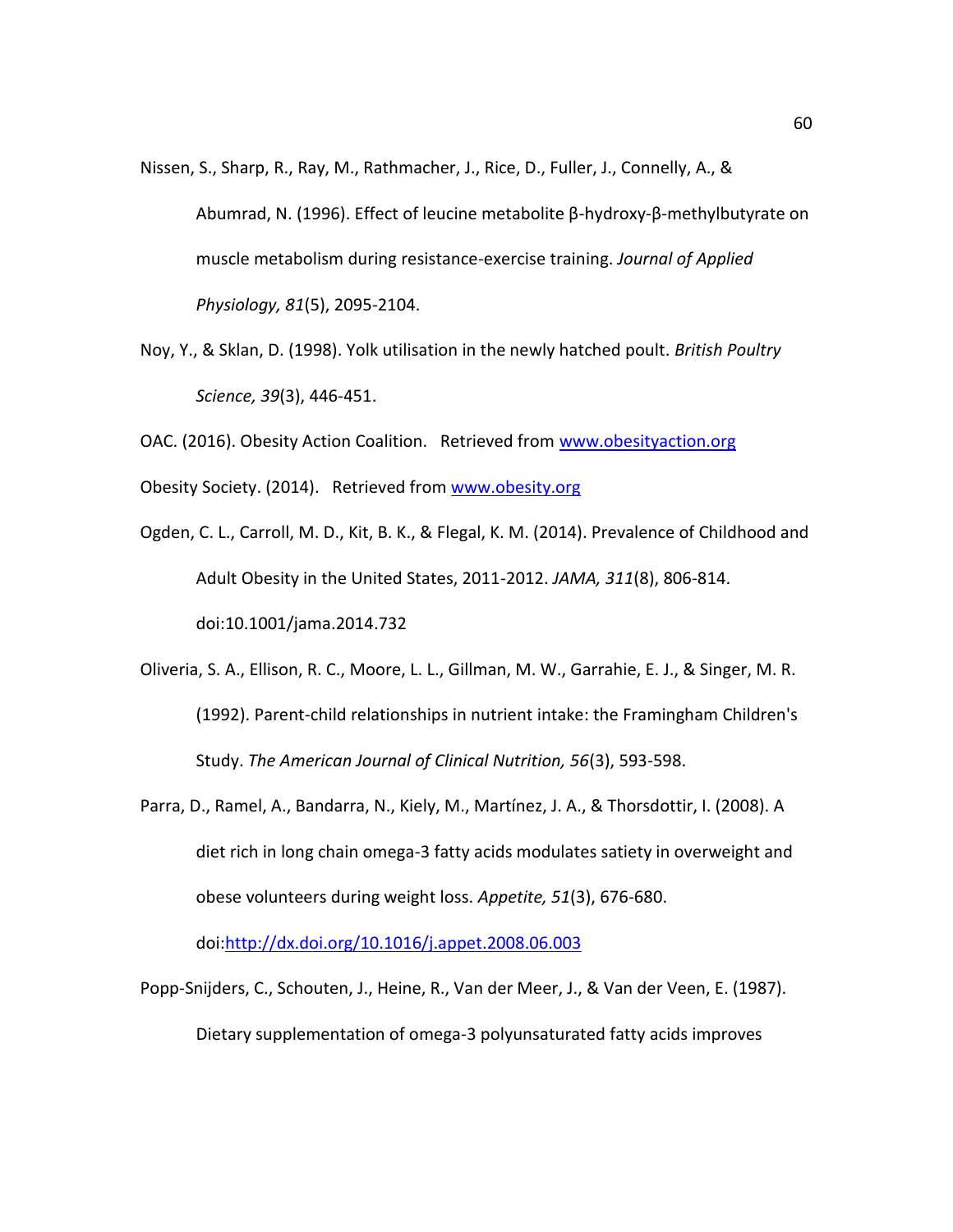insulin sensitivity in non-insulin-dependent diabetes. *Diabetes Research (Edinburgh, Scotland), 4*(3), 141-147.

<span id="page-70-0"></span>Rodbell, M. (1964). The metabolism of isolated fat cells. *Comprehensive Physiology*.

<span id="page-70-2"></span>Royan, M., Meng, G. Y., Othman, F., Sazili, A. Q., & Navidshad, B. (2011). Effects of conjugated linoleic acid, fish oil and soybean oil on PPARs (α & γ) mRNA expression in broiler chickens and their relation to body fat deposits. *International journal of molecular sciences, 12*(12), 8581-8595.

<span id="page-70-3"></span>Ruzickova, J., Rossmeisl, M., Prazak, T., Flachs, P., Sponarova, J., Vecka, M., Tvrzicka, E., Bryhn, M., & Kopecky, J. (2004). Omega-3 PUFA of marine origin limit dietinduced obesity in mice by reducing cellularity of adipose tissue. *Lipids, 39*(12), 1177-1185. doi:10.1007/s11745-004-1345-9

Shrader, H. L. (1952). The Chicken-of-Tomorrow Program; Its Influence on "Meat-Type" Poultry Production. *Poultry Science, 31*(1), 3-10. doi:10.3382/ps.0310003

Simopoulos, A. P. (1999). Essential fatty acids in health and chronic disease. *The American Journal of Clinical Nutrition, 70*(3), 560s-569s.

- <span id="page-70-1"></span>Spalding, K. L., Arner, E., Westermark, P. O., Bernard, S., Buchholz, B. A., Bergmann, O., Blomqvist, L., Hoffstedt, J., Näslund, E., & Britton, T. (2008). Dynamics of fat cell turnover in humans. *Nature, 453*(7196), 783-787.
- Stipanuk, M. H., & Caudill, M. A. (2013). *Biochemical, Physiological, and Molecular Aspects of Human Nutrition* (3 ed.). St. Louis, Missouri: ELSEVIER.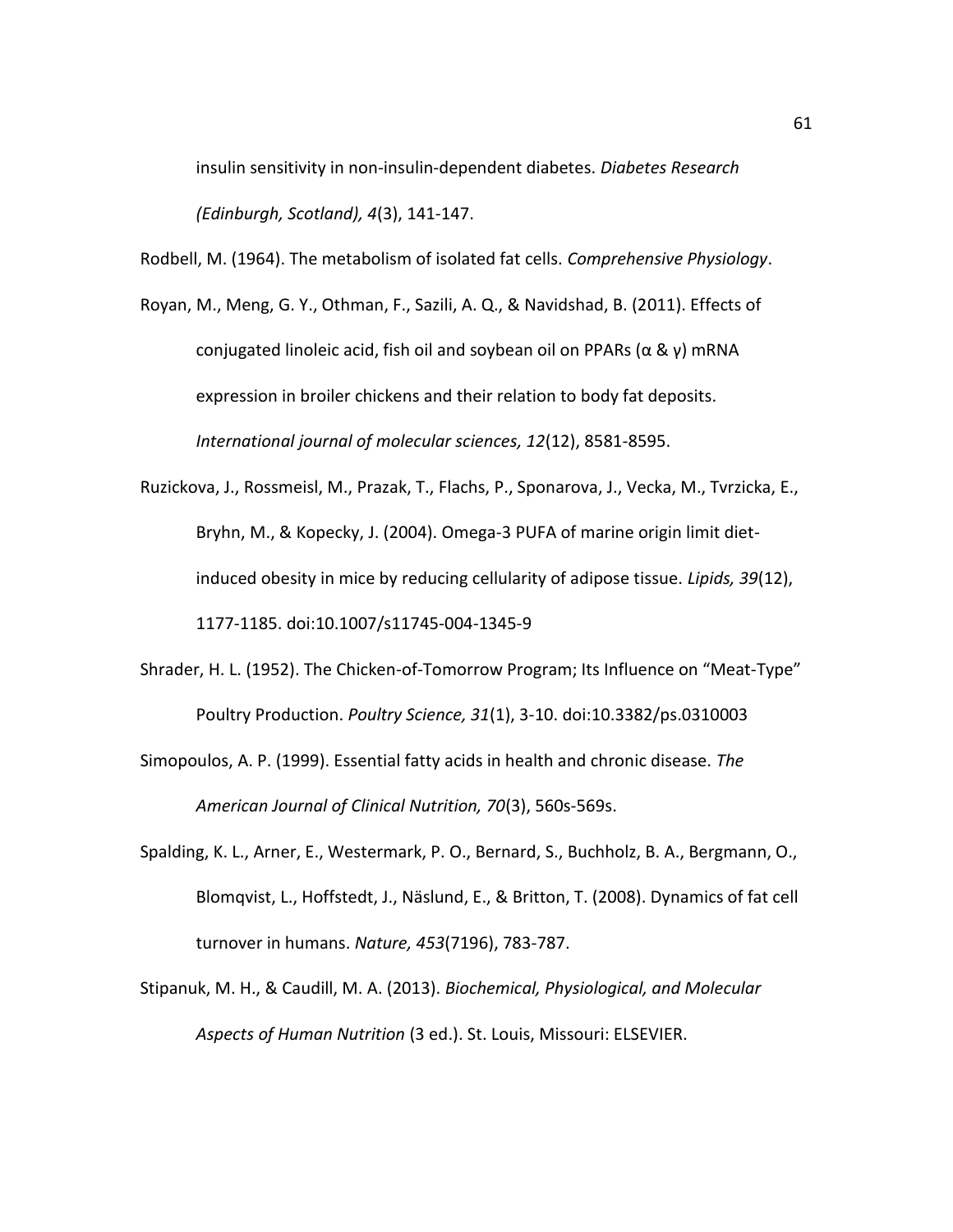- Storlien, L. H., Kraegen, E. W., Chisholm, D. J., Ford, G. L., Bruce, D. G., & Pascoe, W. S. (1987). Fish oil prevents insulin resistance induced by high-fat feeding in rats. *Science, 237*(4817), 885-888.
- Tako, E., Ferket, P. R., & Uni, Z. (2004). Effects of in ovo feeding of carbohydrates and beta-hydroxy-beta-methylbutyrate on the development of chicken intestine. *Poultry Science, 83*(12), 2023-2028. doi:10.1093/ps/83.12.2023
- Taras, H. L., Sallis, J. F., Patterson, T. L., Nader, P. R., & Nelson, J. A. (1989). Television's influence on children's diet and physical activity. *Journal of Developmental and Behavioral Pediatrics, 10*(4), 176-180.
- <span id="page-71-0"></span>Torchon, T. E. (2015). *Manipulating Adipose Tissue Fatty Acid Oxidation to Reduce Fatness in Broiler Chickens.* (Master's Thesis, University of Tennessee, 2015). Retrieved from [http://trace.tennessee.edu/utk\\_gradthes/3520](http://trace.tennessee.edu/utk_gradthes/3520)
- Tvrzicka, E., Kremmyda, L.-S., Stankova, B., & Zak, A. (2011). Fatty Acids As Biocompounds: Their Role in Human Metabolism, Health, and Disease - a Review. Part 1: Classification, Dietary Sources, and Biological Functions. *Biomedical papers, 155*(2), 117-130. doi:10.5507/bp.2011.038
- <span id="page-71-1"></span>Tzeng, R.-Y., & Becker, W. A. (1981). Growth Patterns of Body and Abdominal Fat Weights in Male Broiler Chickens. *Poultry Science, 60*(6), 1101-1106. doi:10.3382/ps.0601101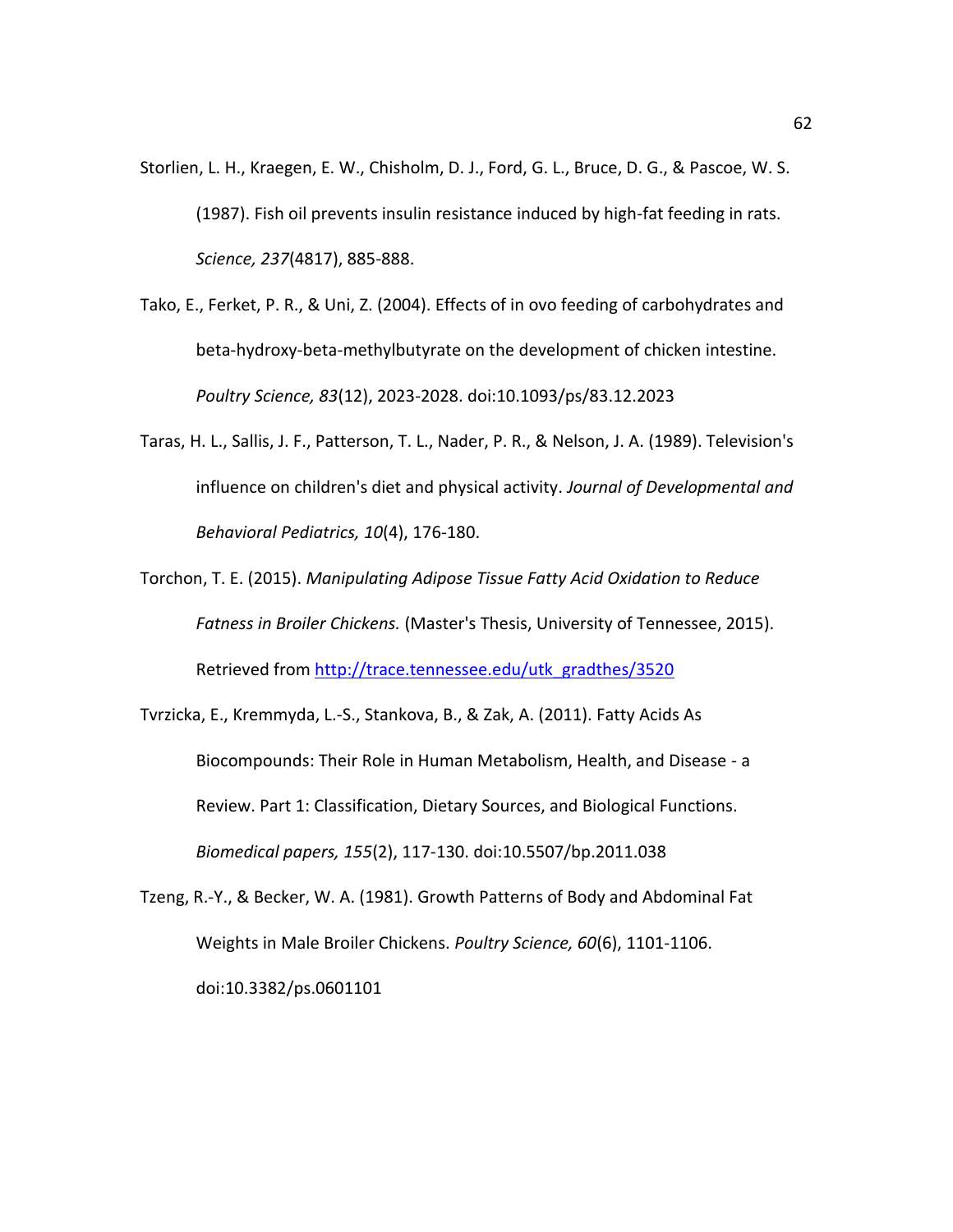- Uni, Z., Ferket, P. R., Tako, E., & Kedar, O. (2005). In ovo feeding improves energy status of late-term chicken embryos. *Poultry Science, 84*(5), 764-770. doi:10.1093/ps/84.5.764
- Uni, Z., & Ferket, R. P. (2004). Methods for early nutrition and their potential. *World's Poultry Science Journal, 60*(01), 101-111. doi:doi:10.1079/WPS20038
- Uni, Z., Tako, E., Gal-Garber, O., & Sklan, D. (2003). Morphological, molecular, and functional changes in the chicken small intestine of the late-term embryo. *Poultry Science, 82*(11), 1747-1754. doi:10.1093/ps/82.11.1747
- Visscher, T. L., & Seidell, J. C. (2001). The public health impact of obesity. *Annual Review of Public Health, 22*(1), 355-375.
- Wang, H.-B., Li, H., Wang, Q.-G., Zhang, X.-Y., Wang, S.-Z., Wang, Y.-X., & Wang, X.-P. (2007). Profiling of chicken adipose tissue gene expression by genome array. *BMC Genomics, 8*(1), 1-14. doi:10.1186/1471-2164-8-193
- Weyer, C., Foley, J. E., Bogardus, C., Tataranni, P. A., & Pratley, R. E. (2000). Enlarged subcutaneous abdominal adipocyte size, but not obesity itself, predicts type II diabetes independent of insulin resistance. *Diabetologia, 43*(12), 1498-1506. doi:10.1007/s001250051560
- Whitaker, R. C., Wright, J. A., Pepe, M. S., Seidel, K. D., & Dietz, W. H. (1997). Predicting obesity in young adulthood from childhood and parental obesity. *New England Journal of Medicine, 337*(13), 869-873.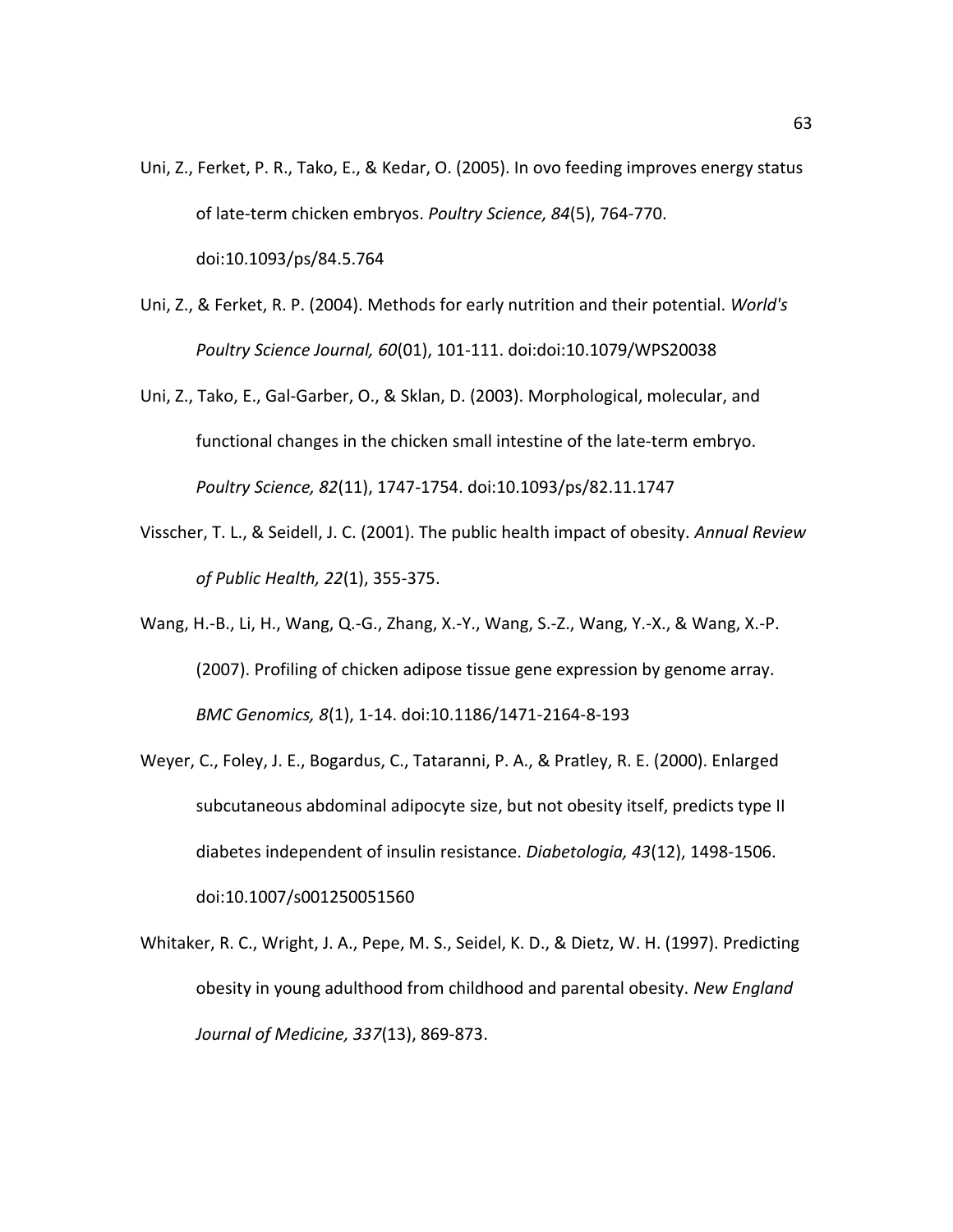- Wu, Y., Valdez-Corcoran, M., Wright, J., & Cartwright, A. (2000). Abdominal fat pad mass reduction by in ovo administration of anti-adipocyte monoclonal antibodies in chickens. *Poultry Science, 79*(11), 1640-1644.
- Zoumas-Morse, C., Rock, C. L., Sobo, E. J., & Neuhouser, M. L. (2001). Children's Patterns of Macronutrient Intake and Associations with Restaurant and Home Eating. *Journal of the American Dietetic Association, 101*(8), 923-925.

doi[:http://dx.doi.org/10.1016/S0002-8223\(01\)00228-0](http://dx.doi.org/10.1016/S0002-8223(01)00228-0)